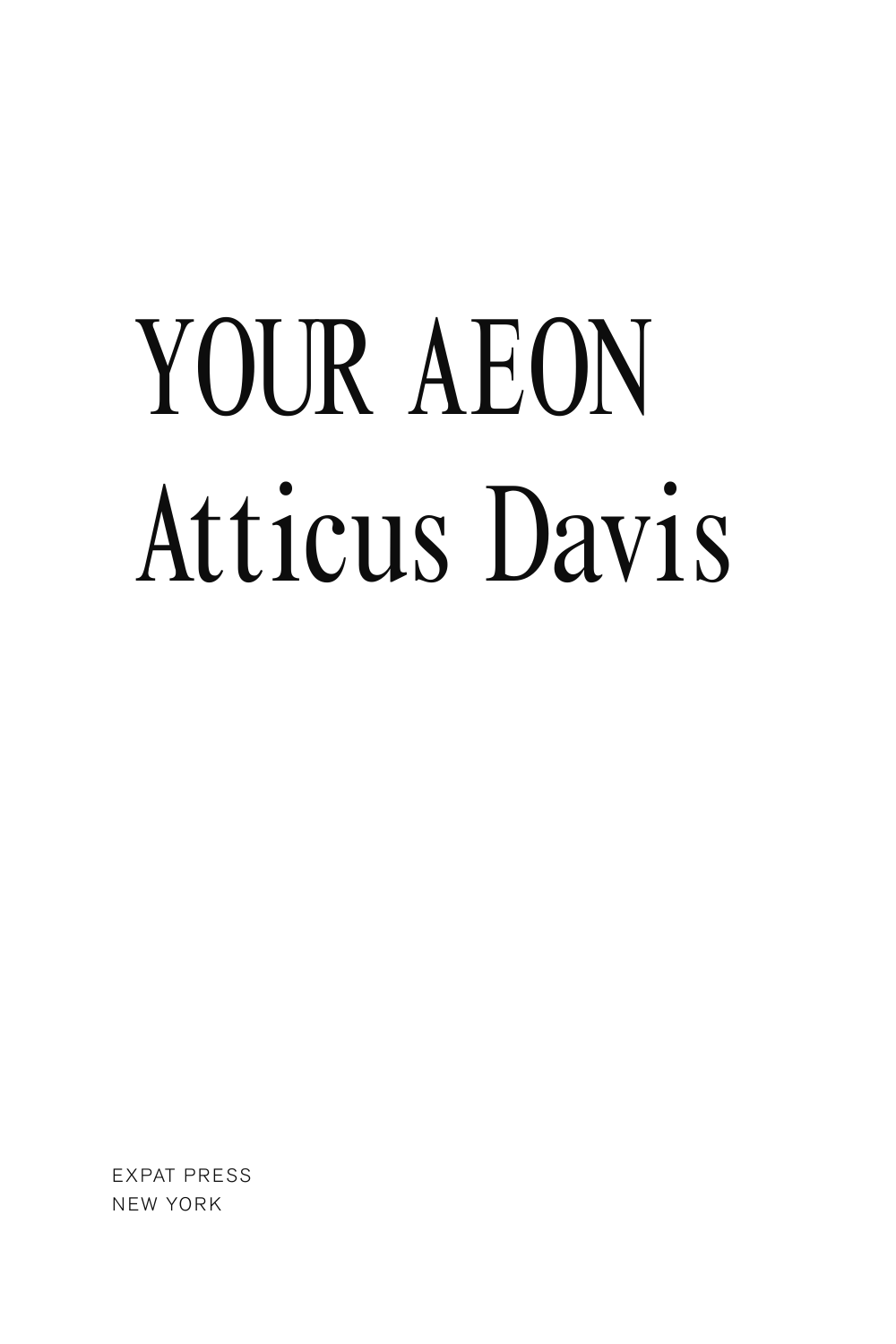| This edition $\odot$ 2015 Expat Press                                                                                                                                                                                                                          | <b>POETRY</b>                   |    |
|----------------------------------------------------------------------------------------------------------------------------------------------------------------------------------------------------------------------------------------------------------------|---------------------------------|----|
| All rights reserved.                                                                                                                                                                                                                                           |                                 |    |
| Printed in the United States of America                                                                                                                                                                                                                        | Haunter                         |    |
| No part of this book may be reproduced or transmitted in any form or by any means, elec-                                                                                                                                                                       | Tailor Made Pain                | 49 |
| tronic or mechanical, including photocopying, recording, or by any information storage and<br>retrieval system, without permission in writing from the copyright owner.                                                                                        | A Whore Named Chastity          | 65 |
| This is a work of fiction. Names, characters, places, and incidents either are the product of<br>the author's imagination or are used fictitiously, and any resemblance to any actual persons,<br>living or dead, events, or locales is entirely coincidental. | Crooning Neuter<br><b>PROSE</b> | 79 |
| Book Design by Arturo Herman Medrano<br>Cover Art by Courtney Min                                                                                                                                                                                              | Nothing But God                 | 99 |

© 2015 by Atticus Davis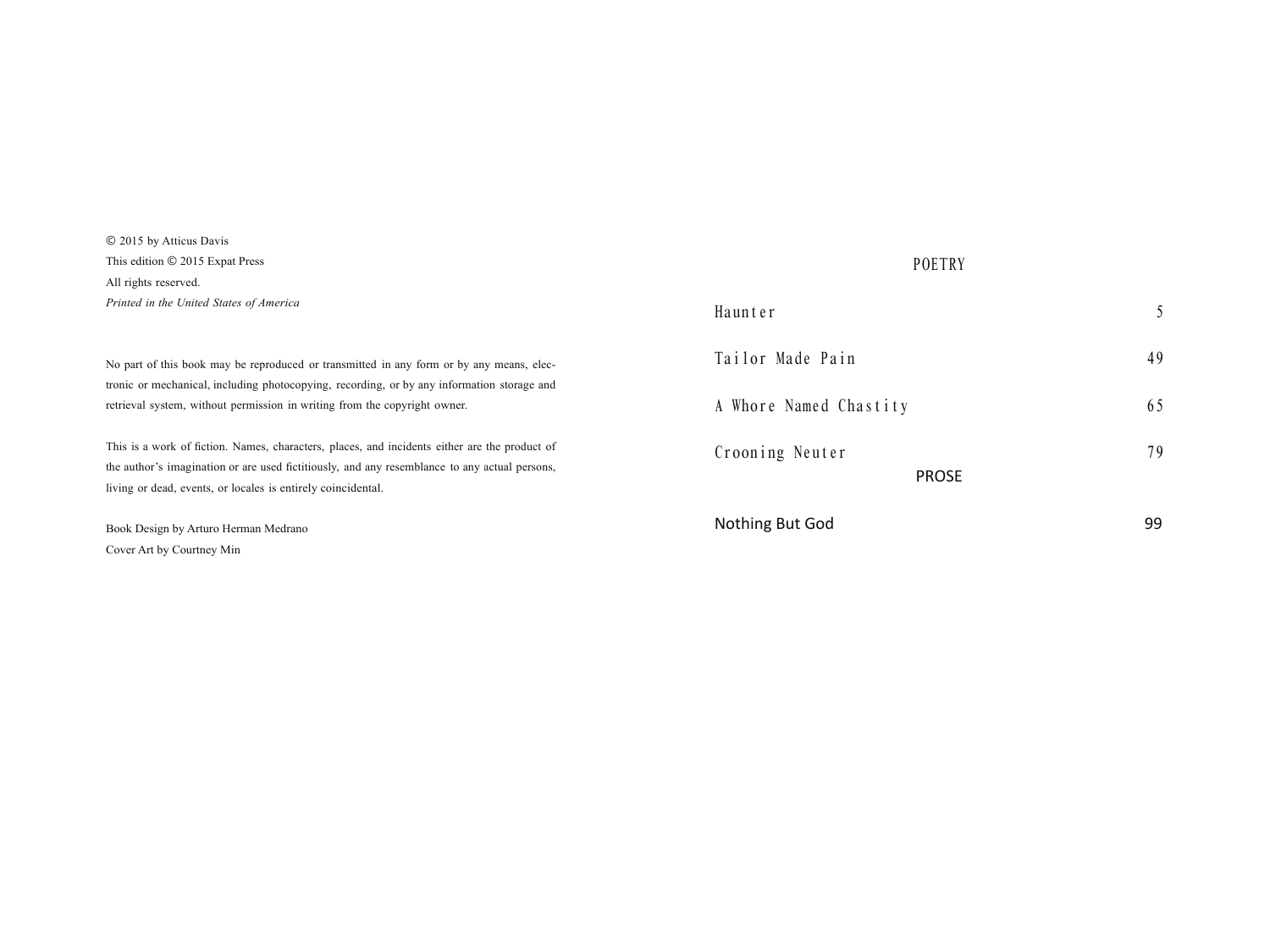HAUNTER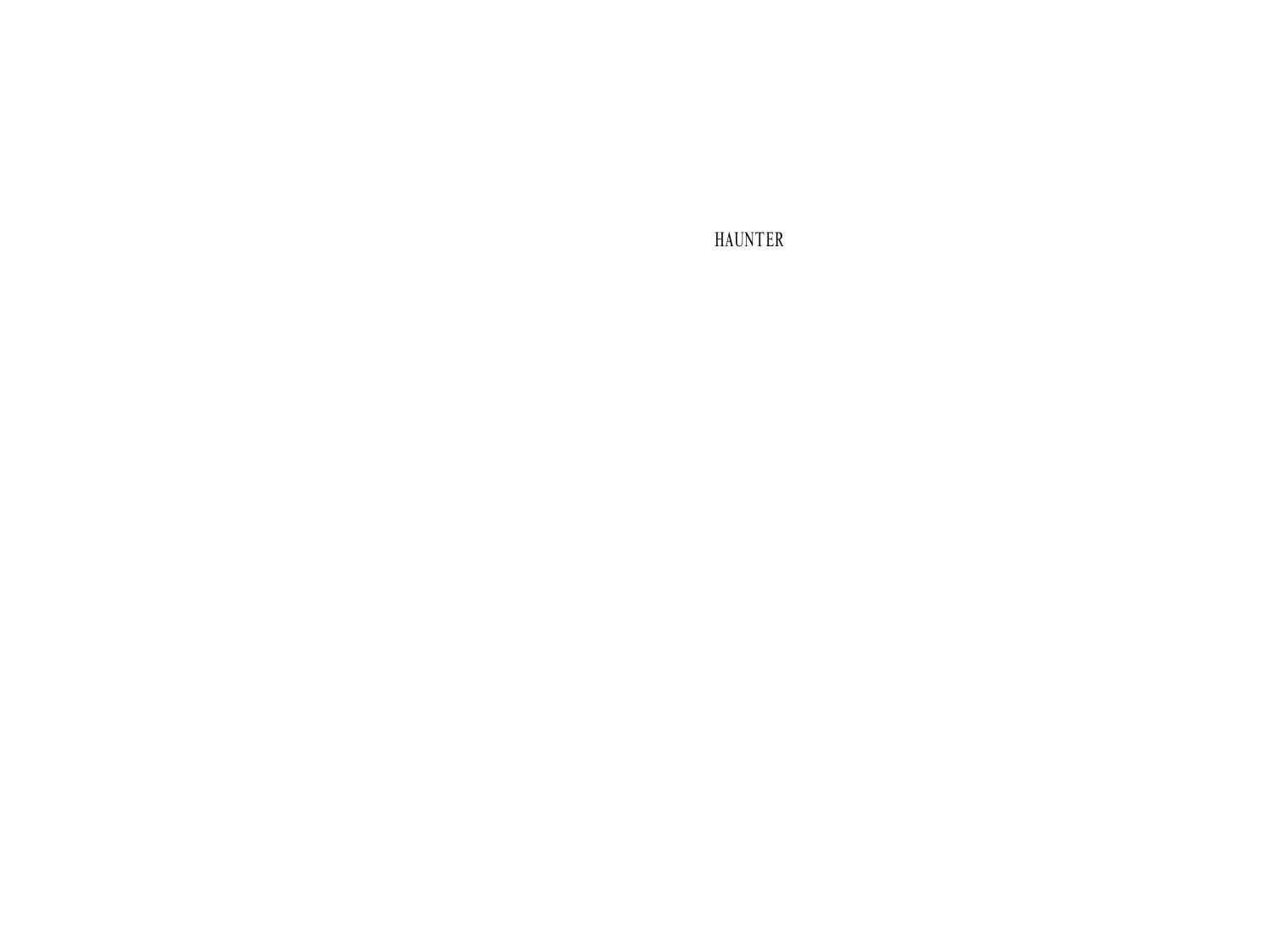# CHET BAKER HUFFING A GAS RAG

Born to feed Born to thrive Born to breed Born to die

II.

Who's going to love without asking you to drink their Kool-Aid?

III.

Ask me what it means. Like you could ever forget your purpose. The scent of your breath on my skin: it all rushes back to me, like Chet Baker huffing a gas rag.

IV.

Fuck your abusive parents. You're perfect.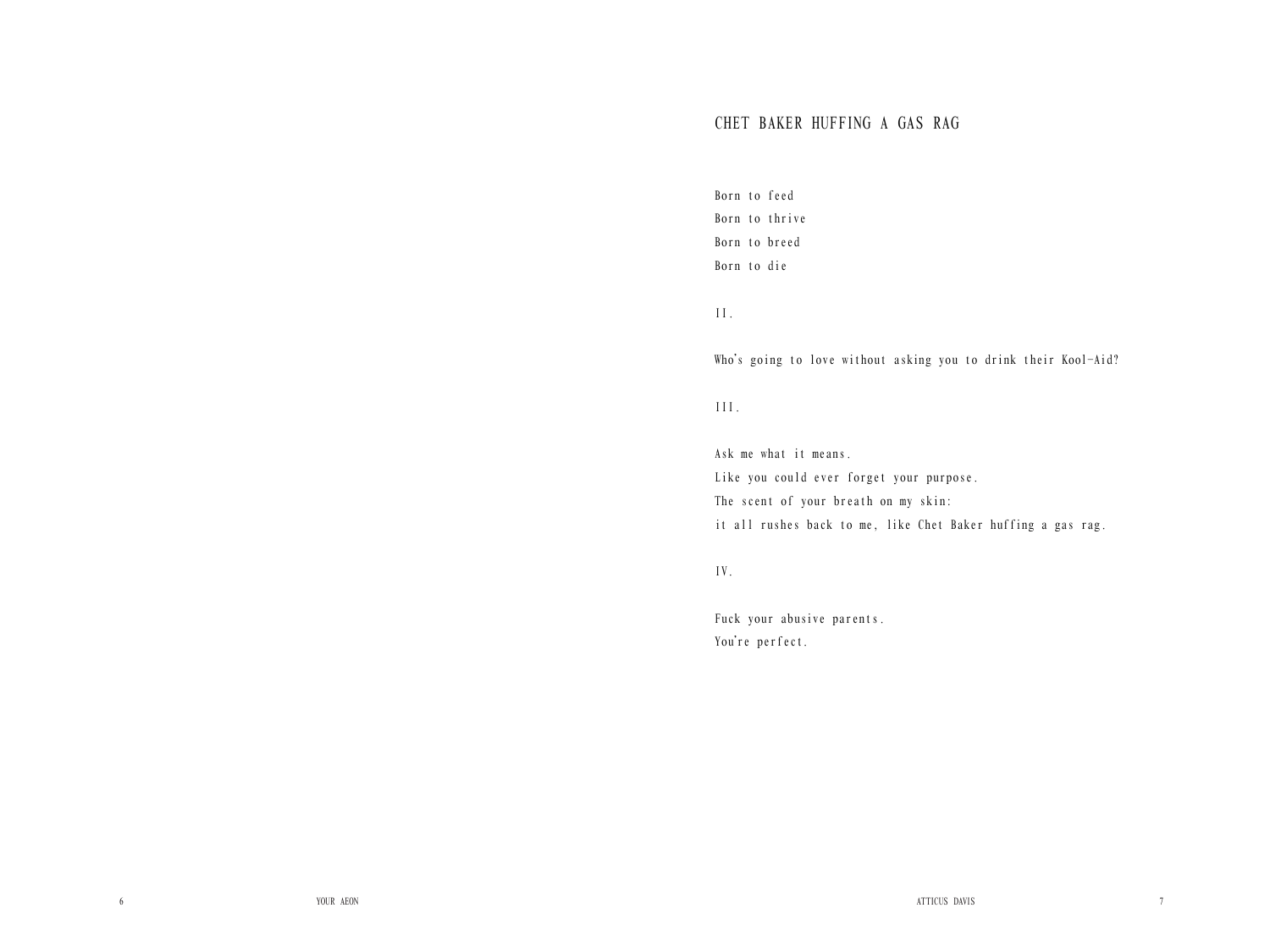# EVOL DOG

I.

Skin feels cold against it, playing braided heartstrings for a choke chain, she drags me out along with final conversation using the tone for talking to dogs.

II.

Brush a hand through hair, frustrated, and nod, dismissing her like your younger brother.

Brush a hand through hair, frustrated, and nods, dismissing you like a younger brother.

III.

Nervous tics, ticks in mane gorged from punishing speculation, your true-love is sick of it, that 'sick of you' sick and after all that effort—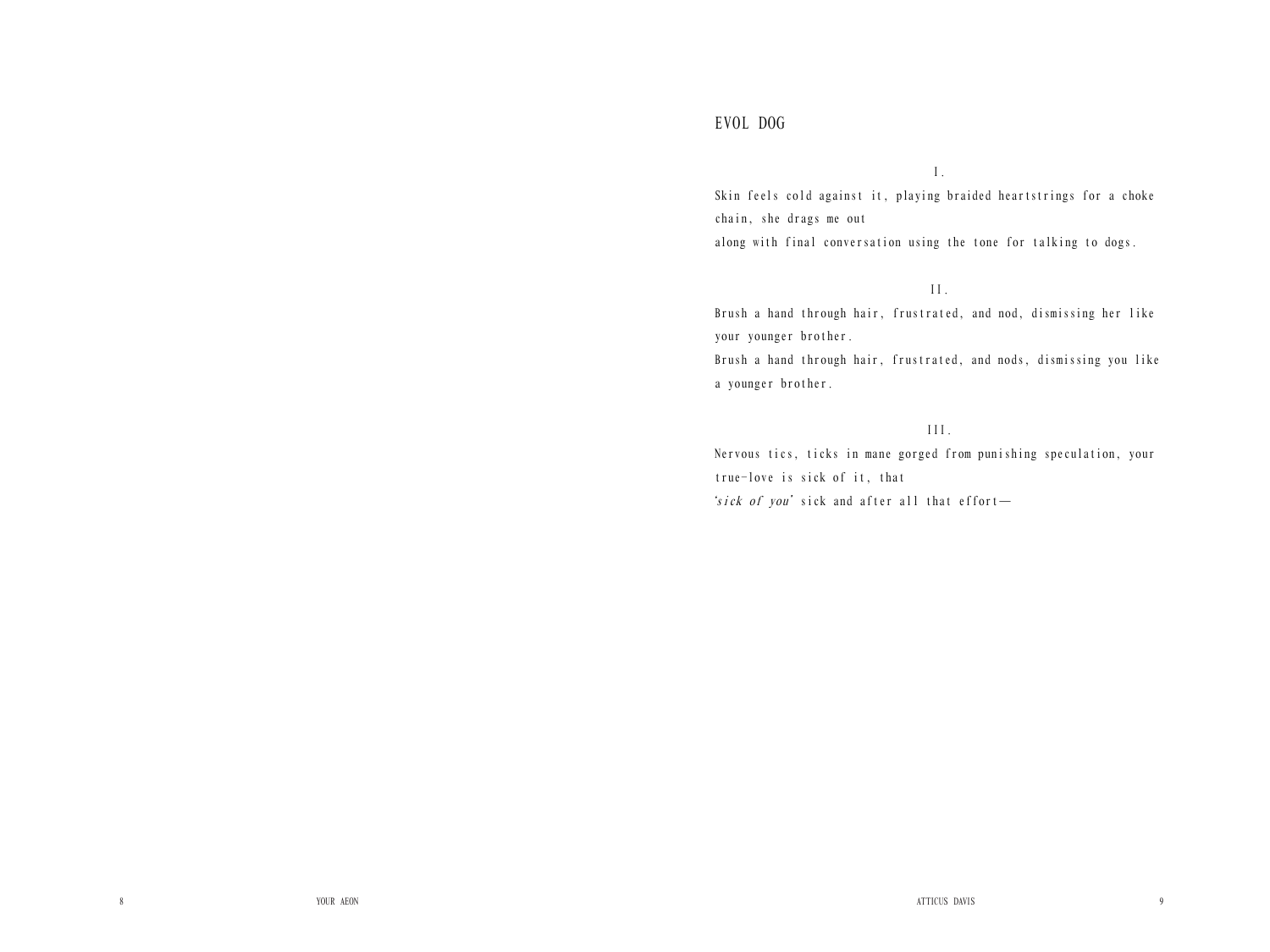## SILENCED, AGAIN

# RATHER STARVE FREE

I.

Okay. You're right. There is no answer.

II.

 "All my feelings are like your feelings—just a bother if they worry me at all."

Rather be starved for love, or just plain hungry, if my thoughts are clear than to be bloated by the warmth of careless strangers. Bodies that call themselves friends but know the meaning is 'only what you take from it.'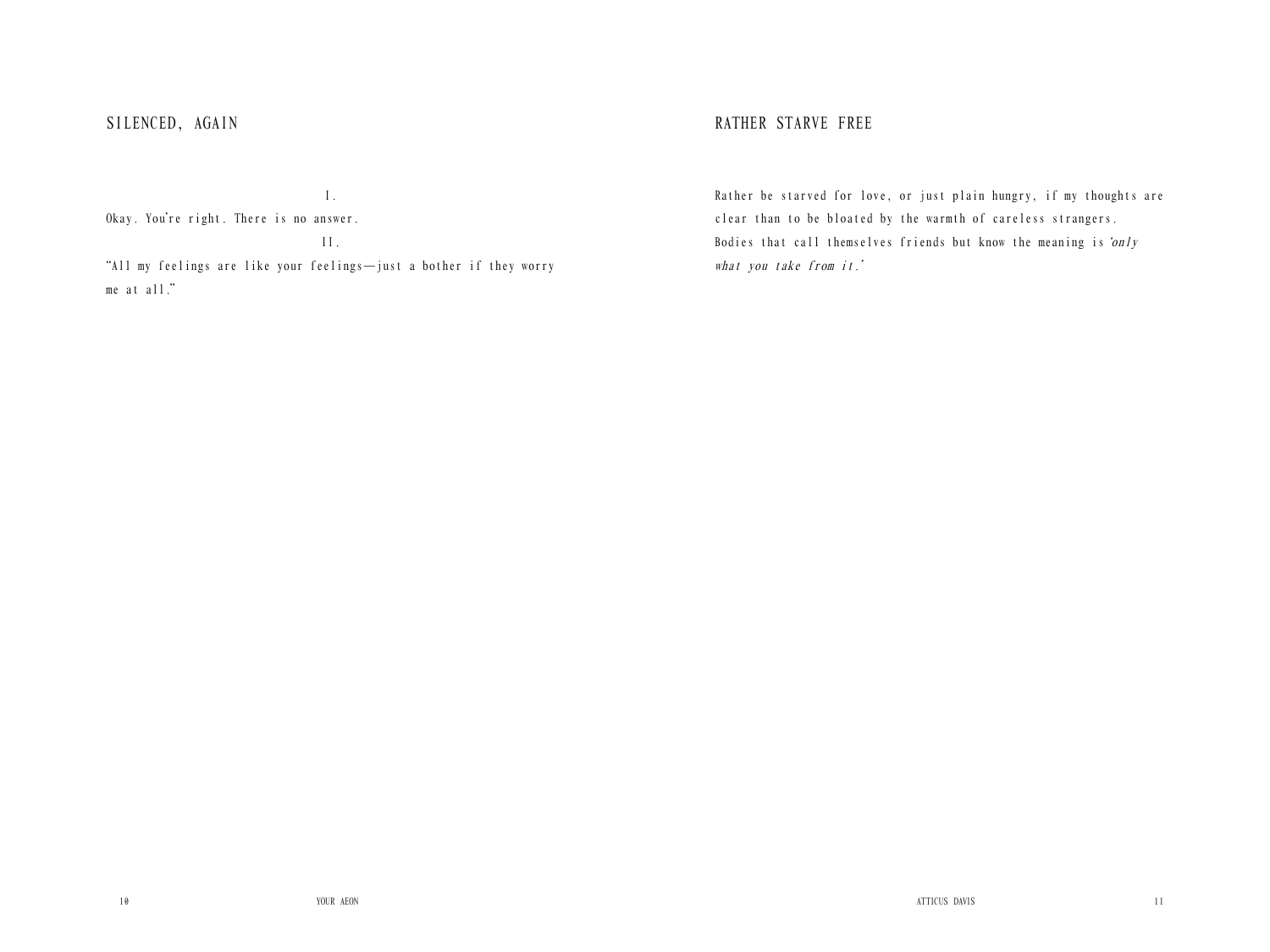## WILL POWER

If you want it bad enough.

If you feel anything at all.

# HAUNTER

I.

I feel completely separate from you on this swing, even though we're in perfect synch. Legs pumping blood pumping legs.

1. child's excitement.

2. caffeinated anxiety.

3. deep and welling resentment.

4. cutting absence.

II.

I am enlightened being, a true zen guru: nothing's real, the world's a (bad) dream so I live my life like a jocular perversion, smile full of teeth, bobbing side to side, with no flesh to frame it.

Your truth is breath, I trust, and I feed on it...so hunting, I track the scent, close my eyes and keep haunting you.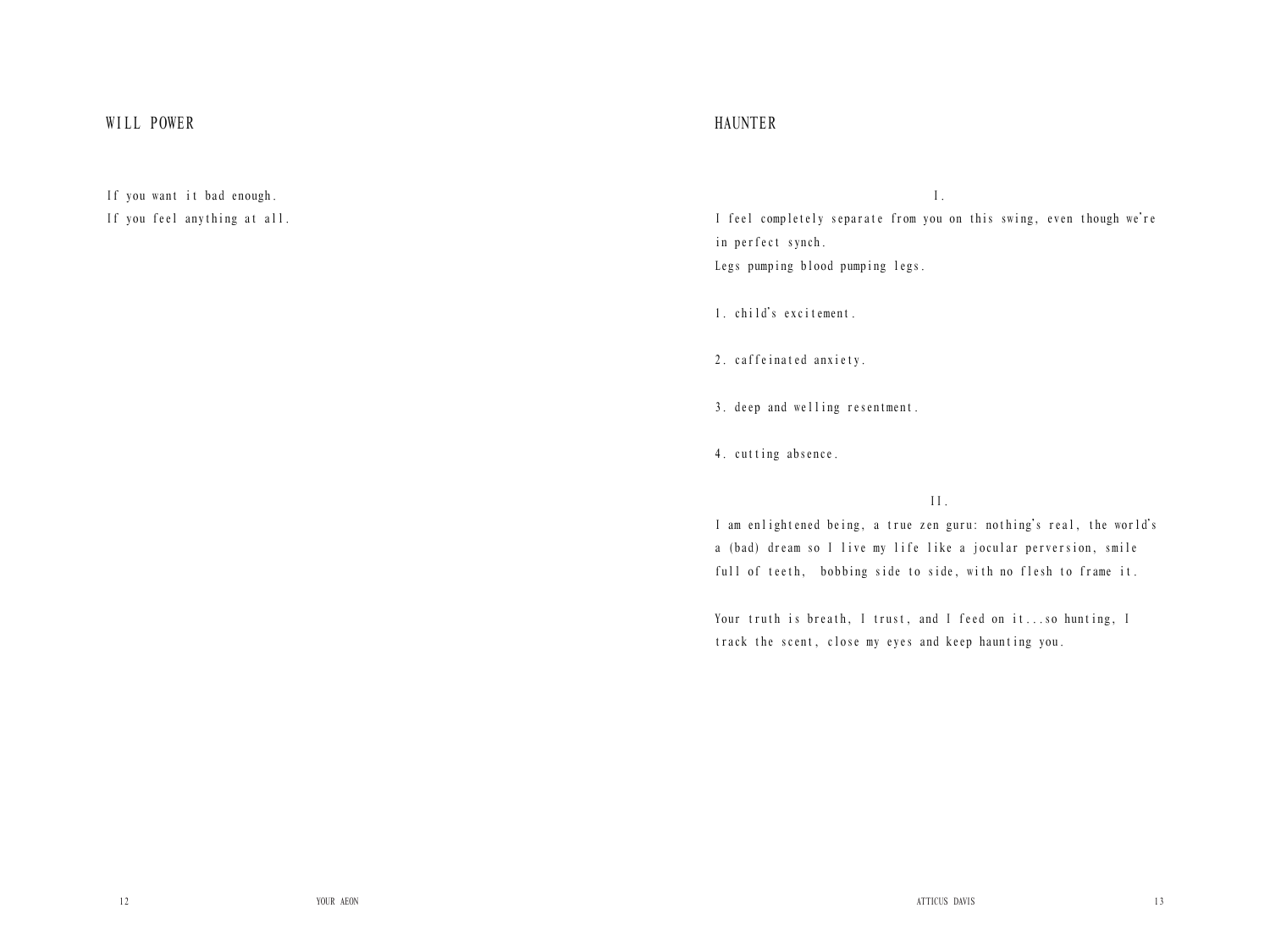# THE CIGARETTE

The lie through her teeth like smoke from a cigarette,

that she, 'cannot,' 'will not,' 'does not,' love him; as poisonous and comforting as nicotine.

.2

One wall away, slouching over herself in the stairwell, by the time she finishes that cigarette she'll have forgotten how bad the sex was.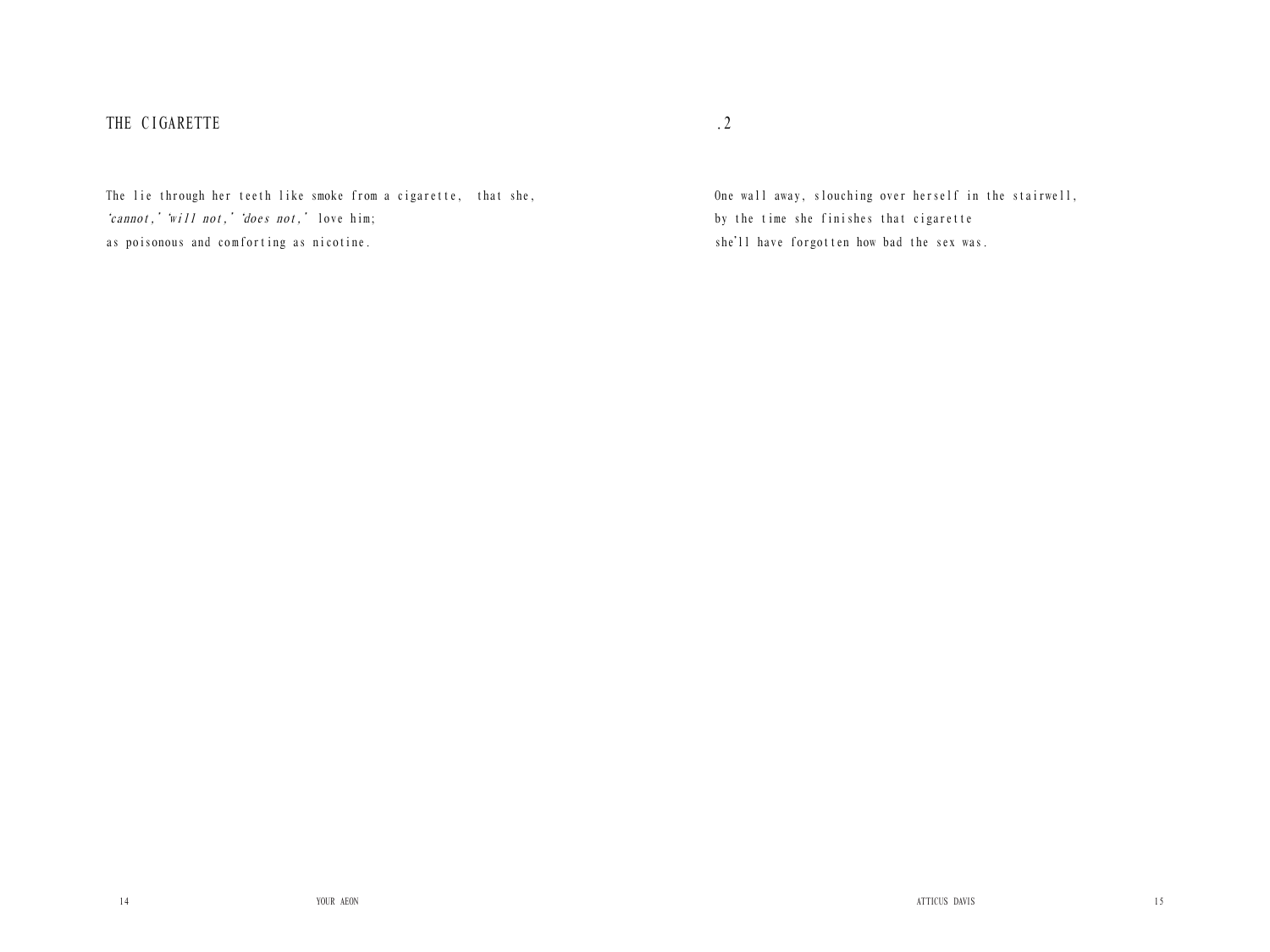## RITUAL

Endurance, the same trait she loves most about me, wastes her patience. It will outlast her and it will outlast our love.

'Only you,' she prays; whispering into routine eternity.

preys

# **JEALOUSY**

#### I.

I know there will always be other men.

#### II.

I have to believe in myself.

I have to believe for myself that love's no factory, and a few slips won't mean the can.

#### α

As if proving your love to me would make me feel more secure. As if you could make me more secure.

## β

I'm never as threatened as you think I am. I've always been good at burning bridges and never looking back. Through my tears: pillar of salt.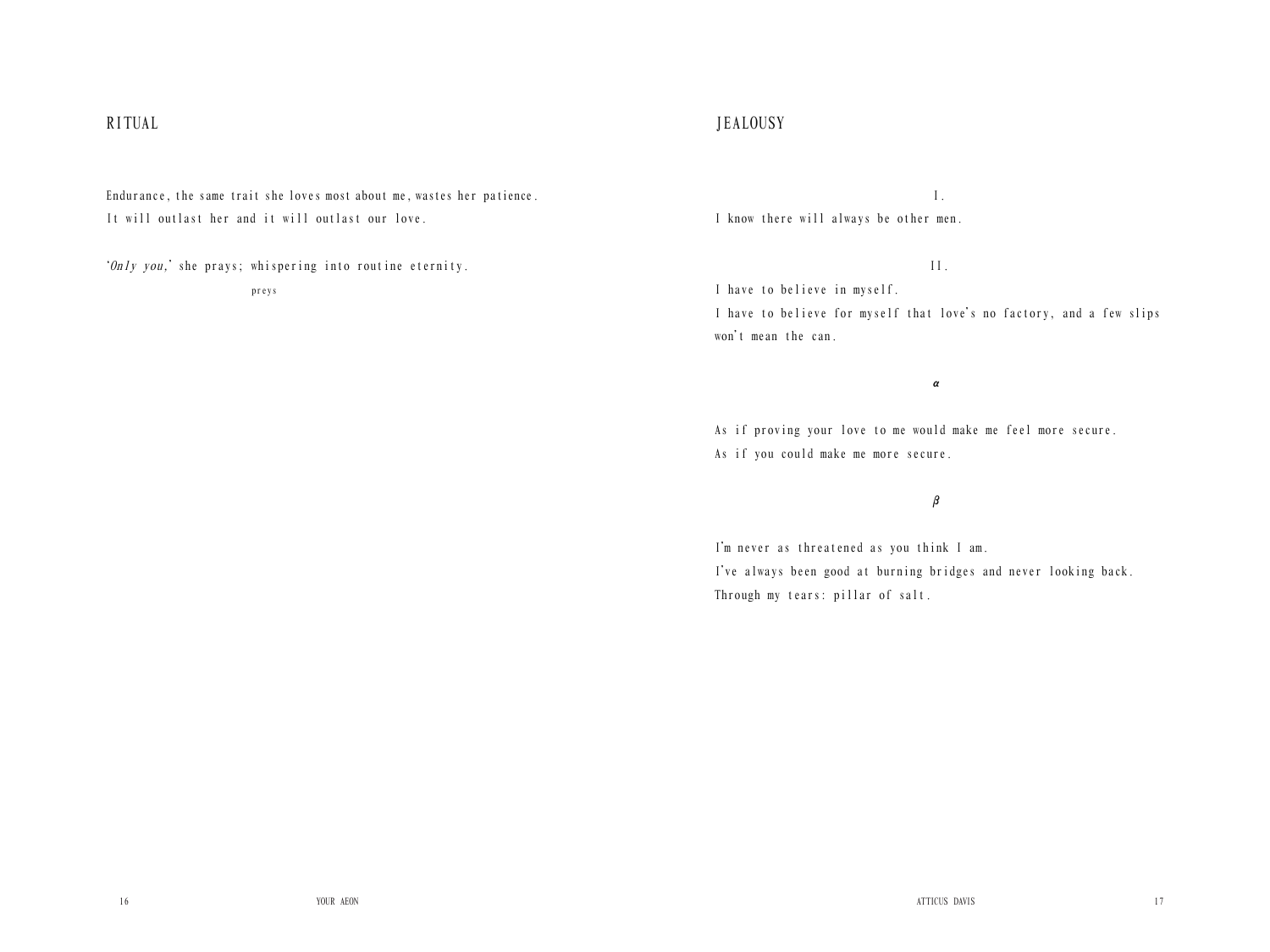# INSECURITIES

I.

Afraid that what you're doing to me you're doing on purpose. [No one can 'do' anything 'to you.']

Like the closeted homosexual most violently rejects his burning desires, I rejected mine.

"You…" I think, "make me feel things I don't want to."

Like jealousy and fear and the urgency of self-reliance. She silently falls in and out of love with me like it was sleep.

II.

"Did you kiss someone who smokes cigarettes?"

No. I didn't kiss anyone.

"Why do you look guilty?"

Because I feel guilty you'd asked me that.

I'm convinced you did...

I brush it off.

She could still love me. She still loves me. She could still . She . loves me.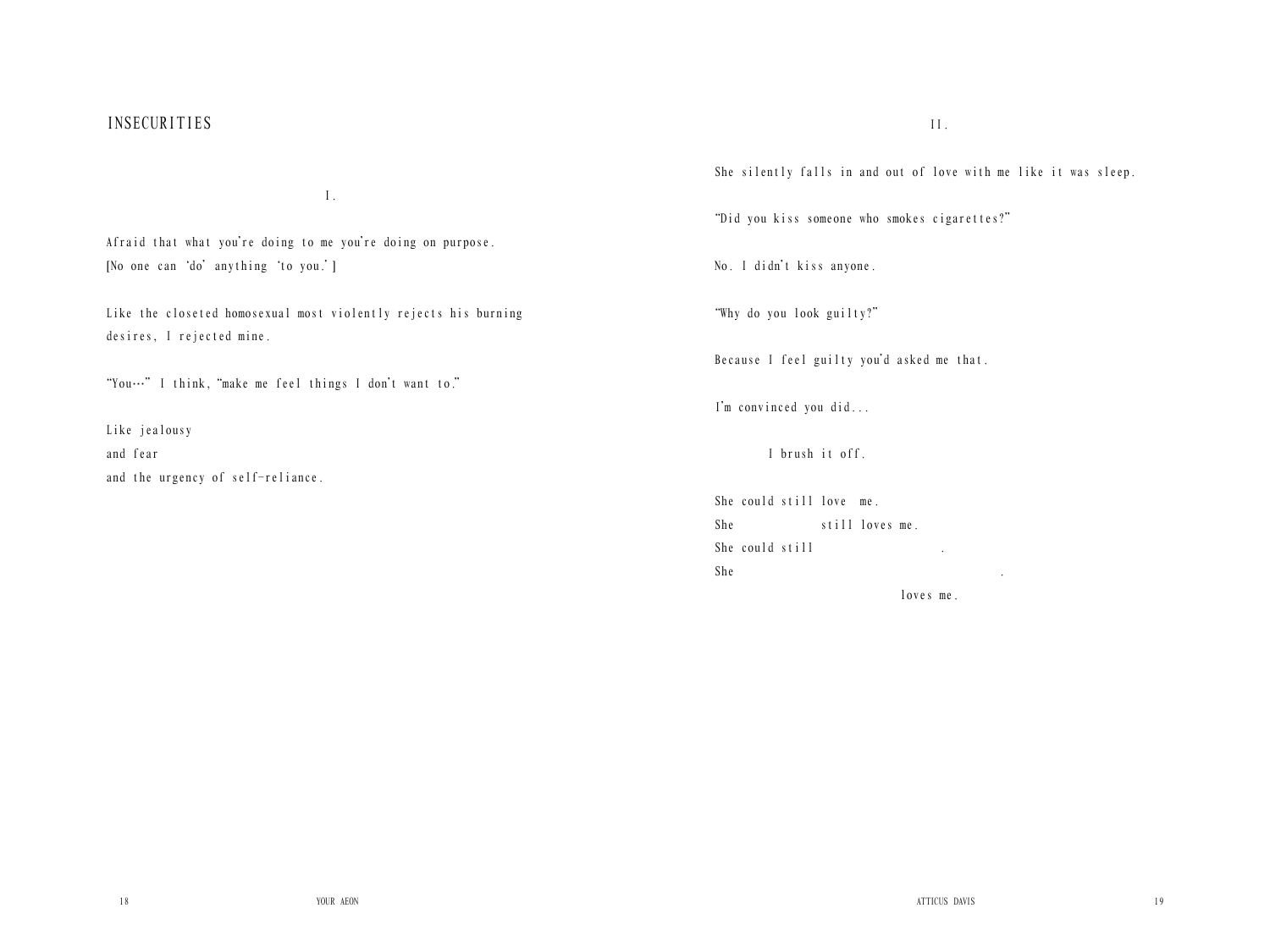III.

—the venomous sting of your betrayal slithering in my ear and promising me paradise.

# EVOL DRUG

Afraid to dive in and meet Him.

Never enough trust to start over brand new, and so endings—before they start

blame yourself, make the same mistakes, with the same prospects, and relapse with Her again.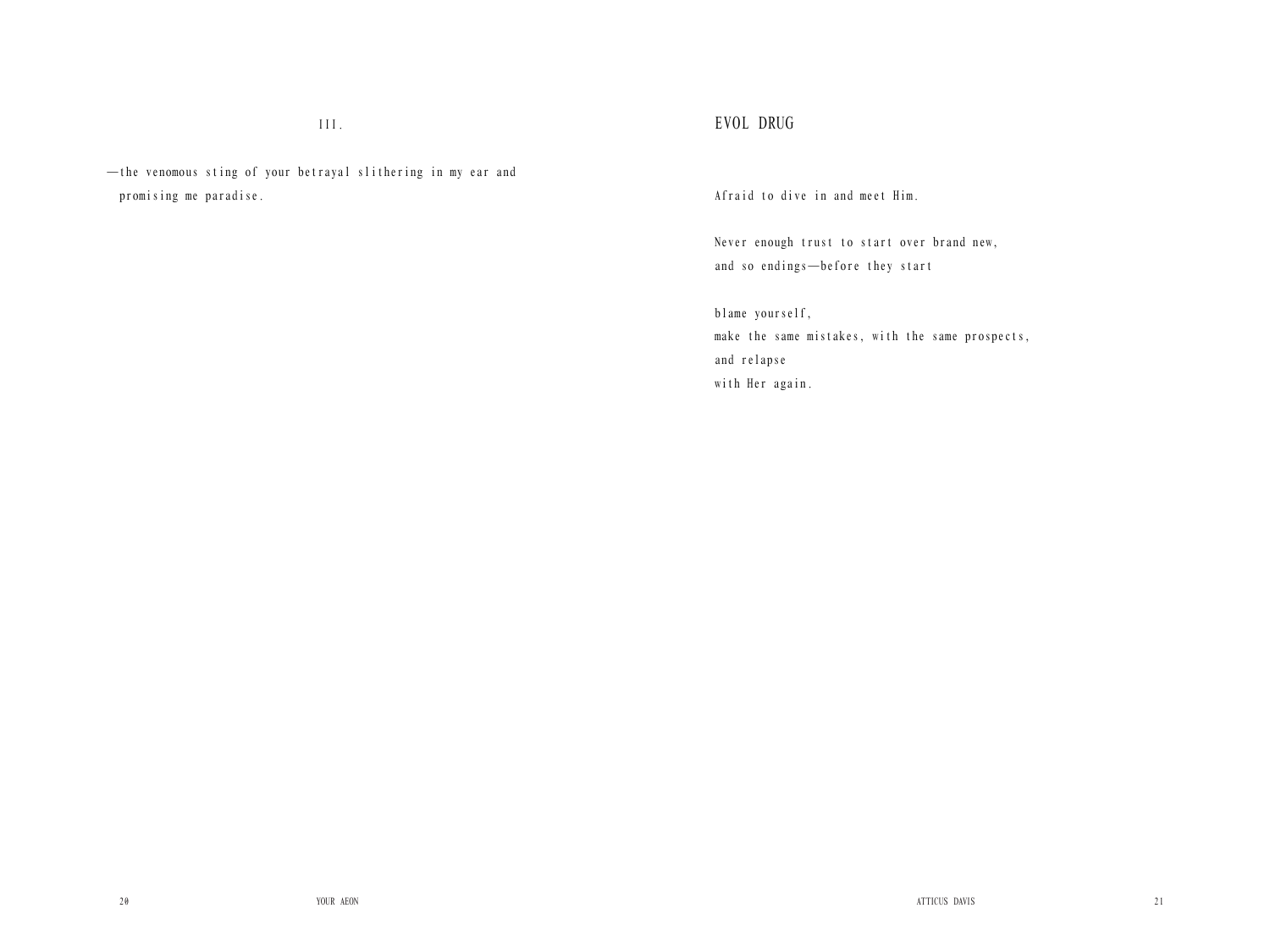# RICH GIRLS

I.

Laughing your jackal smile, "I know you," you said "more than you know yourself."

We have the same problem: you don't think you think you're better than everyone else.

II.

Pacing in and out of a car window's frame, looking in black mirrors, hoping next time I'm someone else.

III.

I treat everyone the same: treat you like a friend trust you like a stranger.

# HOW DO I EXPLAIN IT TO YOU?

Being surpassed by your love for a person,

then choking in the vacuum between you and that love.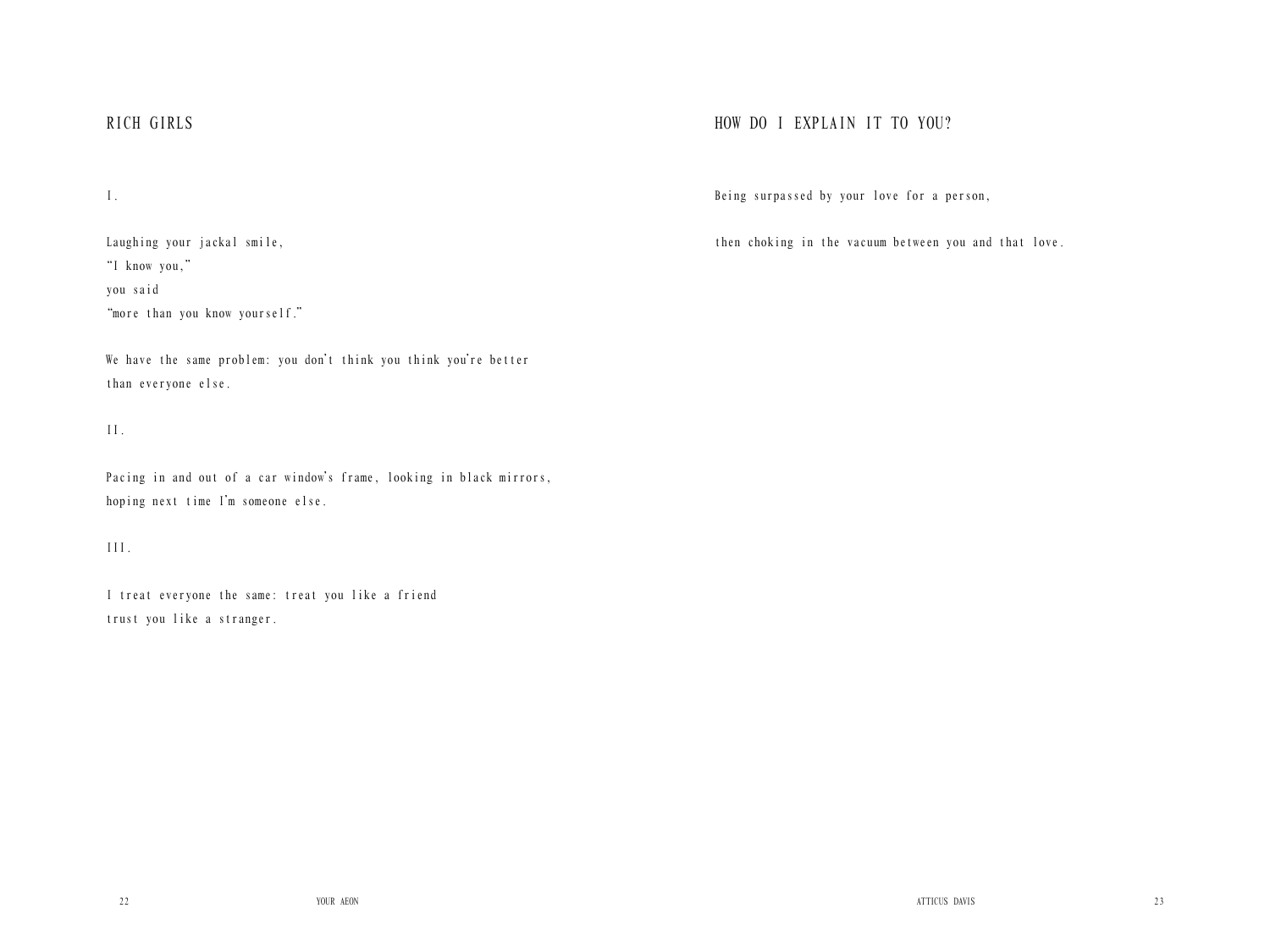# THAT DAMN CAT

A draft in her room from bay windows to let fresh air in.

It comes in, attracted to our heat and takes her pretty song out on a wave.

I'm lucky to be in here and I'll be glad to take her pretty song out the crack the cat dragged me through.

# MORNING PRAYERS

Two sticks of incense since she's left,

they burn in her honor.

The only light I left on is the cherry.

Burning midnight oil, obsessing over tomorrow  $(today)$ .

She's home and tan, she's mine.

Seconds pass cinders splash the tray fills,

like my heart in my throat.

She's coming tomorrow  $(t\text{oday})$ .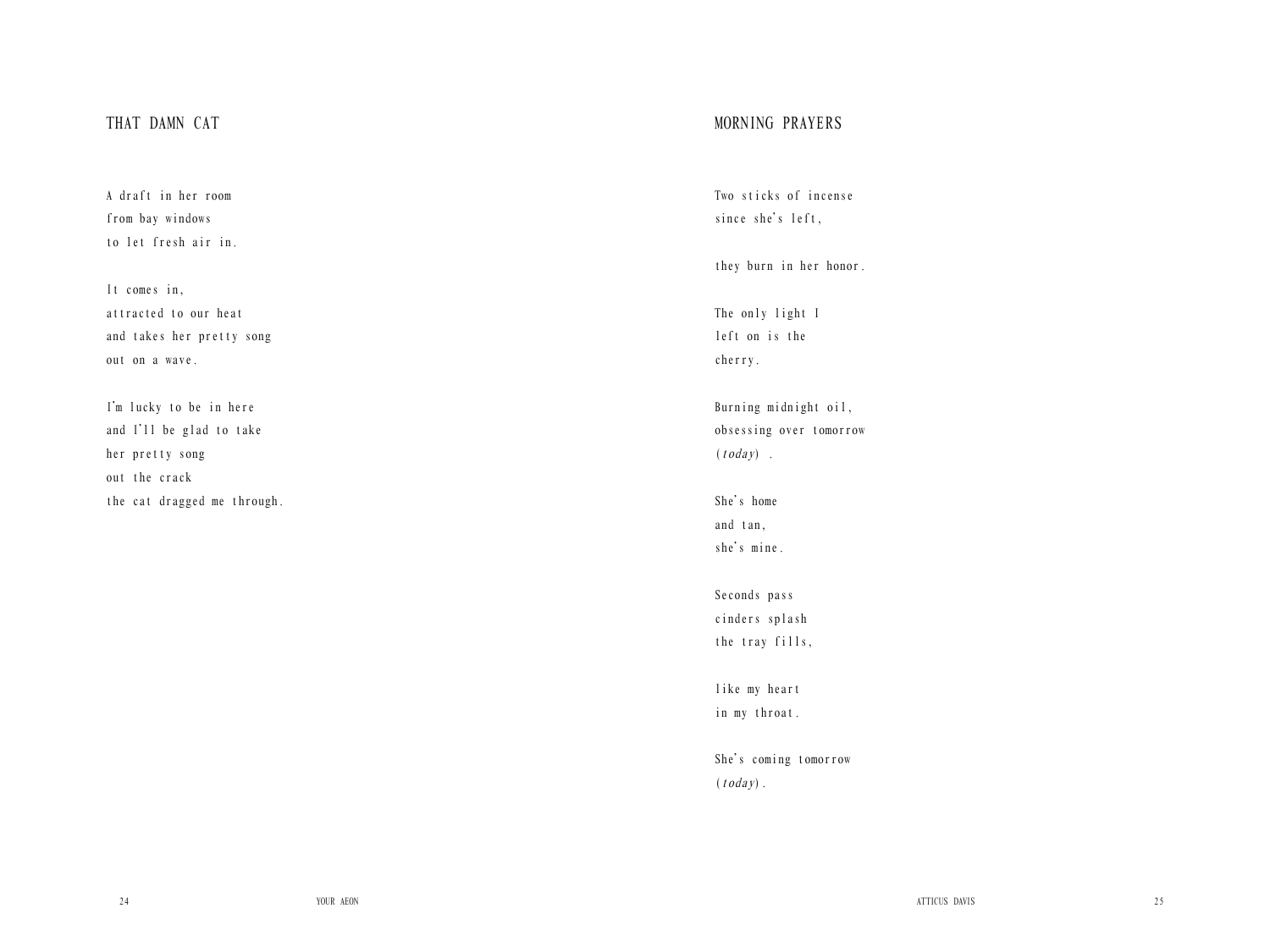## IN EDEN

When I marry you

I want our house

to sound like you.

When you wake up

next to me,

I want to taste

how close

you are in me.

When I fall asleep I want to dream of all the places I have been with you,

so my weak memory can piece together eternity.

Like a stained glass steeple time can pass through us a portrait of love tempered but untamed.

## 'SUBS'

I.

on 7th a girl dressed head to toe in leather smiles herself naked for me.

II.

:Masturbating to fucking girls I don't know like I miss them

III.

With every judging tongue silenced, who wouldn't have enough love? Where each word sung was it's own bodily expression. But instead you keep it bottled up, put on the shelf, in a jar you poke holes into sometimes.

## IV.

There are certain things I don't tell people because of the way they ask. I can't tell if you think I'm a real person or not. Entitlement is a venereal disease.

not that it's eating at me or anything

pissing fertilizer on your lawn.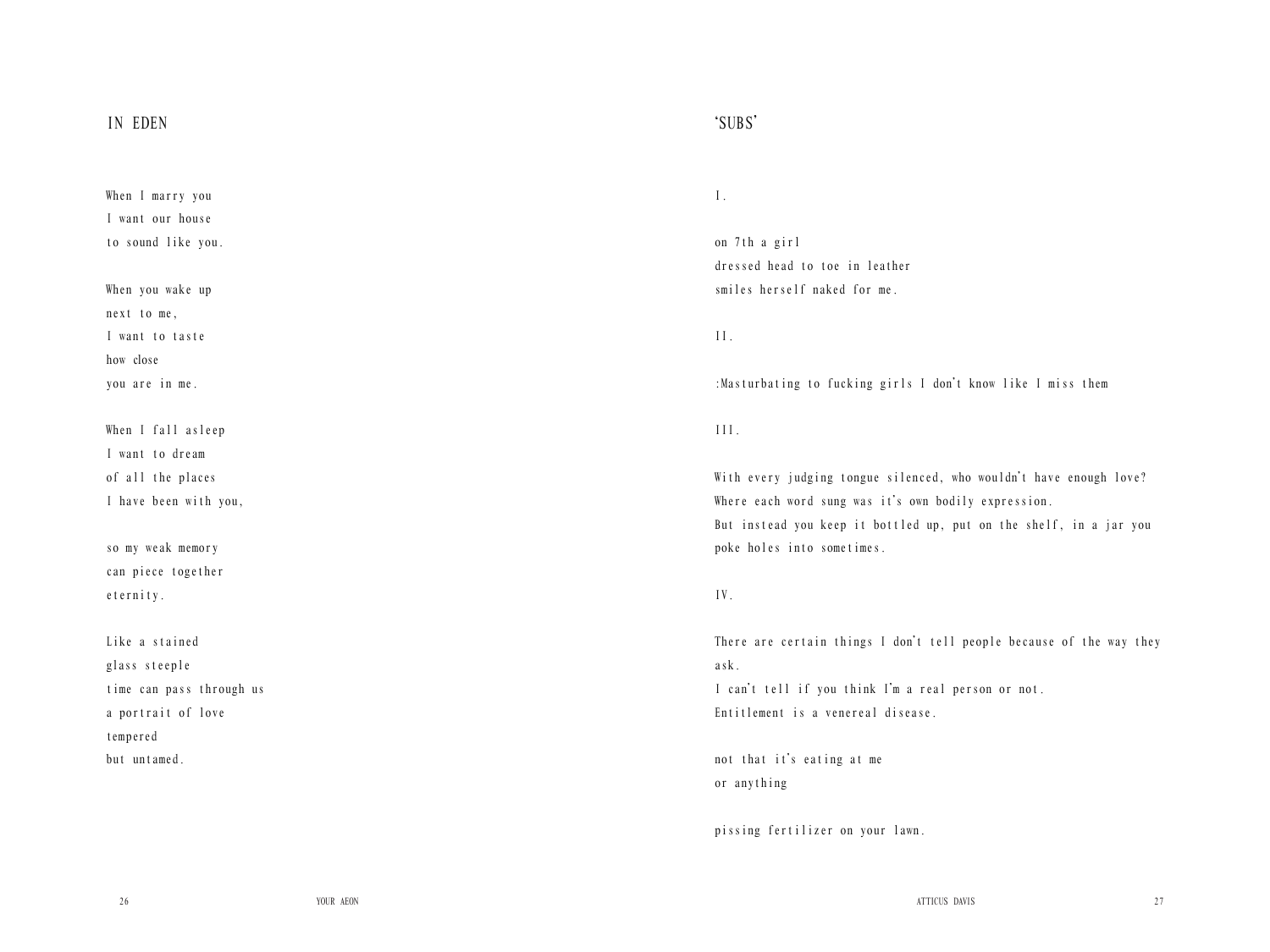Your smile like your social circle, it's unclean sterility

It's hands-free voice commanded totem

carved from the throats thrusting knife to sculpt sometimes with your smokey hands

a light like a siren.

My Valkyried face in awe of the weapon, and on the other end stoicism to be pit into bronze for it's callousness. It's untouched, virgin, sociopath y.

## V.

the unenlisted drop outs in drag half-faggot deserters need a place to put my conquest urge apparently it is not gay sex.

here I am after his cunt is gone

and you could bottom out here all sanity like a shanty child in some back alley miracle

my life has brought me to my cradle to be lulled, finally, into the warm blanketing hands of flawed self-love

eyes wide open screaming to see blind as a bat

a vampiric youth in your old friends glow a makeup fuck w no makeup an apology to the ones you buried in justifications. Mirrored in intellectualized drug use.

Because, yeah, of course you fucking miss me and I did too.

I'm holding my hand now, wailing, like that wounded animal I was but bleeding bleats and untamed whild savaghe

the animal you want to poach but whose beauty haunts you like some ragged angel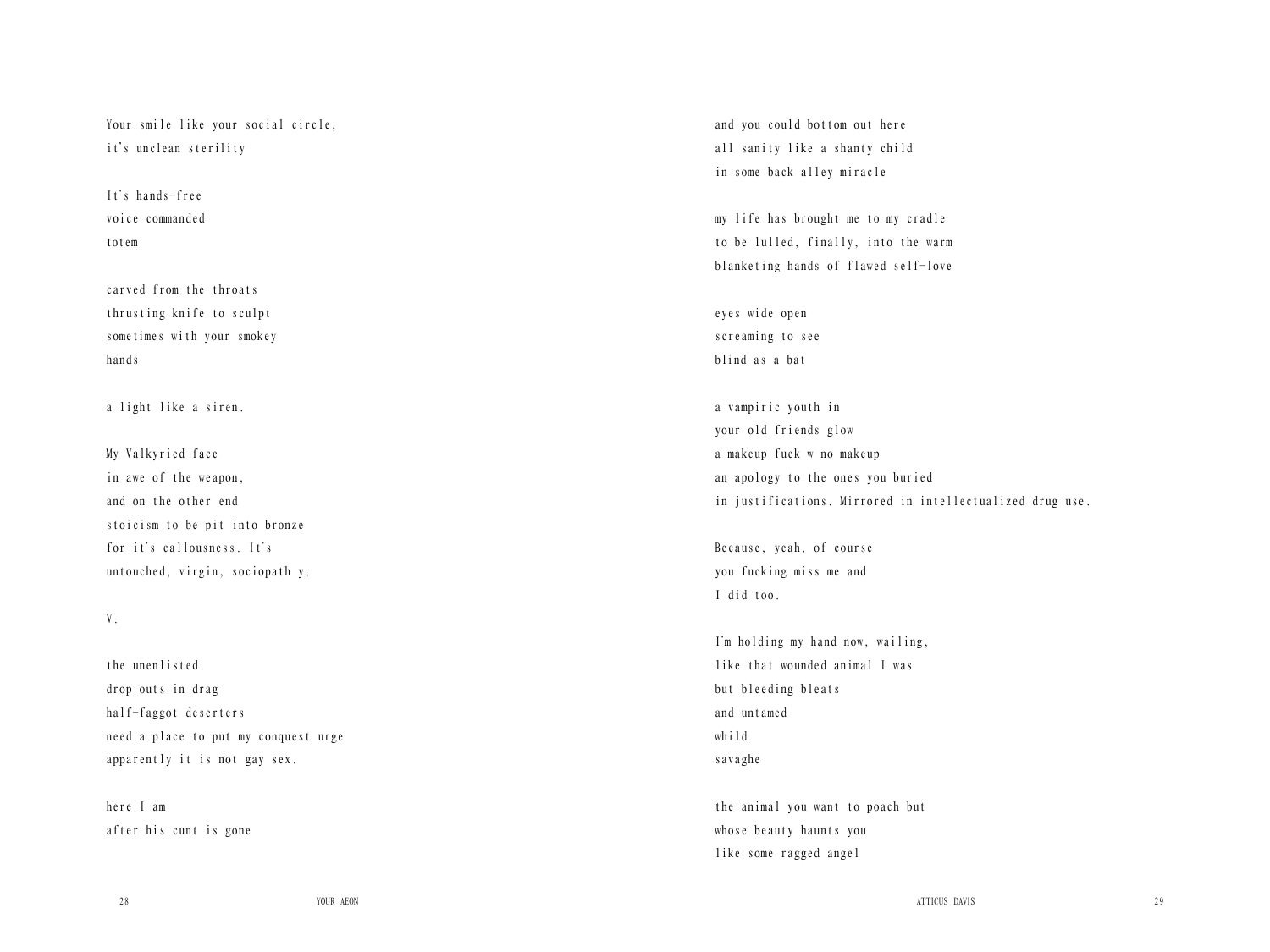bite my heels and try to drag me down. We'll talk but, you can't keep me.

## /UNTITLED/

A kiss on the first date may as well be having fucked them, is like plucking me, the flower I am, before I had half a life to blossom and then trying to tape my head back on like a kid-squeezed dandelion, except I'm the one I'm for.

Rubbed me under your chin to see if it'd show up yellow, if it shows up yellow you're in love.

Never showed up yellow.

But then cancer is a kiss you never gave. I end up eating my love. Burnt toast and high fructose 'spread.'There's no difference between dominance and submission.

Power is just going through the motions and there's nothing more pathetic than that.

Making myself more conversational. Making myself more commercial.

Gag me.

I want to be your dog.

I will be your muscle.

You can be my muzzle.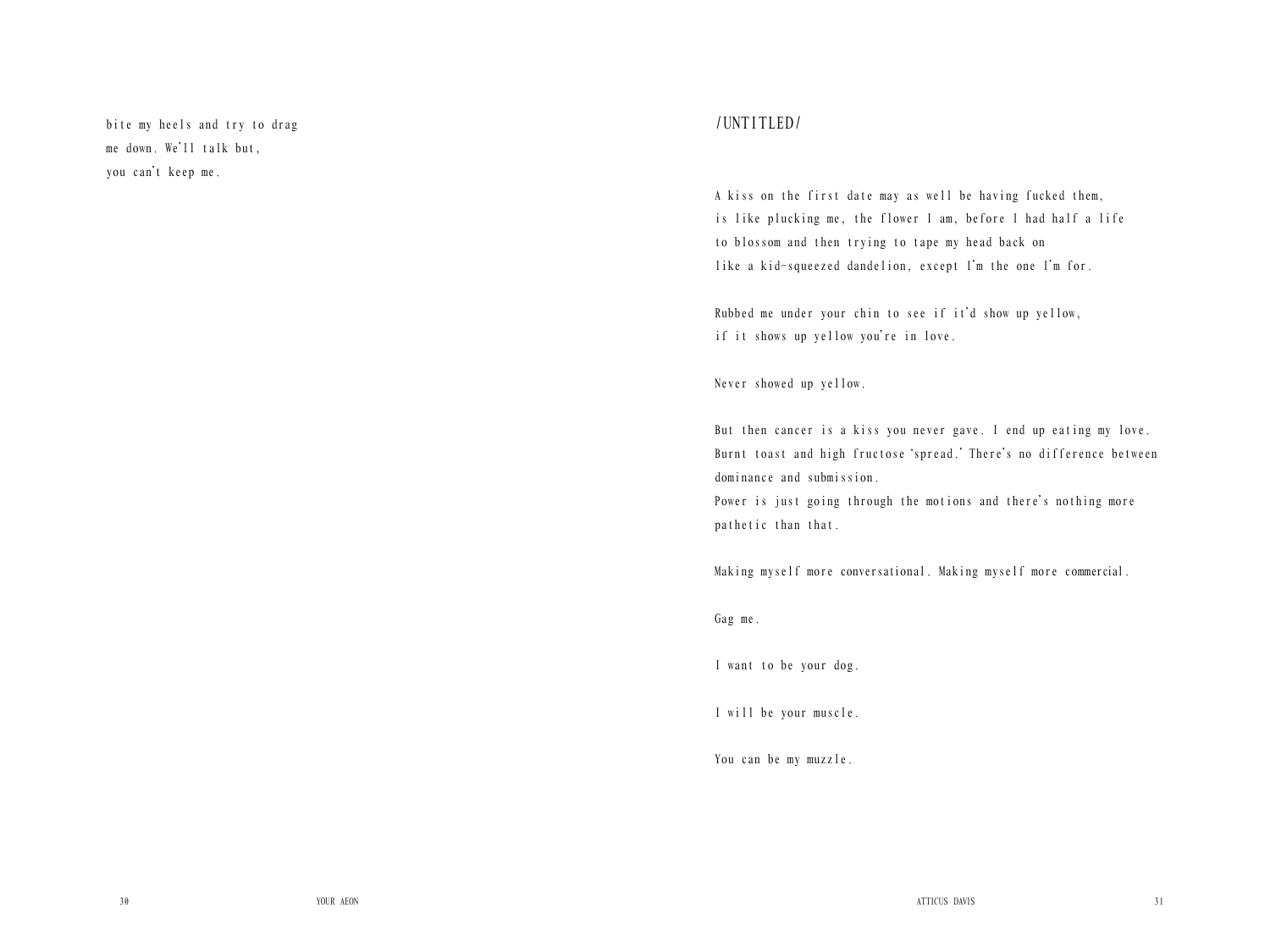II.

It's a metaphor: Love is a prison you make for yourself and sometimes someone else, where, for all of our sakes you stand on the outside of the cage.

#### III.

Story about a girl who takes you home but won't sleep with you. Don't slip her the pink. She's playing for pink slips.

Part where you both fight tears in your eyes in front of each other after you make the mistake of telling her you like her. You have no idea. She is disgusted but likes you too.

I ask her if she's alright because I know she's not.

Her beauty is a pleasure I, like every man, stroke with thought and ceaselessly spit polish to a rusting decrepitude, to fake jewelry stains.

Love like I'm stoned, clearly not much of a smoker, paranoid, keeps talking anyway, running your mouth, says too much, she says just enough, both proving yourselves to be proving yourselves. Proving yourselves to have broken promises you both, mutually but alone, made to yourselves.

 'I need another copy.' 'You threw it away.'

Clavicles pouring themselves out as she crushes the ember in a cigarette butt and smiles passive aggressively.

IV.

It's disgusting that it's so easy to forget to treat people like they're going to die one day. Instead we start small wars. The smaller the wounds the better. We should all stay strangers so we can keep hurting each other on purpose on accident.

V.

Trash compactor in the alley light like it's a halo in Touched By An Angel.

Throw me away like the person I loved most in my life. Take me for granted like I did with my exes. Imagine it was something so it feels like there's the intimacy of a history.

Press my buttons to find out I'm inside.

But then Karma only happens to people who believe in a punishing God in a merciless world.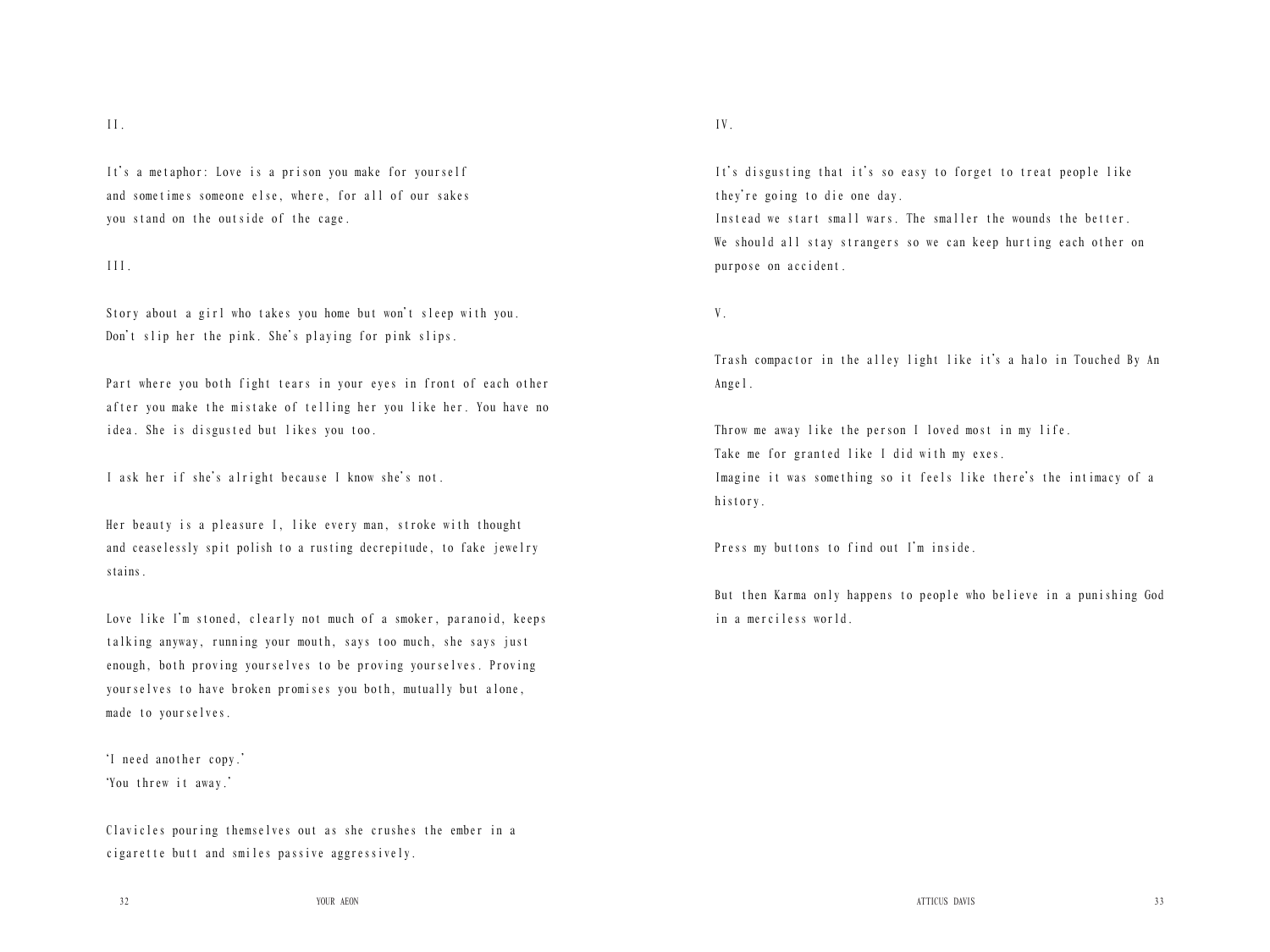#### YOU ARE NOT COOL ALONE

you are not cool alone eating a wet burrito across from a Louis V. bag like its a person

getting free coffee from the village bar where baristas fuck firemen and police academy

who fuck open mic night performers but are totally lost on you: (you are totally lost on them)

your Thai silk, rose patterned button up is overkill in a place where comedy shirts and polos reign supreme and there's still no one to impress no matter how many friends you make

after your third hour in any one place you're at the point of outwearing your unwelcome

if you're not alone you're going home w/ a girl you're not sleeping w/

she asks if she can kiss you, like she doesn't think you'll ever make a move, maybe because she's 'traditional,' and she bought you drink

more excited by the nasa foam mattress than the prospect—

> she's a writer she will run from you in person 21: runs from love

 but will text to see if you've read her story about a girl who kills her boyfriend but....doesn't remember!

the whole time you're just thinking about how nice it would be to be her dead ex-boyfriend you will have a dream about your verbally abusive ex-girlfriend (she looks like her...) naked in a pair of running shoes but the next day you will stretch for the first time in months, wake up from dreams outside you'll see clearly, shoes on telephone wires, even cigarettes are beautiful the morning has this effect on you

listening to 'The Employee is Not Afraid,' before work,

your gaze, touched by everything, tears in your eyes for once in your life glad, just to be alive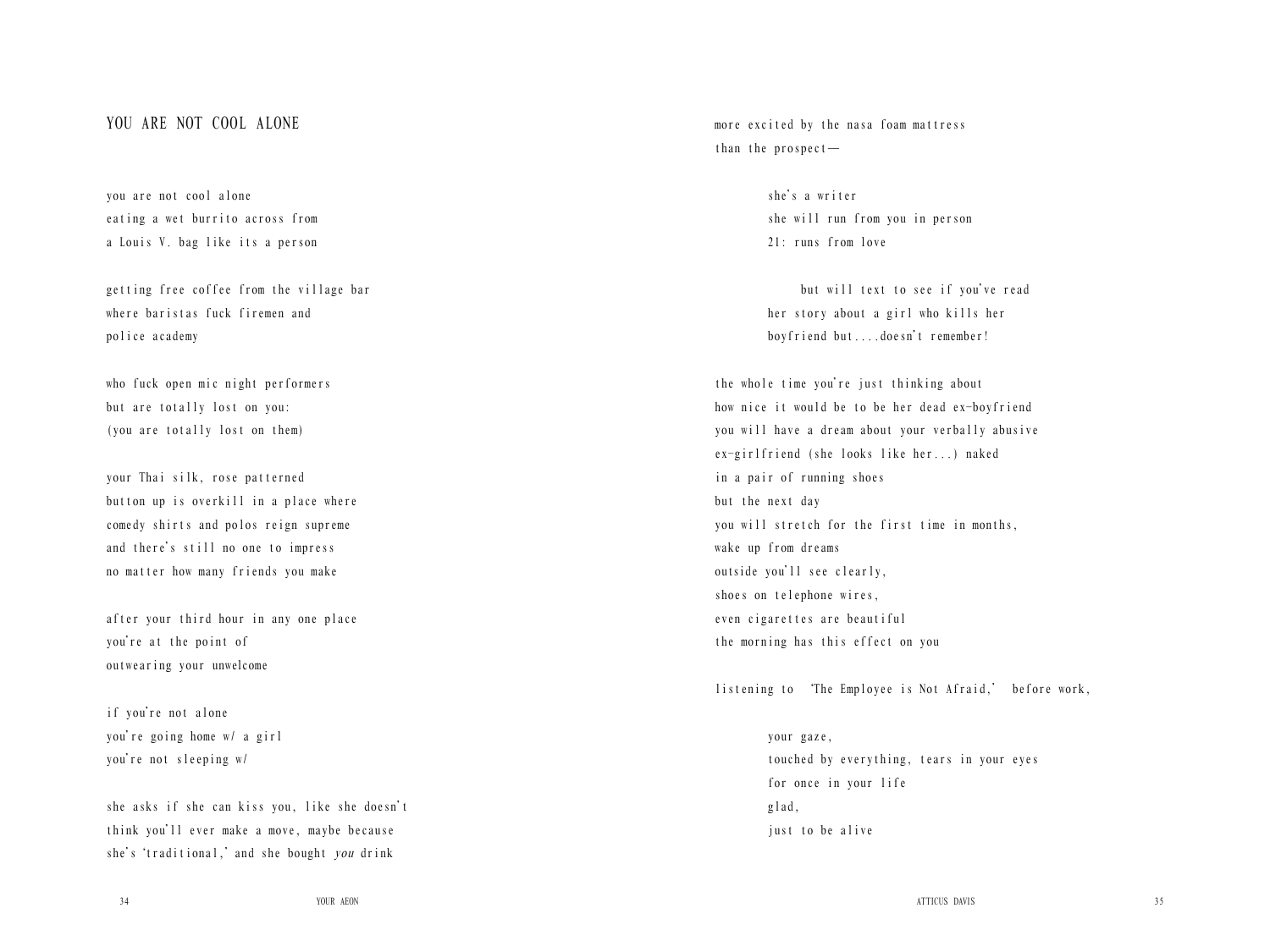# PURGATORY

# SMASH THE MAC

Everything is an ends in itself. Everything is an ends and itself. Everything and is ends at itself. Everything and an ends to itself. Everything is and ends an itself. And in an endself it is everything. XVI.

GUILT GUILT GUILT GUILT GUILT GUILT GUILT NARCISSISM GUILT GUILT GUILT GUILT GUILT GUILT GUILT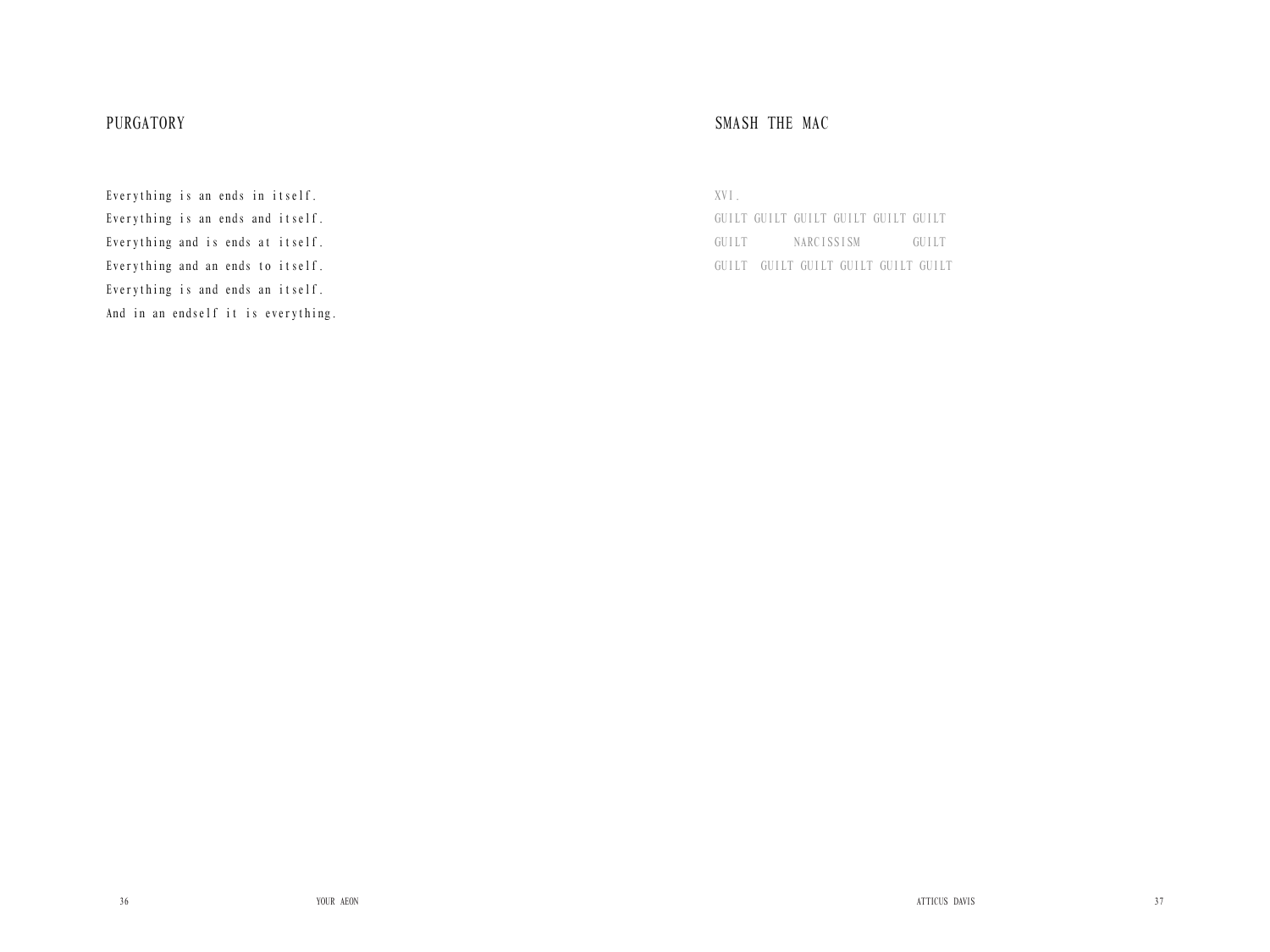#### XIV•

Sometimes I feel like an actor and that I can play anything my friends want me to be.

#### I can be everything—

backwards handstands, carnival flips, always smiling flush, flushed after too much, I work until I have no period blood.

I.

I am a new internet personality.

I can welcome everyone into my world—cosmic breadth, the wingspan of an entire universe—a cyber catalog of my successes. Follow me on Twitter to experience my day to day triumphs against my own deeply suppressed futility, a sense I dull because of obvious evolutionary repercussions.

#### [Suicide.]

You can like and comment on my meals, my friends, my art, my interviews, all of which will display how convicted I am.

VI.

There's a devil in me and I hide him when they come around.

I imitate their smiles to live beside them.

I memorize the best responses to their favorite lines.

There's no one in here except a bargain, blood contracts—thum bprints.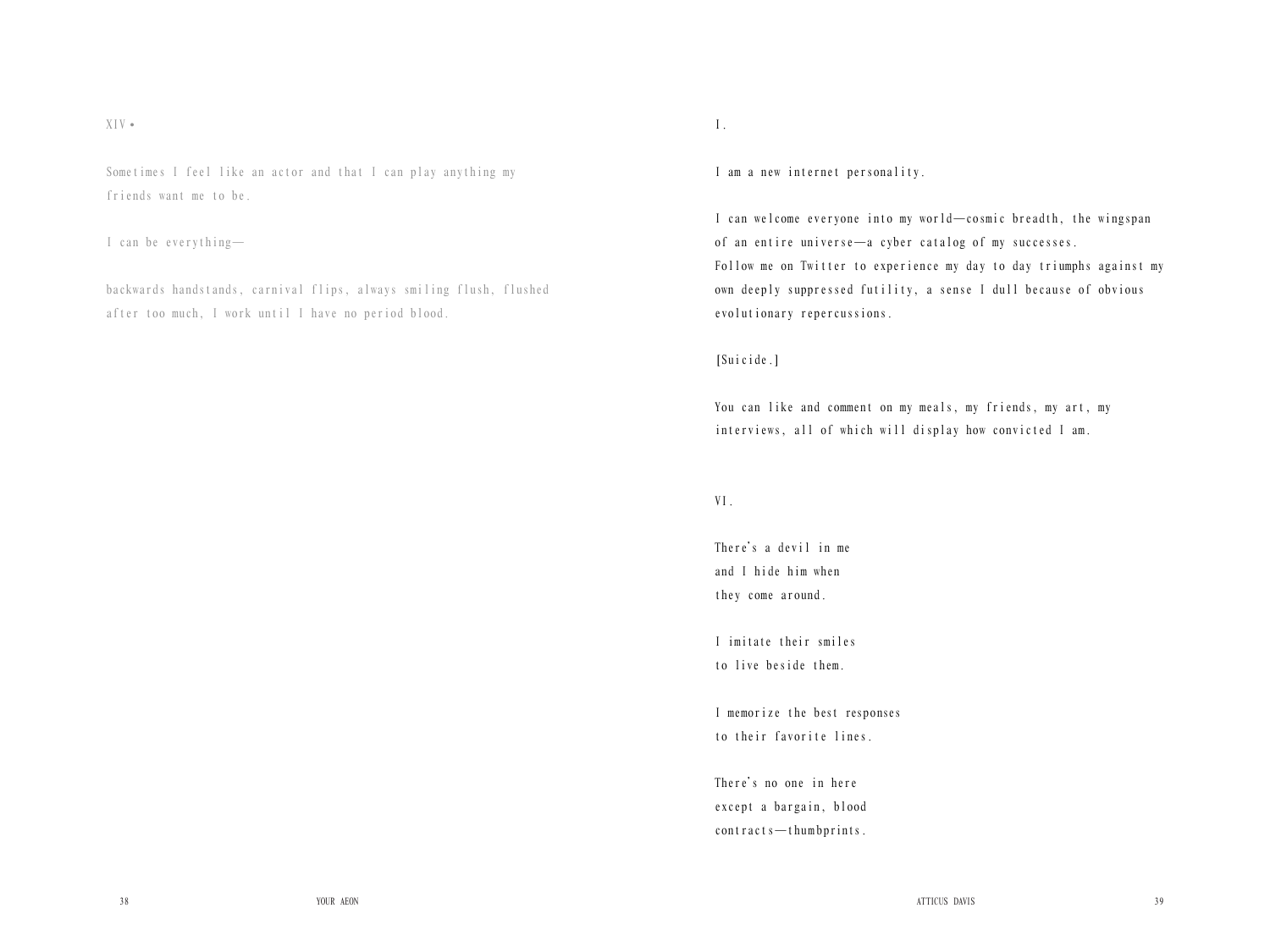I am [the/] a spirit. I find them to haunt and spill myself in: shrieking alarm [!]

Some of us will hang around forever until you acknowledge we exist.

She had to ask the wherever-I-go-ghost to go.

He'd been turning on the stoves at night for attention.

# LITE OF MINE

He holds the five fires and spasms it's lights over the bones, shot like dice chance/no chance/chance

all despite the offense.

II.

A computer fails to understand random, it creates an algorithm and calls these patterns (disjointed,) 'random.'

What's the difference between you, me, and the computer?

III.

 'This little light o'mine, I'm gonna let it shine, let it shine, let it shine...'

IV.

God asks the Dharma and the Destroyer of Worlds answers.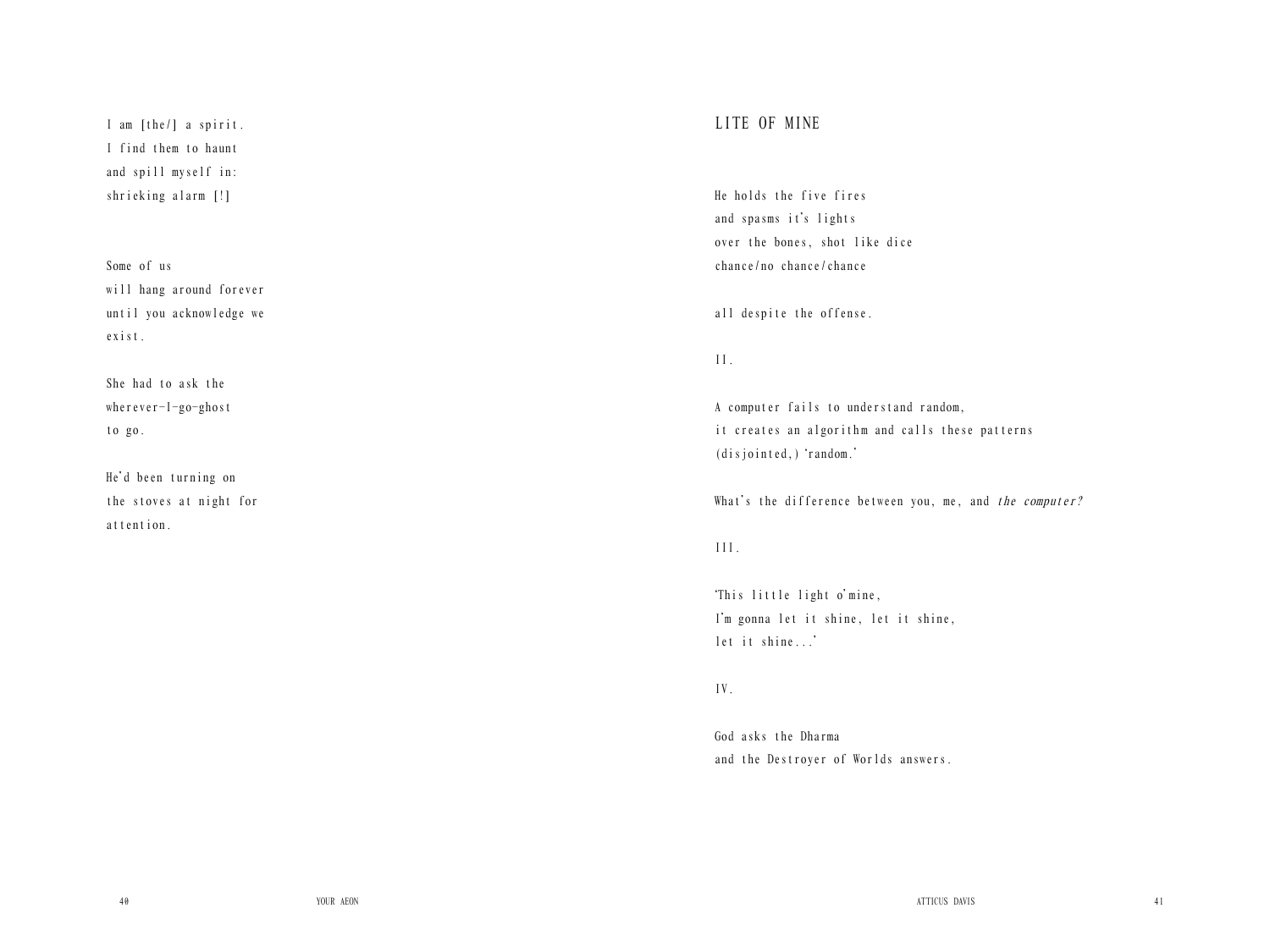# THEY'RE CALLED FRIENDS BECAUSE THEY CALL THEMSELVES THAT

I was wasting time looking for love, feeling ignored, wasting efforts with doddering women, who, unlike the toddlers we resemble thought love was something to look for.

Sometimes passing through arms (empty) congratulations (empty) by hearts (empty) and minds (heartless) singing praises like rattling tin cans after the shotgun wedding,

supplemental self is all they can bear to entertain.

 'Soft. Stupid. Jealous. Shiftless. Spineless. Weak. Fearful,' muttering (and only to myself) (of myself) (the only self I'll ever be with)

#### I remember:

It's good I know these people, to know what a friend' feels like. They're called 'friends' because they call themselves that.

#### UNITED EUNUCHS OF AMERICA

Done spending myself in the love-sickness of the love-skeptical.

United Eunuchs of America

with your hearts polished to gold only to be jaded by those who lift spit and soot to deity,

who spend their nights feeding longing with longing.

I understand.

Cutting parts out: my feelings are illegal my love is my sin,

and all I make is love and I do is love and all I am is love.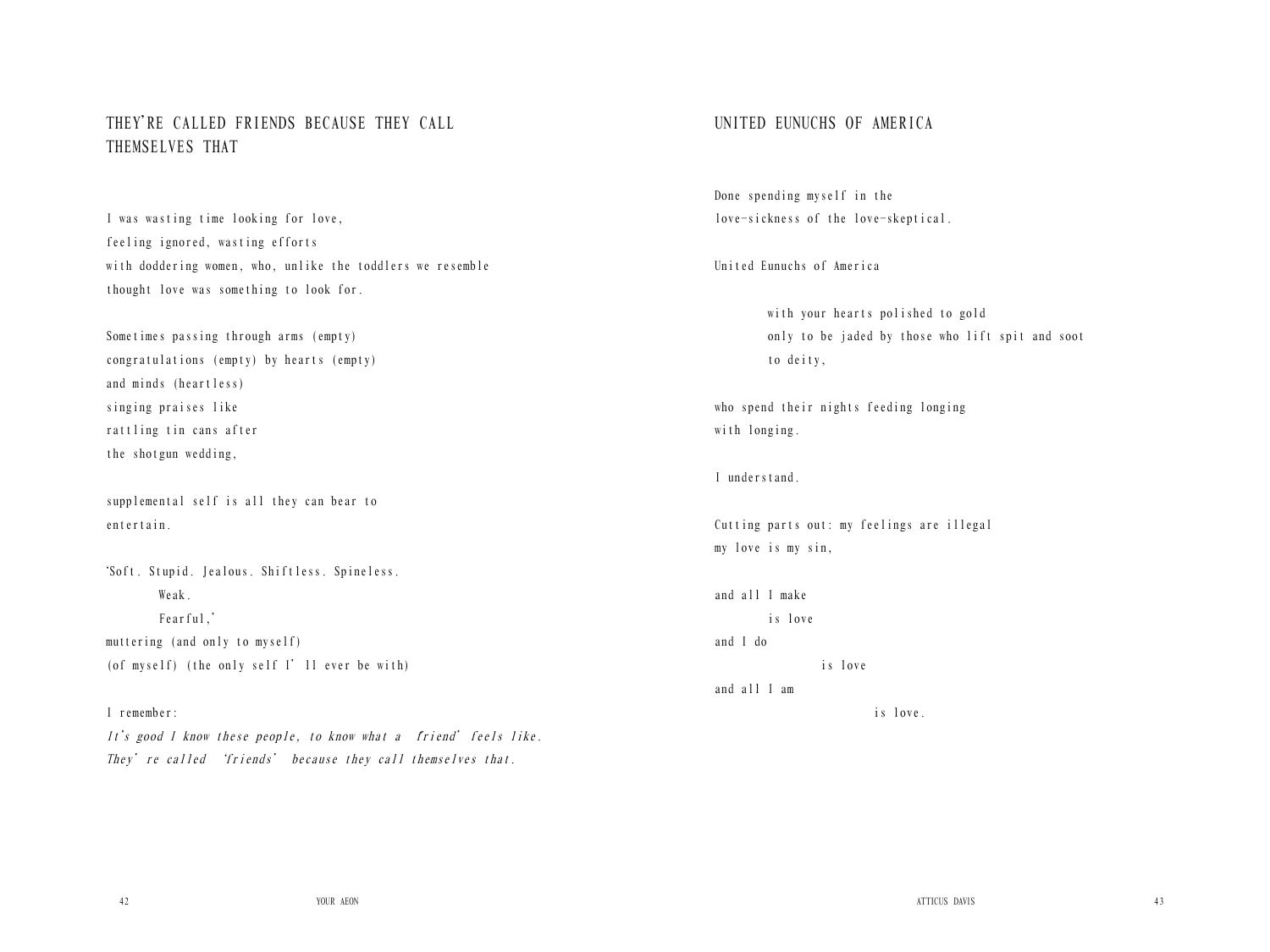## "JOHNNY APPLESEED IS A VIRGO, TOO."

Breed love breathing like dandelion's ejaculate and they see my beauty freckling greener grasses,

my hair an untamed mane of sunbeams catching my raspberry highlights like through a dream catcher my white t, like a white flag, waving in the wind my smile like a sunflower, suspended on fences by the expressway

too busy to stop and smell the roses.

It's okay, I'm with me. Sometimes techies forget they're from redneck towns even when they live in a rundown, redneck town, but take culture for granted because (for them) California's good enough.

You can take me for granted.

## LET'S GET DIVORCED

I.

Time you've spent alone hung out the door of our faces like wreaths

my insides like Christmas lights strung along feelings I left up late into summer to forget about till next year, when I'm turned on again.

II.

Like you, I hurt because I think about marriage when I think about anybody.

I get antsy, being me.

Let's elope. Promise ourselves we can fix our parents when I take you to live in that cottage, or porterhouse steaks, horses, Grandma's meatloaf or beards, beerguts, and boredom, an unholy trinity you'll pray under, like the oppressive light above priests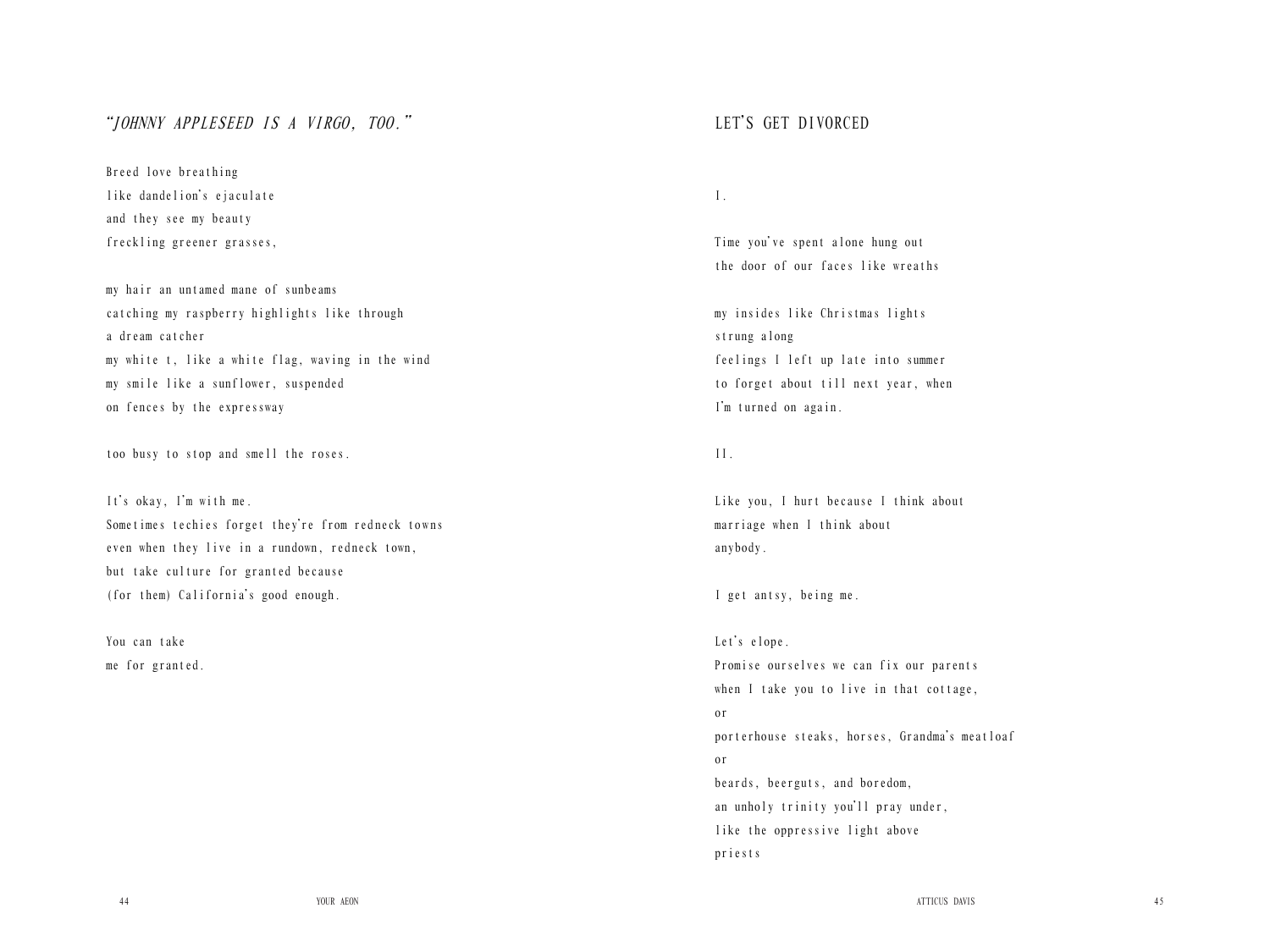at the end of Catholic's center aisle. You will be the woman who'd walk you down, reliving her traumas, swallowing her words, nursing her cancers, the ghost of her voice, something about how it's best to marry a man who doesn't know you,

there's more power in anonymity, (where it's impossible for responsibility to breed.)

he'll keep you around for longer.

Children for insurance, a lump in your belly for the one on your eye, a lump in your belly, for the one in your throat.

## /HANGUP THE HANGUPS/

obvious your gay best friend plays good accessory to emotionally vacant, stoner boyfriend but, like so many women, collecting

> this time neuters.

Acting better than instinct then pissing all over my virtue.

The security of double tied laces…

Write me a letter after your next pregnancy.

Write me a letter after your next abortion.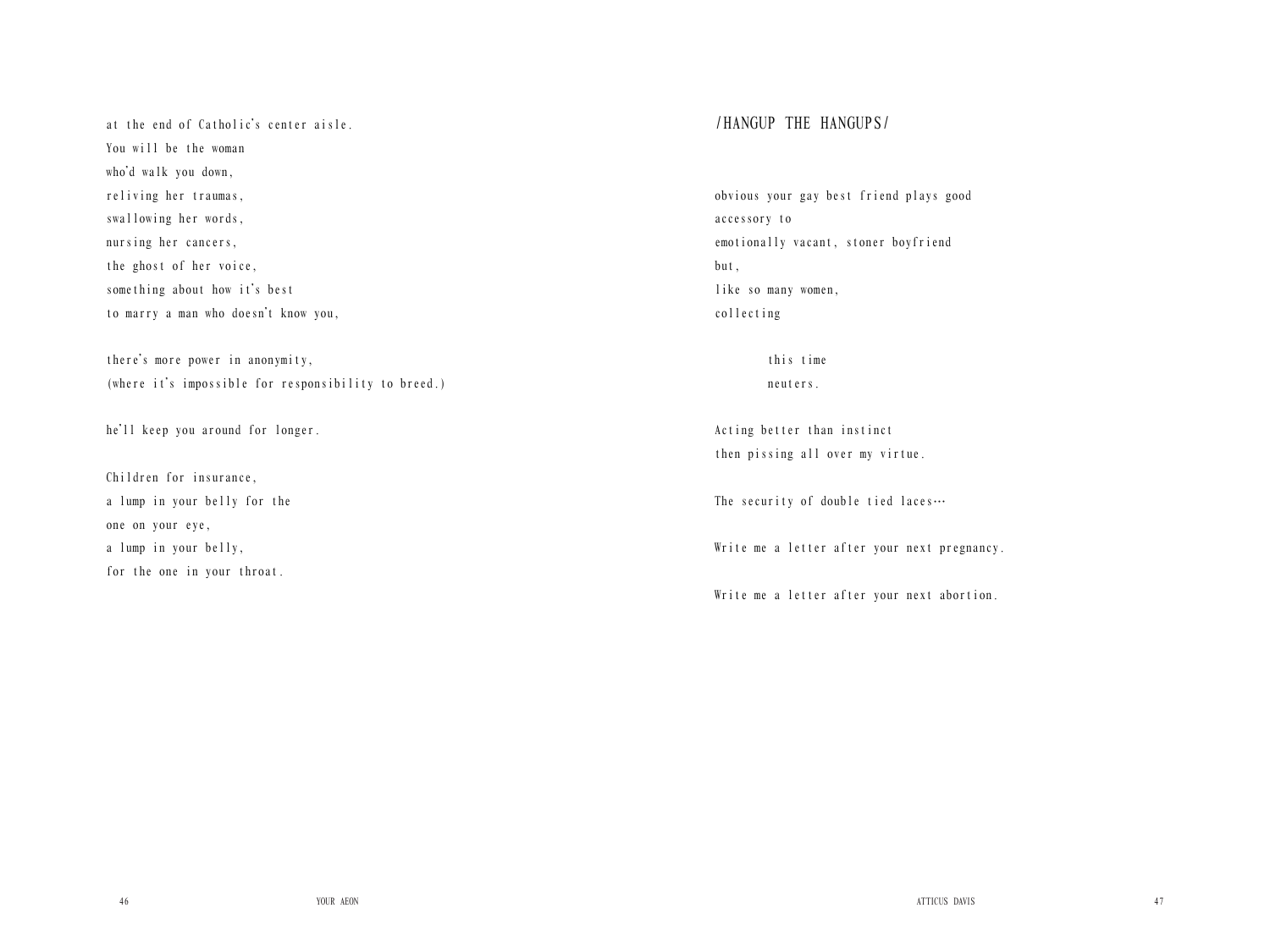TAILOR MADE PAIN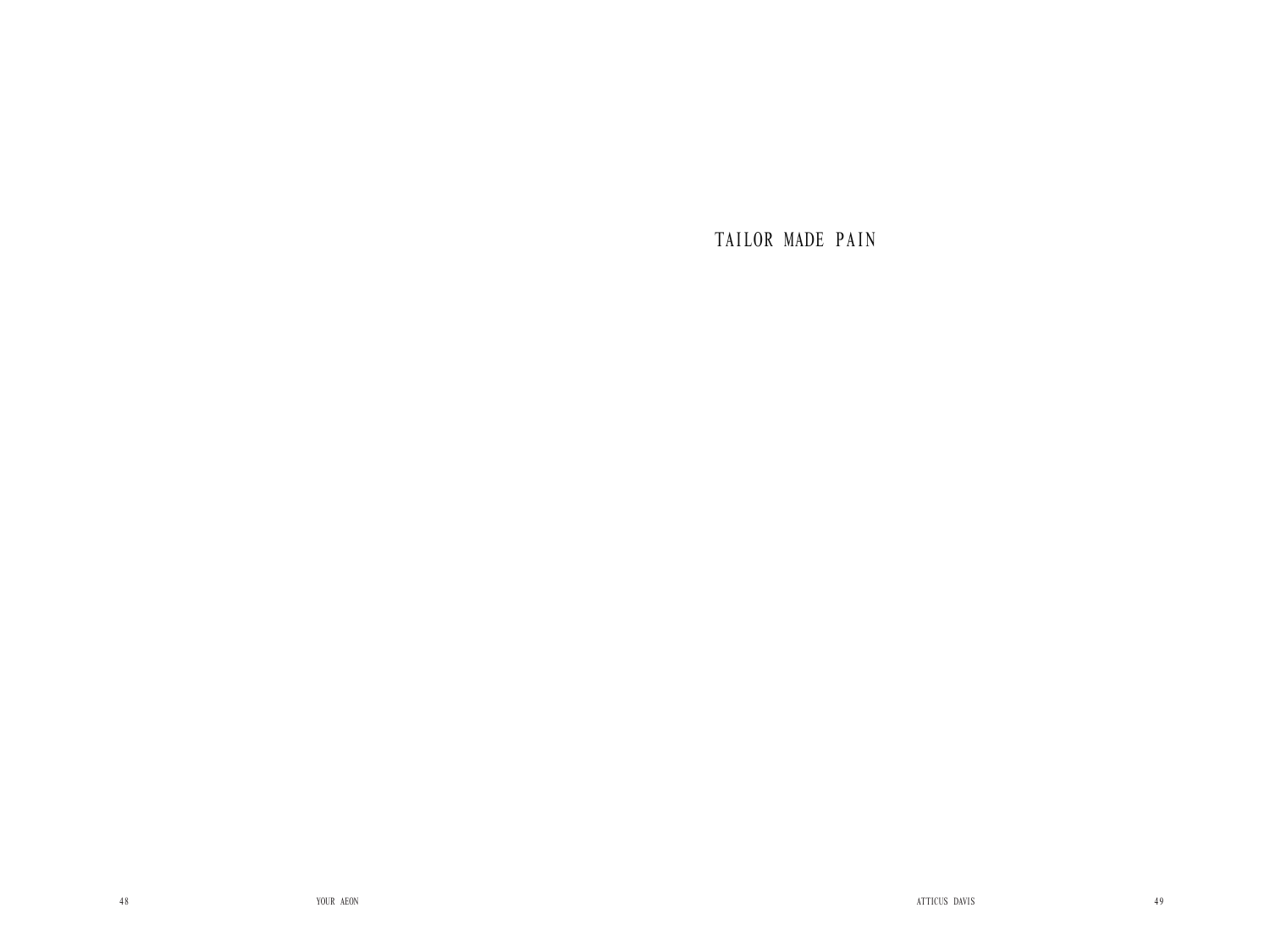Beyond contents as in—beneath them. As in—what one holds in their hands, not seen potential. As in—not what you have but who you are.

## ▣

Obsessed with seeing the dark side of the moon, as if thought itself was science to spoil it all for you.

#### ▣

You imagine everyone else to be happier than you are, the same way everyone else imagines you to be happier than they are.

#### ▣

Taught my entire childhood that mistakes weren't accidents but indications of your permanent failures as a person each one chipping away at you only to leave a deformed bust, or worse, in your addictions, dust.

#### ▣

You will not develop a self, alone.

Feral children telling healthy children their closets, attics, apartments are the pique of social development—interacting with, and sometimes without, mirrors.

## ▣

Envious, staring in awe, hating yourself for not believing the myth, yet desperate to understand, like the last four years of your Christianity.

#### ▣

 "Everybody makes mistakes," I told myself and that's exactly when I stopped making them.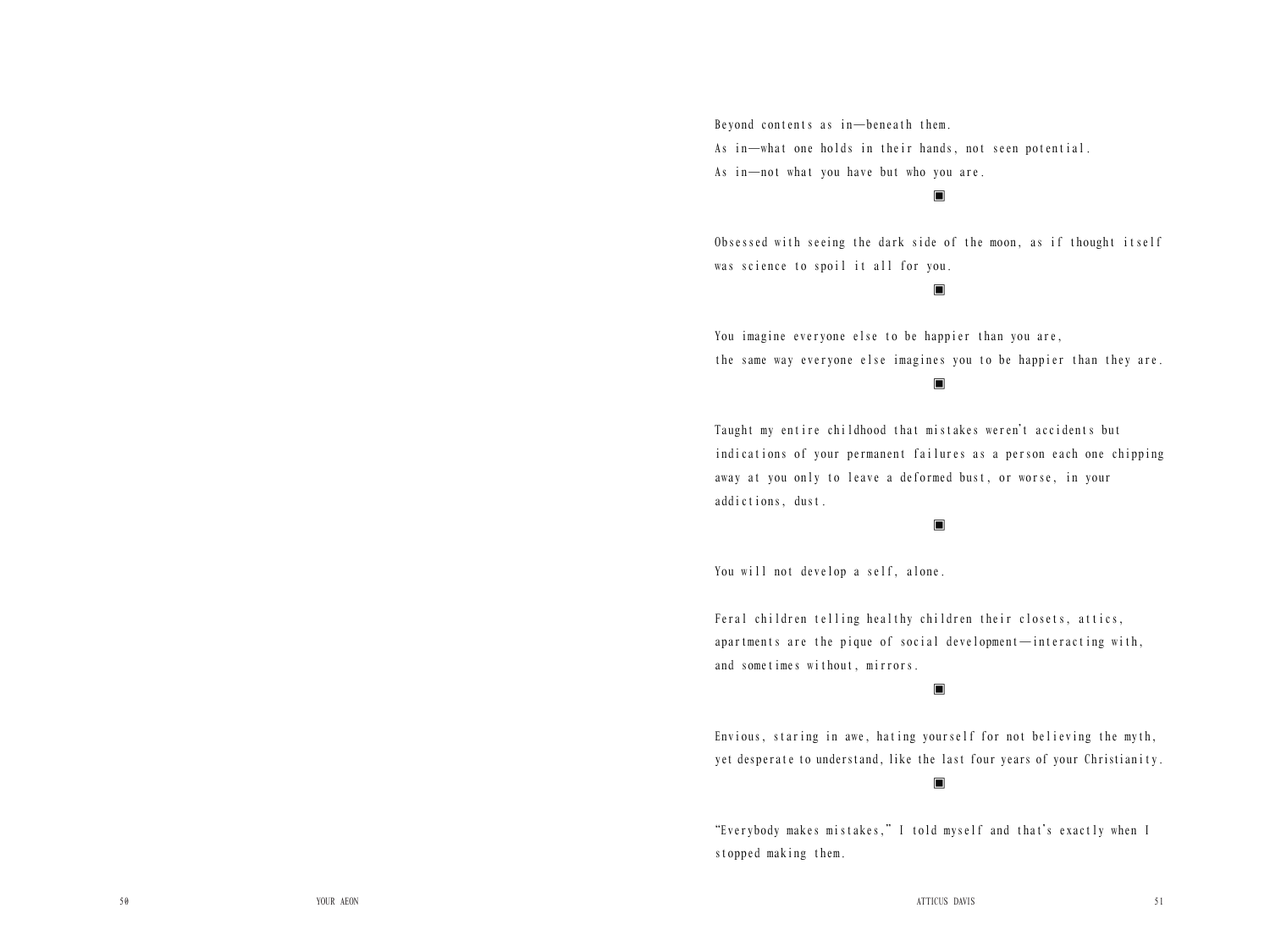What I wanted to say matters so much less than what I needed to say.

### ▣

You make her a mirror she'll answer all your questions. You make him a mirror he'll answer all your questions.

## ▣

The realization you are everything you want to be; the practice, manifesting it.

## ▣

Strip clubs? I support single mothers.

## ▣

Don't get mad enough to do anything about it.

# ▣

Animals do not settle their differences.

# ▣

—emotionally vacant, well-read, morons disguised as beautiful intellectuals instead of validation addicts.

## ▣

—guilty until proven innocent.

## ▣

May our youth be forced into positions of muted rage and self-righteous masochism.

#### ▣

Give me a reason to be angry, not the privilege to understand why you are. —which was actually the name for Pangaea after we invent the time machine.

#### ▣

There's something seriously wrong with the culture: if you start on stolen land don't be surprised if it ends with stolen lives.

# ▣

People are born through horrifying effort. Though conceived on birth control, I could not be completely unwanted.

#### ▣

A rotting pier; my rotting focus.

# ▣

Animal is sinless because it is godless. ▣

Too radical sometimes. The root of radical means root; if you're hungry you don't go to the root, you go to what bears fruit.

### ▣

Too excited for me, like I'm one of the stubborn poor ones, who if shown the benefits of crawling up the class ladder, might just make enough money to be marriage material.

## ▣

Trust: taking a deep breath and lies as truths.

#### ▣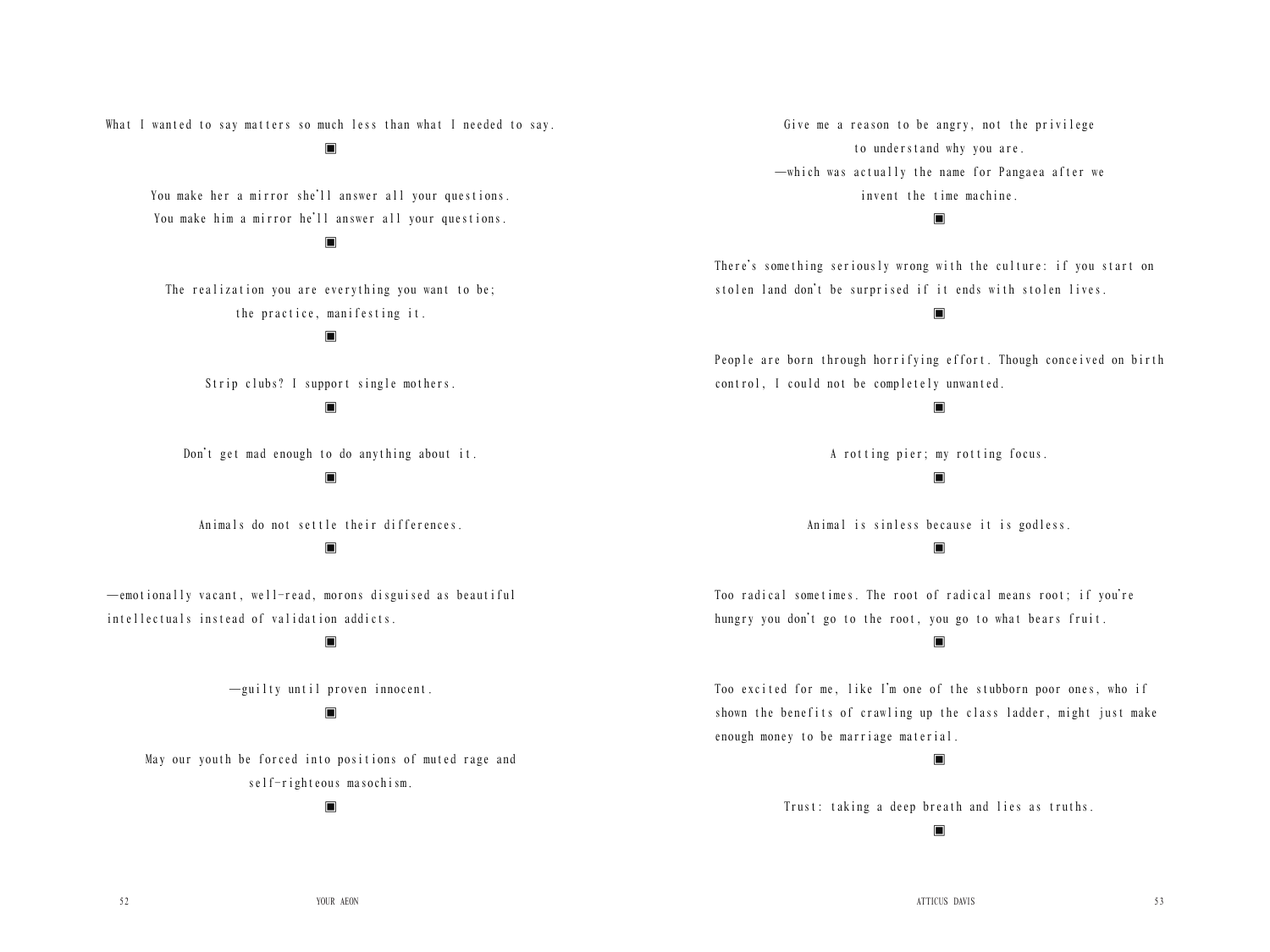Because if I left you, you would have so many choices. Take care of me: pets are easier than people.

## ▣

Leave me: alone. With me: alone. By myself: less than both.

## ▣

Why do I obsess over the details in love and gloss over them everywhere else?

## ▣

Only my needs are selfish.

# ▣

Building a subculture is not the same as replacing the dominant one. ▣

Art Historians: Be a fan or a professional. Don't be a professional fan. ▣

A suicide case: collapsed under a life heavy with...meaning.

## ▣

Restless in bed, bloated with thought, my notebook like a faithful chamber pot.

## ▣

"You will always be around that kind of humiliation."

## ▣

We wear out songs hoping to feel the same way we did the first time,

the way we wear out friends. ▣

More tattoos than personality.

# ▣

Steve Jobs: Martyr of the Technocracy. ▣

I live in a place where touch has a stigma. ▣

## She humanizes patrons and patronizes me.

▣

Even the handshake is a competition. ▣

## Wore my most gutter to the show and still felt like a Christian. ▣

They call you buddy because they're worried you're gay. ▣

# Sometimes I fuck girls so they'll stay friends with me.

## ▣

Hard to not know who looks down on you, exactly.

#### ▣

If you have no faith in humanity, it's because you have no faith in yourself.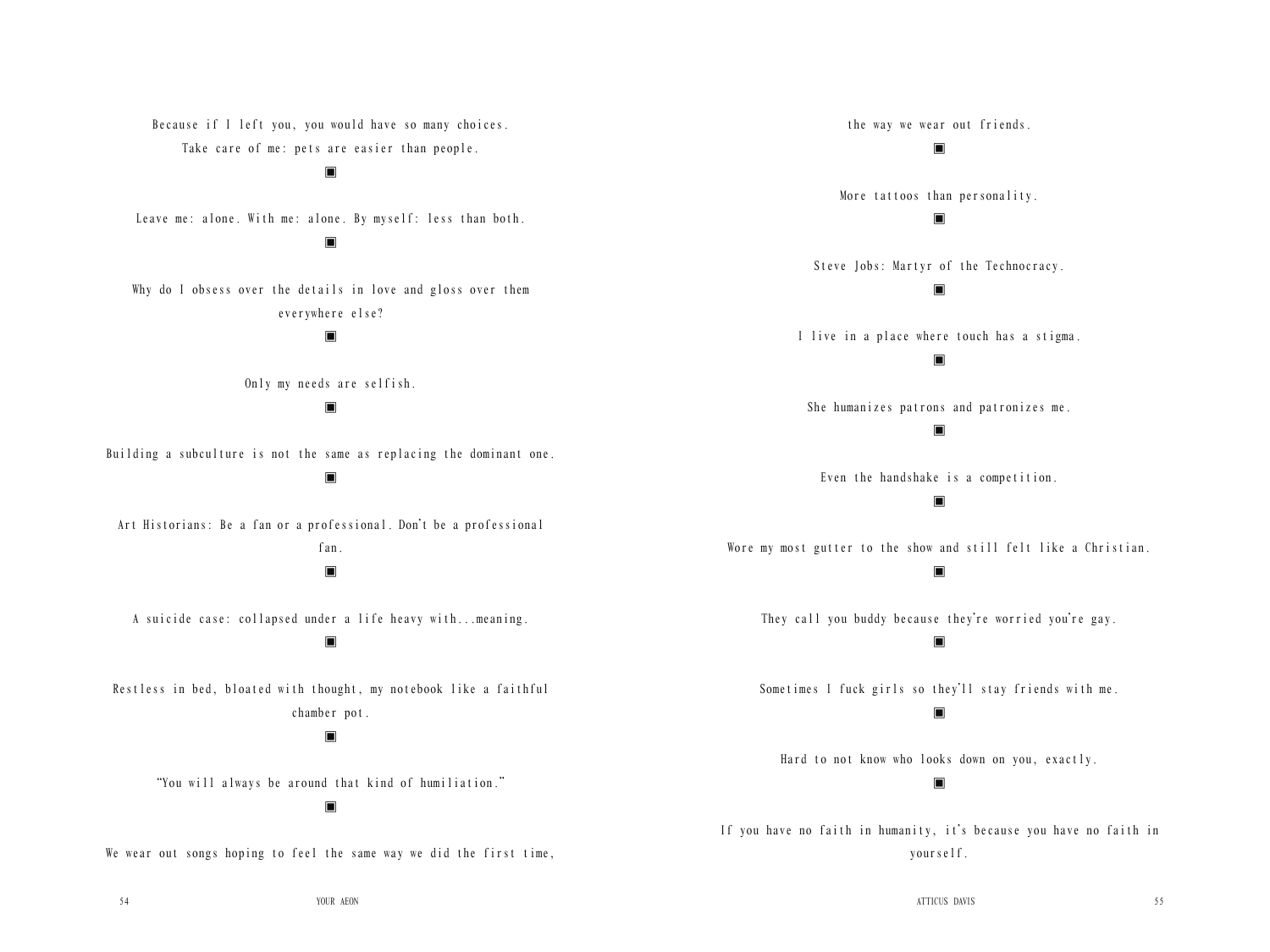# ▣

Their leaders rape children. Their followers worship rationale. Ignoring your needs is, by no means, strength.

## ▣

In the end you can only be one person: yourself.

## ▣

In your fight against apathy you become it.

In your search for neutrality you become a perfectionist. In your search for perfection you become an extremist.

## ▣

How it's made: H.I.V.

## ▣

We choose truth over reality: as if personal space dictated a private existence.

#### ▣

The aphorist: proletariat-yuppie in the manufacture of new Americanisms.

## ▣

You did not make the friends you think you did.

## ▣

Stigmatize need—call that independence.

## ▣

You can be greater than every indifference. Passionless the speaking corpse lives on!

Nostalgia is a masochist's regret. ▣

▣

## Jesus died so you could work for him. ▣

The positive spin is so fucking nauseous.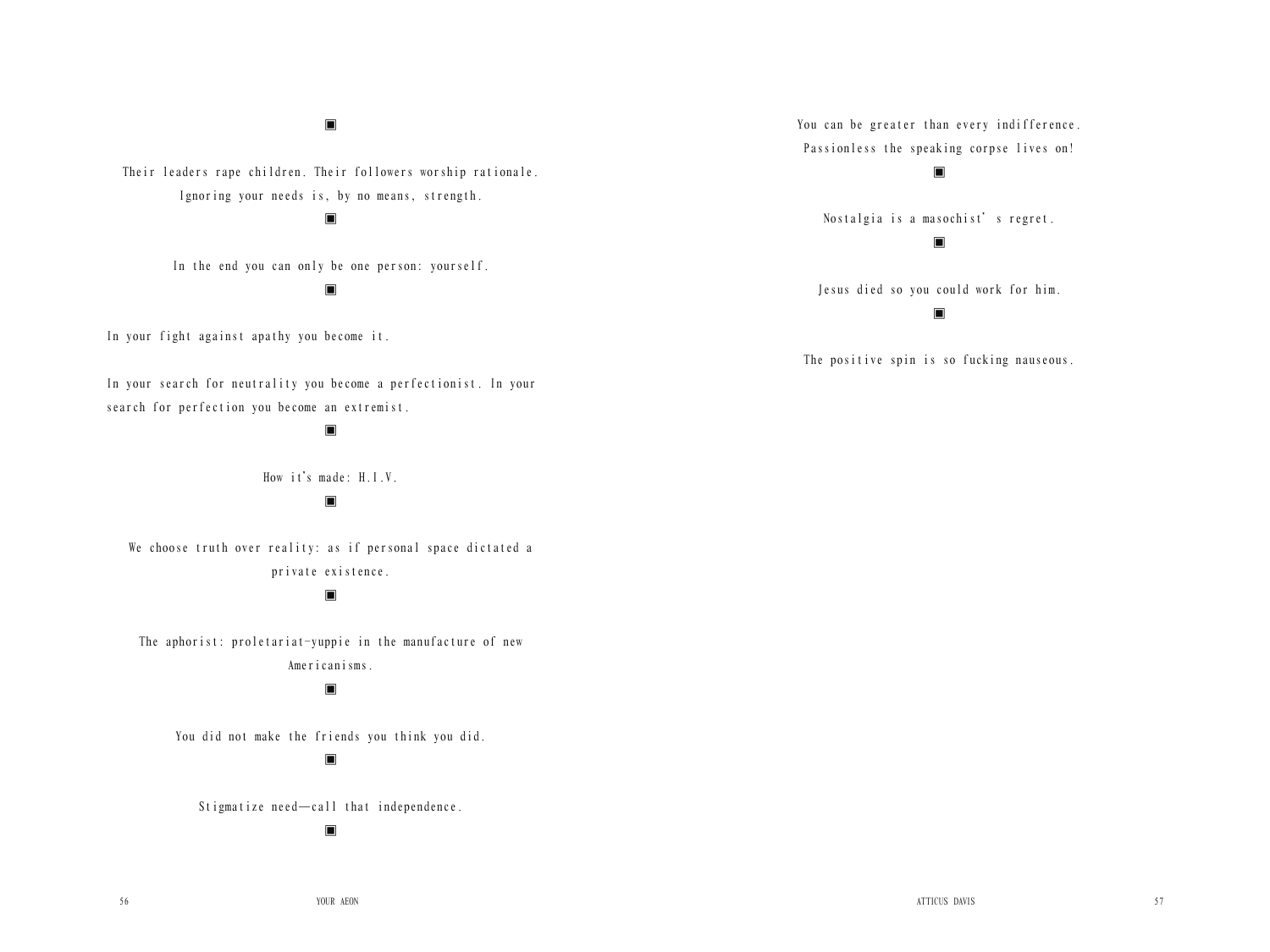Better an honest scourge\* than a dishonest saint.

Imperialise what's left of us.

Nothing scarier than the privatization of ideas.

 "This guy will do anything to engage someone except have something to say."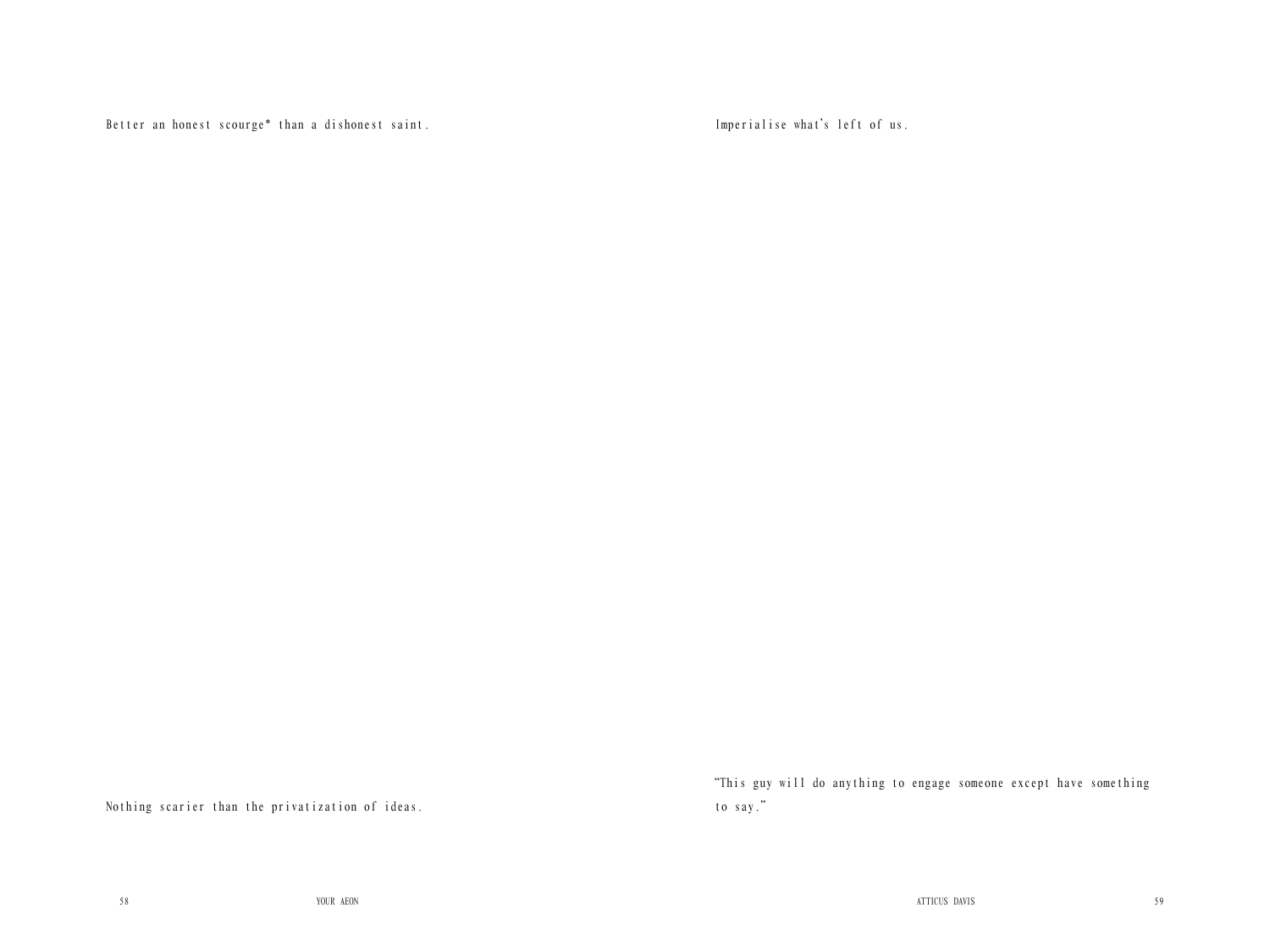Selfishly, someone to look inside me.

someone to [want to] look inside me.

I have prophetic dreams but you're never in them.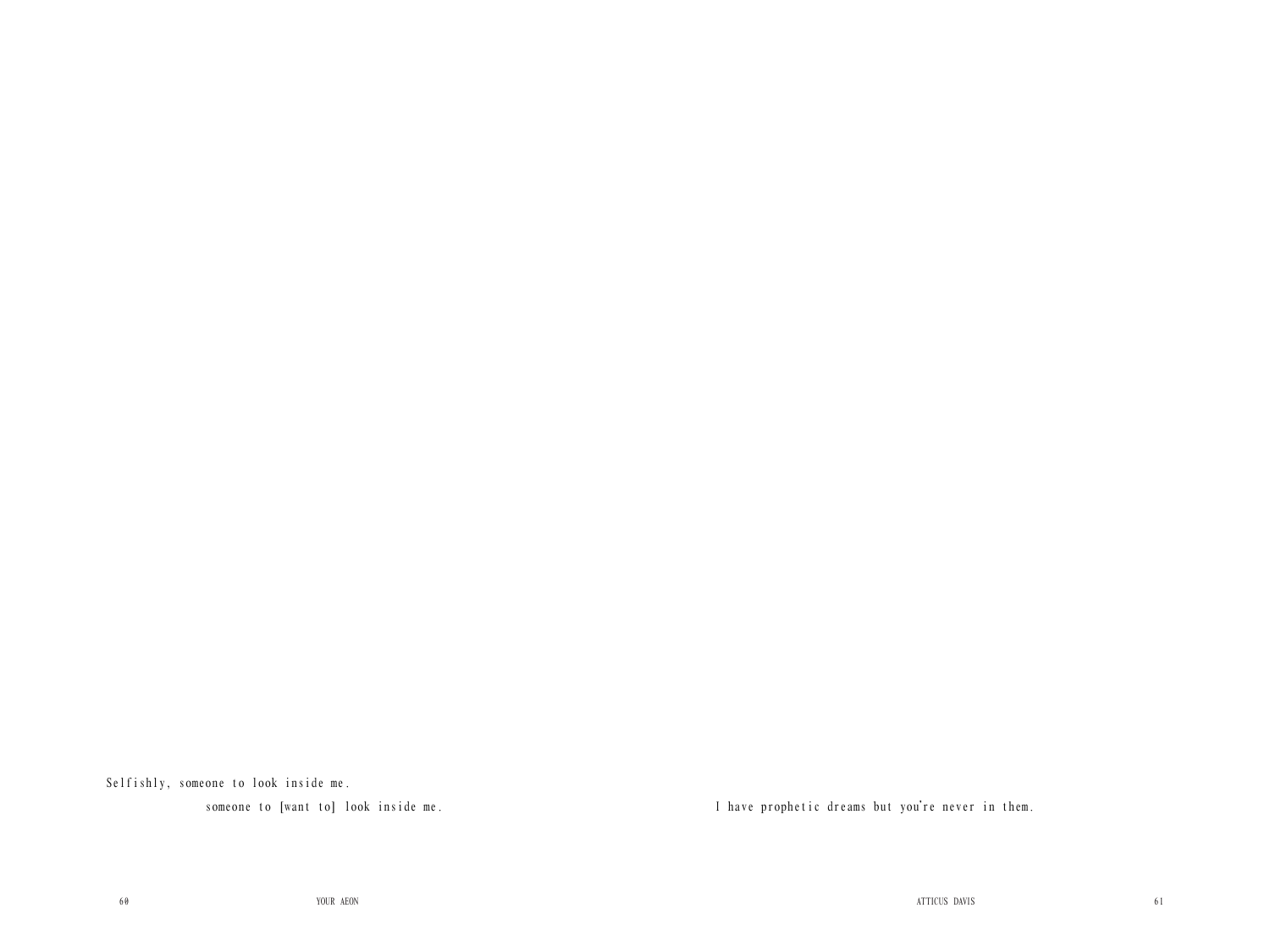There are needs too base to categorize as 'need'. Love is in that category.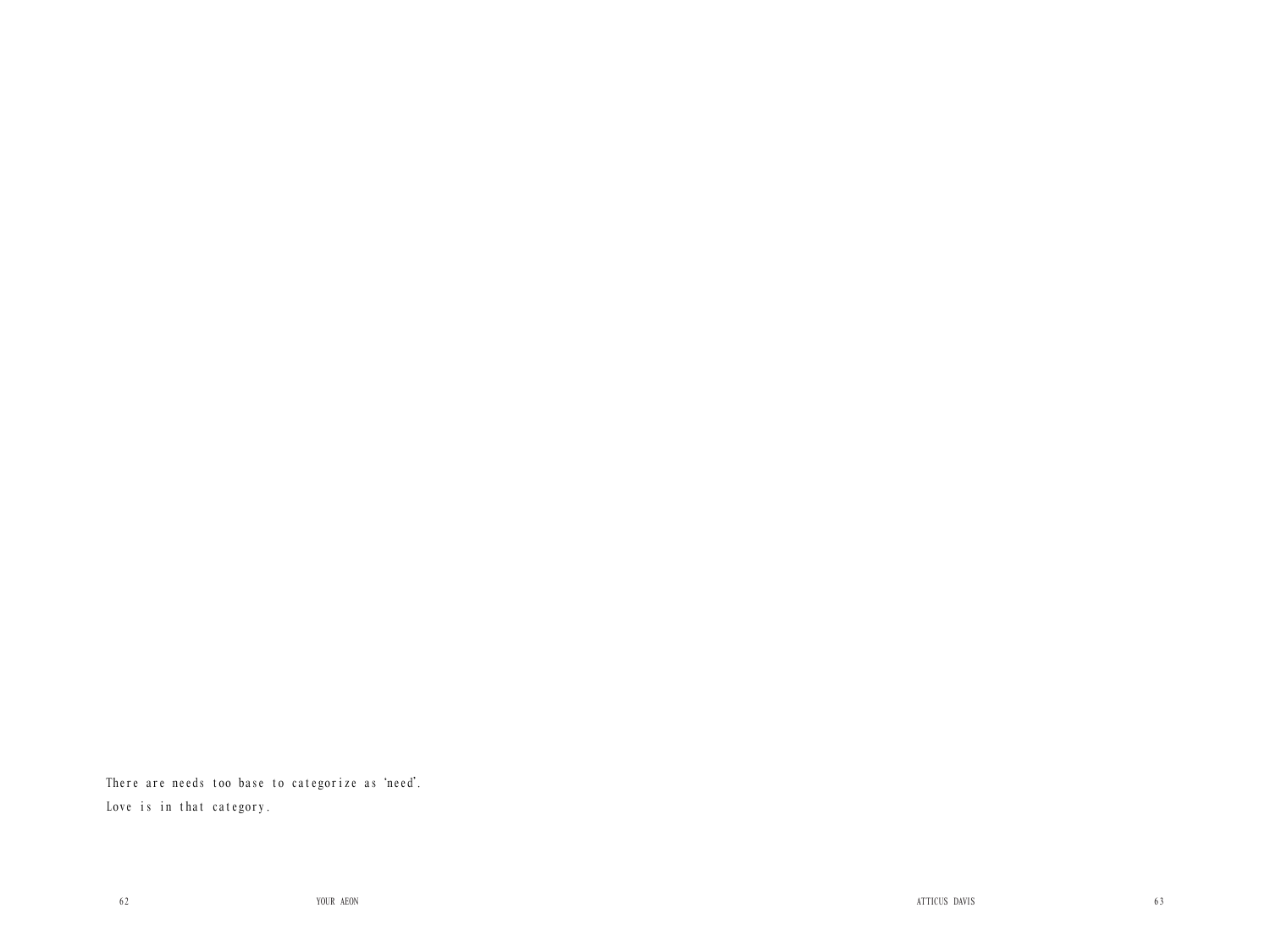A WHORE NAMED CHASTITY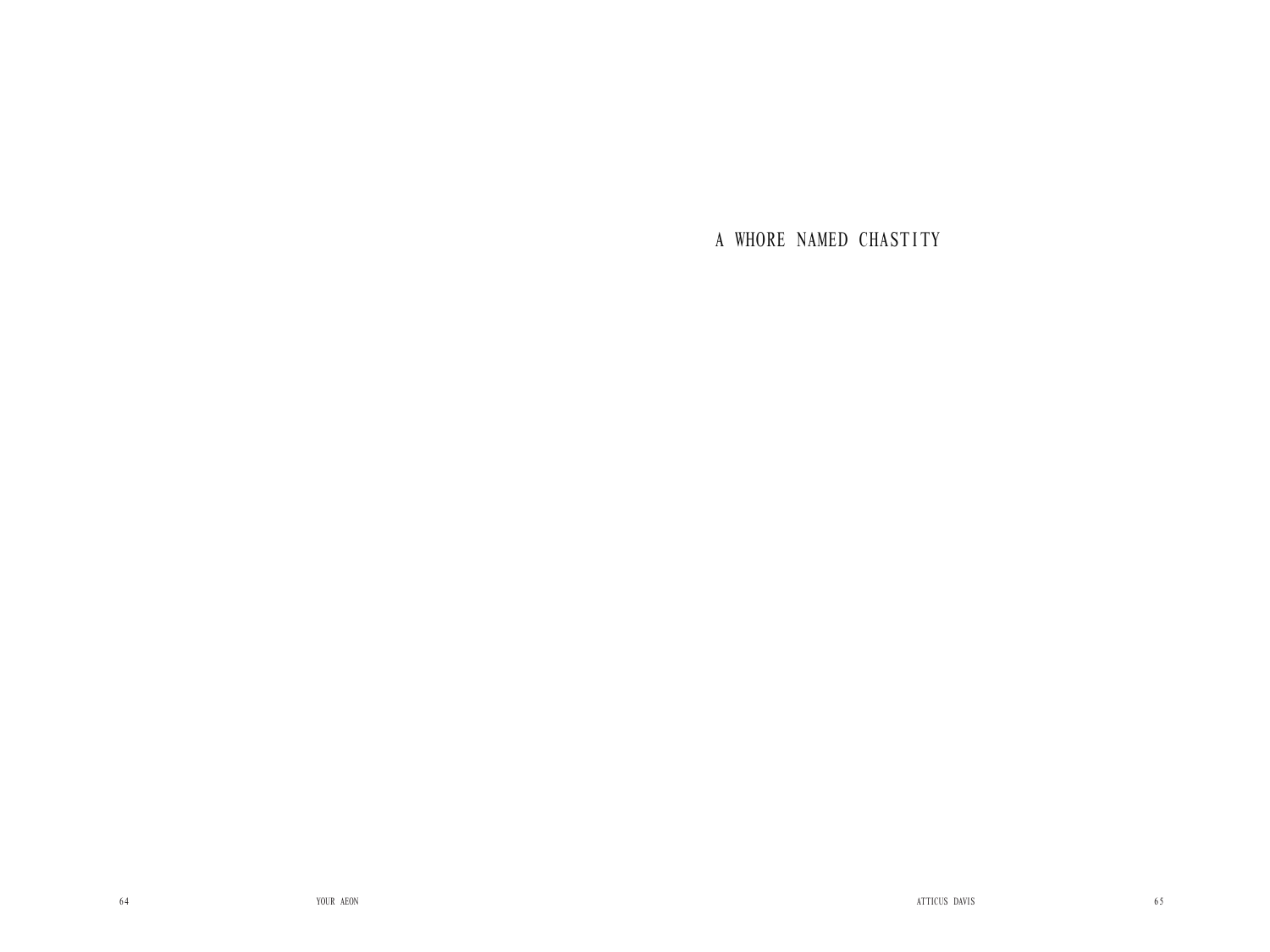# /LUV JUNKIE/

My new capability: traits my junkie heart withdrawals nostalgic for.

A longing for love: passive hunger, obese in resentments, cutting down on tears

(no longer as sweet

milked

like blood out a tapped vein)

the shed weight is begging again.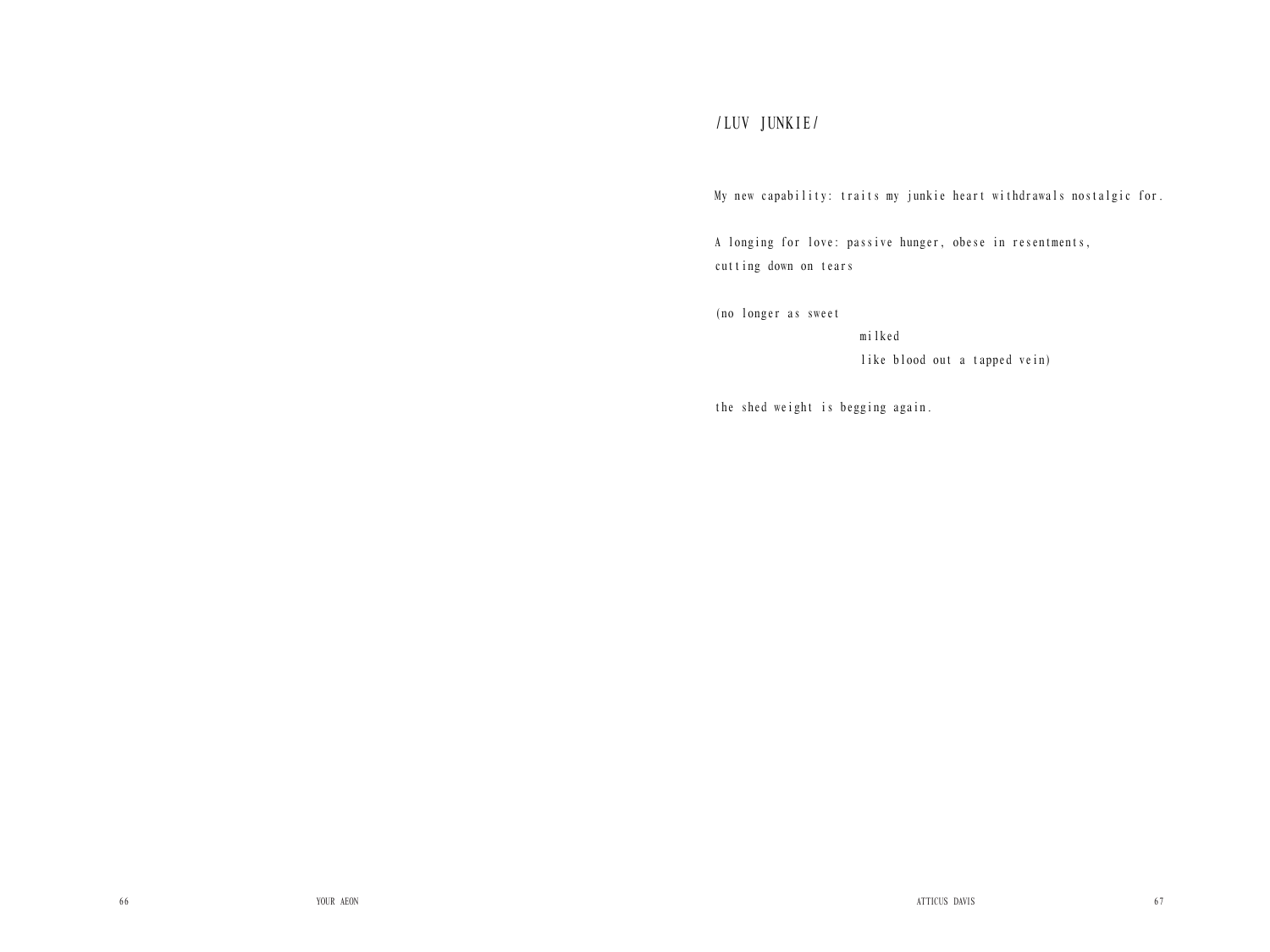II.

Mutant case of big fish small pond syndrome.

Pride has a way of showing all 5 faces in all 5 fires blank.

Sculptures need negatives, love chisels at it but stone fruit leave pits.

Chew your food twice over feed the paste to your ruins faced enemy. Fibrous mash twining from one mouth to another, money-shot seed, parting itself.

The safety you feel in your anger stripped you naked with the loss of your impotent righteousness, where self-immolating in protest of Self, you're the man with a lit Molotov at the candlelight vigil.

I belong to every woman I won't sleep with when I'm with you.

I'm a whore for you: virtuous to everyone but me.

I will sell honor for our security, because I'm yours, I'm everyone's.

I will walk chaingang with you, prison break into our love, where Freedom is it's own consequence.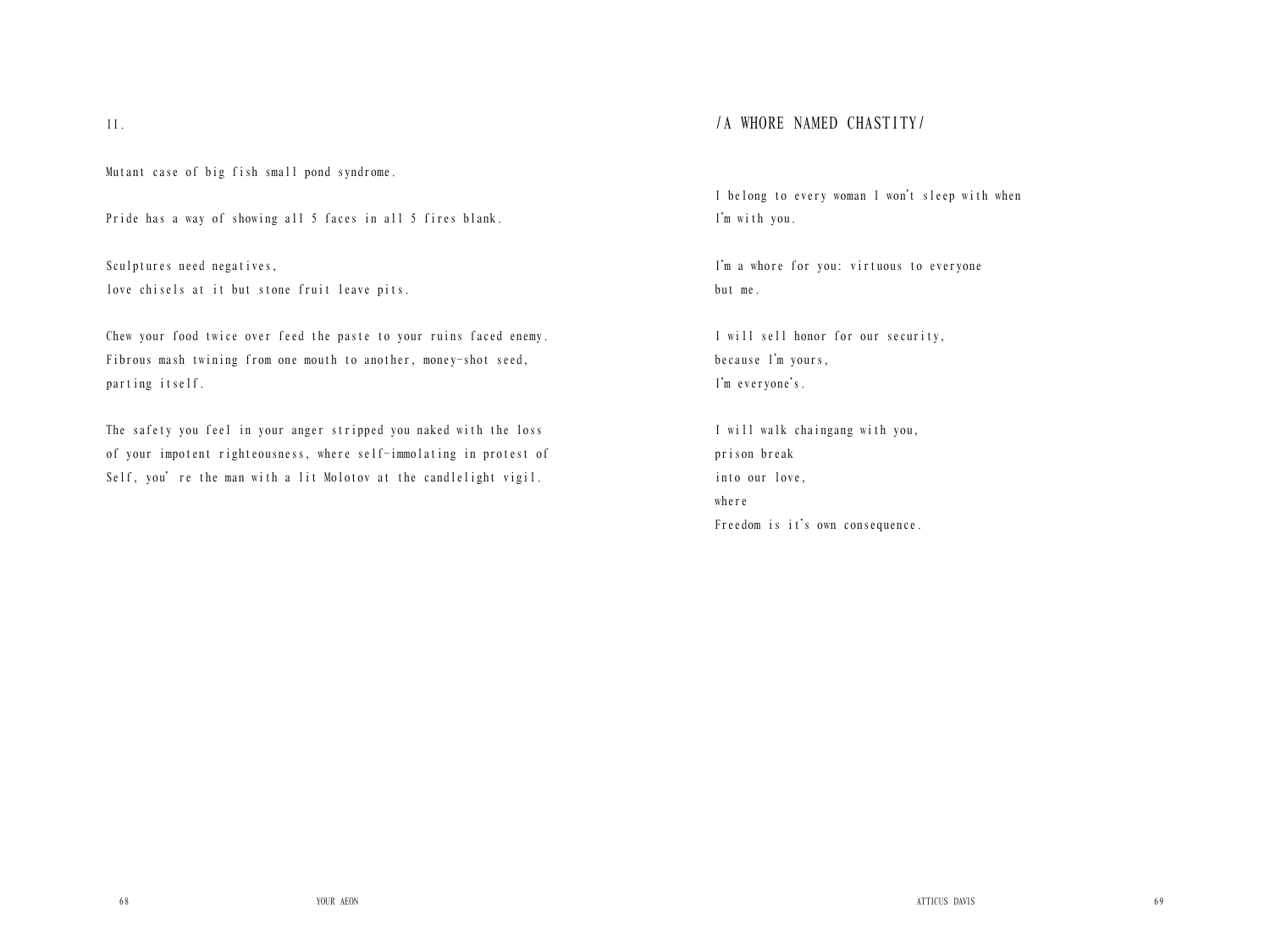## /MASTURPIECE/

I'm throwing it away, w/ you, like factory faulty rubbers, brimming with me, a puddle of fake apologies, not-caught-slipping specimen for your pain(t)s to nurse to here and now.

Painted like your favorite framed, knit hobo clown, my mouth smeared with left overs of your kiss to make-up, after the last fight, which I would realize, is our last fight I smile myself [ watching my own portrait, as if in my vanity (mirror) (i cracked) ] broken down to breaking into tears

till emptying a feral grin, terrified and over sentimental, crying at the sight of fire is Mowgli,

burnt by the earnestness, gagging slump-crumpled, back into cavernous blindness, where even breath echoes.

## /POST AGE/

I.

Dressed to kill, tonight: patterned pants, heeled boots, and you told me you liked the sad puppy sticker on the front of a notebook, a blood hound, you'd ask me if I drew it, I would be disappointed to tell you no, no, I 'didn't draw it' but 'I wish I did.' and you said, 'I like it.' And then I would stare at the red in your hair while you talked with my brother in the kitchen.

This is where I should lay out my feelings for you, conveniently cut & dry, for the safety and sterility of my notebook, but of course would instead text you during your most vulnerable times (between 10 & 12) where you're thinking about it too—but with someone else.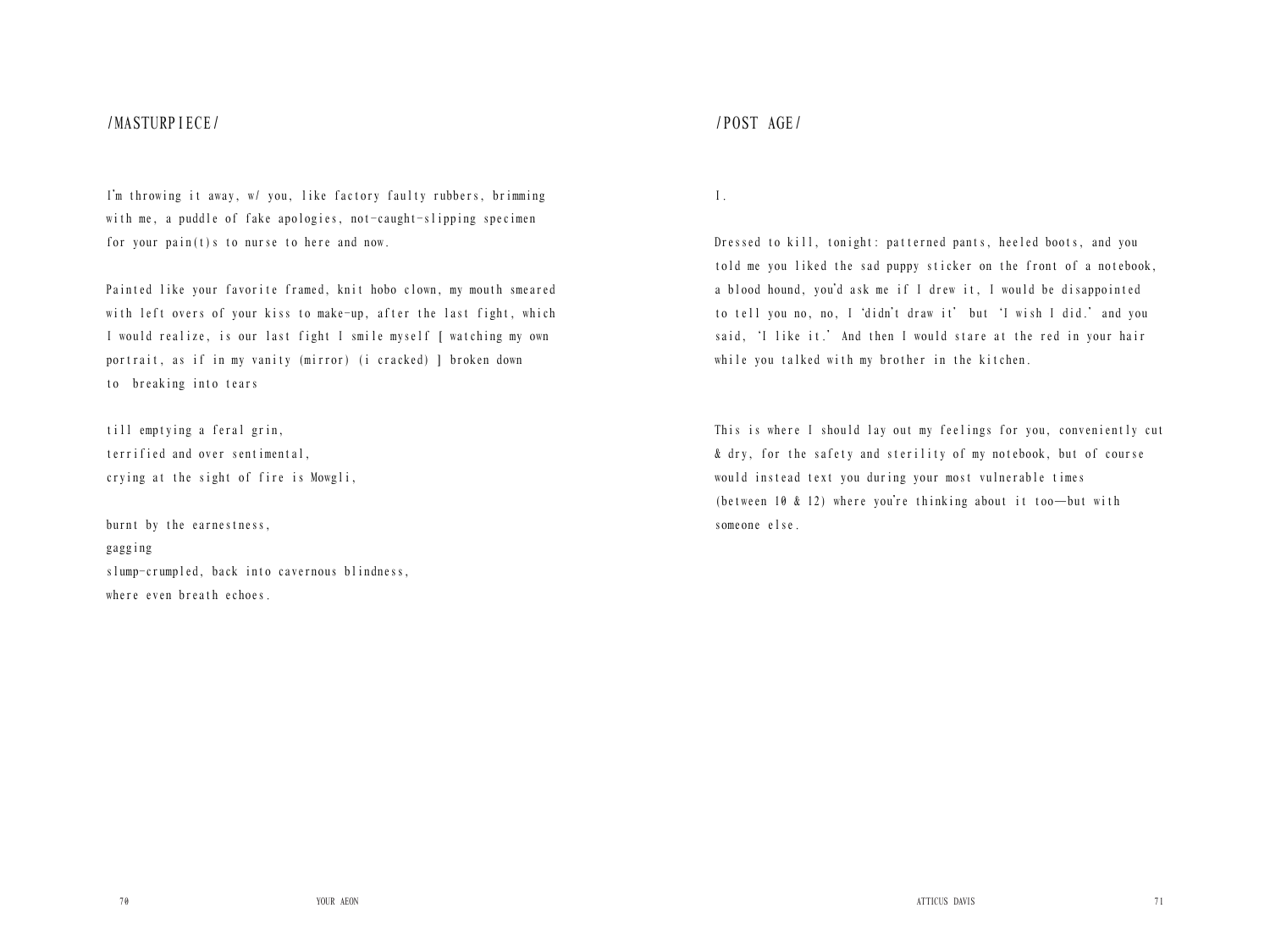II.

Puerto Rico: the only place in America where you have to speak, good English:

Please—give Tere an hour of liberated silence in which to scribble herself out to me like love is a foreign language and she has to learn it all over again and explain it to me on paper. Not because she actually forgot—just because it comes out better that way.

Make that hour feel like a prayer or confessional, where the obligation is forgotten in the rhythmic chanting of soft paper under hard lead or the purr of a ball point rubbing up against the legs of her 'after-a-long-day' so she can feel a hiccup of ticklishness up her calf, give her goosebumps from goose-egg.

III.

 "I feel like you have to be dumb to be that in love." "I want to be dumb." "Everybody wants to be that dumb." "I am that dumb."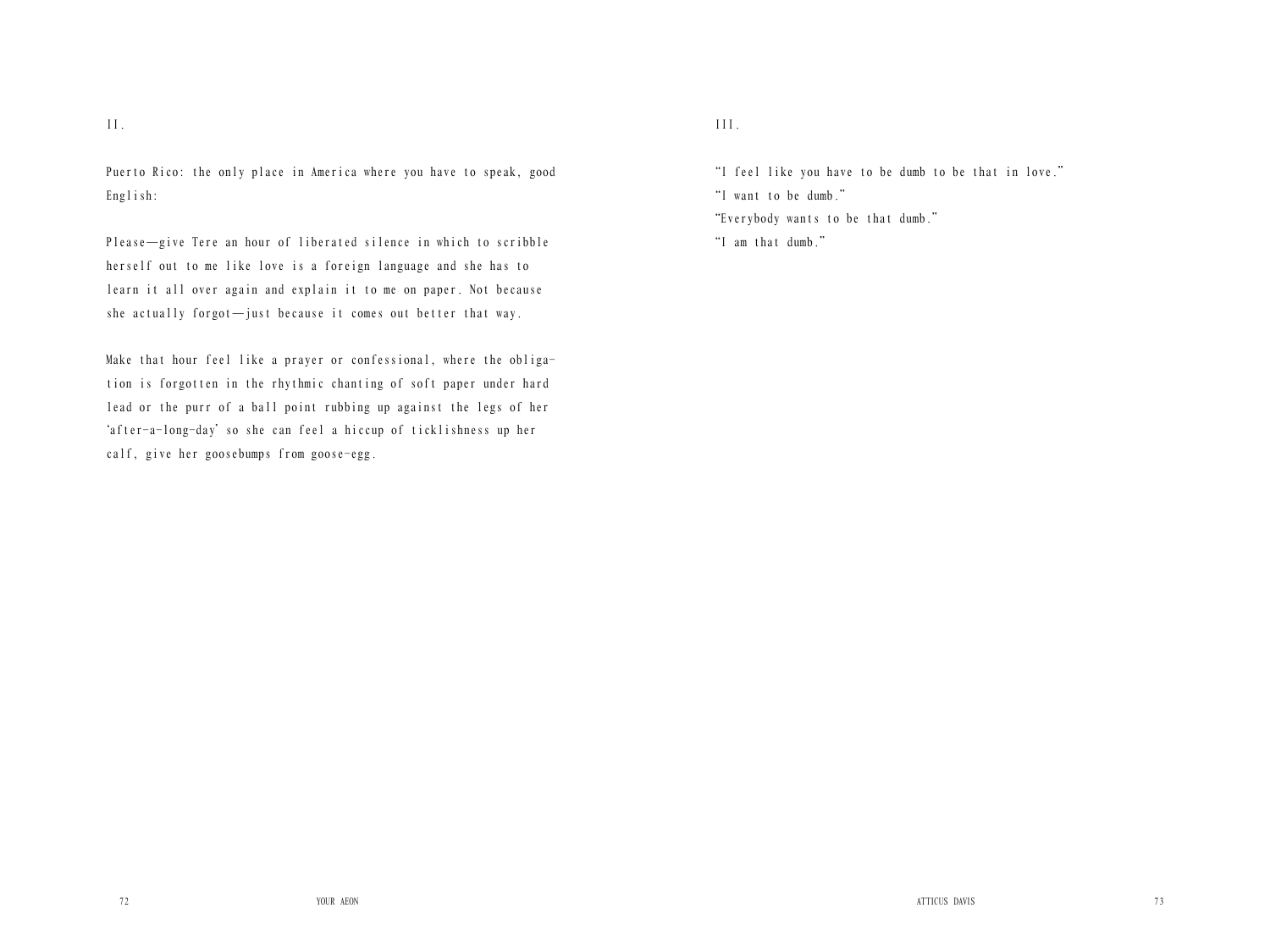IV.

becoming a better me for me. becoming a better me for you. becoming a better me for me. becoming a better me for you. (no petals left.)

V.

Option one, suicide: emptier and louder more often.

Option two, the ox that carries the most, cries least: more substantial, softer, rare like jewels or girls who write back.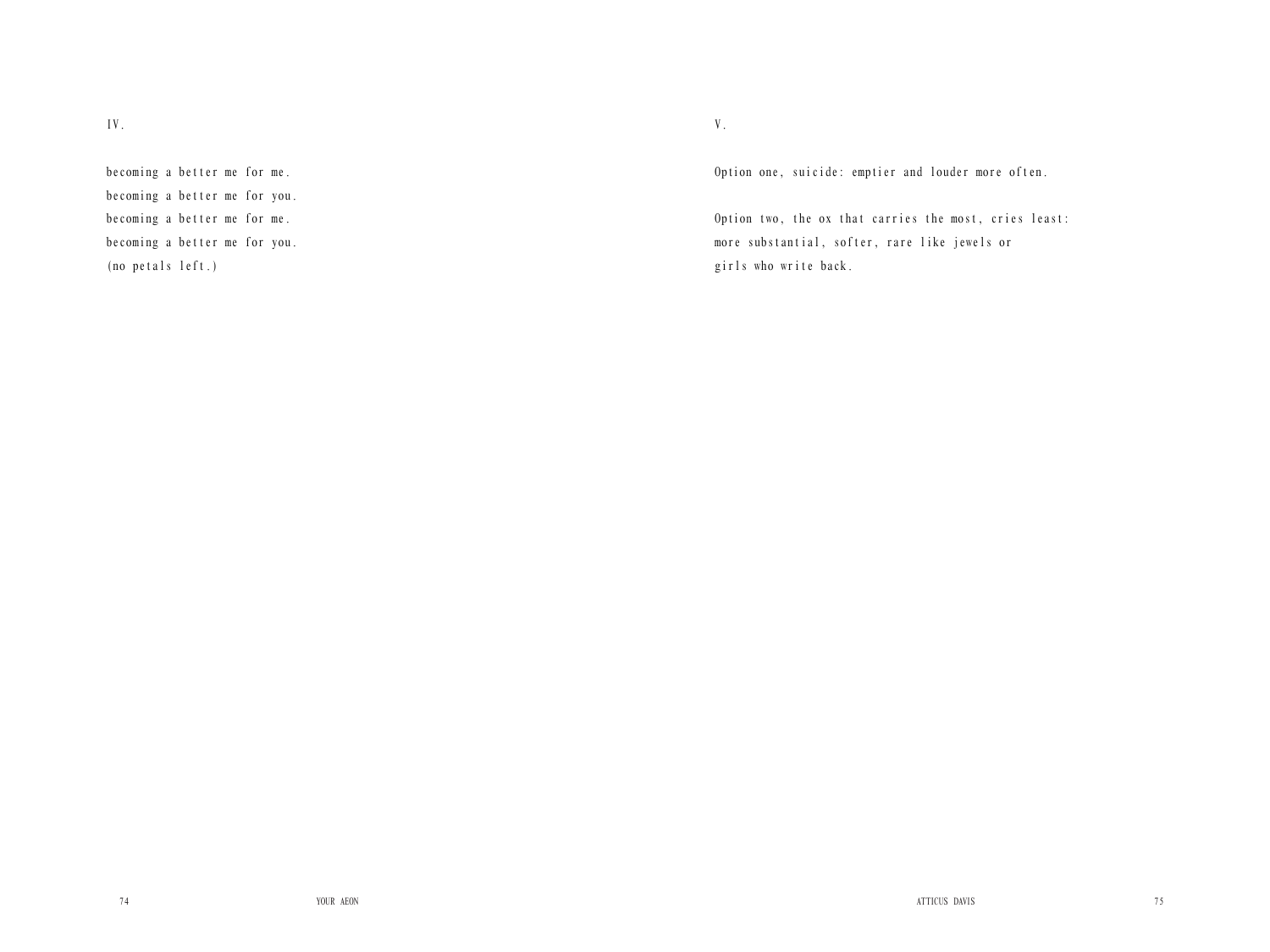#### SOME OTHER PLANET

A bombed out suburb, like some other planet. Stone grey granite and life taken for granted. Cabin fervor in the bones of techy domestics, who promise to mind their own business, if it's rednecks setting the 4th of July leftovers until somebody's dog kills another body's dog in a panicked act of instinctual recall. Where the pets feel safer than the people.

The complexes, next to real houses, stained like Nagasaki's silhouettes with the smell of pet stores and cigarettes. In front of one given a loveable family-style home, a sculpted lump of rust resembling, a lion, a royal conduit for an MGM yawn, leeching the color out of a nearby palm, only one head taller than me, like a ghost would take a mans breath--

somewhere this summer, sucked dry like Slurpees by anemic-thin highschoolers, fitted in fitted caps, as if their souped up Hondas were sponsored by the energy drink brands embroidered into them. (This boy was brought to you buy Monster.)

Dying of thirst diabetic sun decides to burn through tye dye sky, a nauseous cotton candy and us, noxious.

More to us Americans than meet the eye. People wouldn't notice, though. They' re boarding up their windows, locking the doors, and raining sirens on anyone sane enough to want to leave the house screaming

accented death in the rubble of martian rock replacing our lawn. (Pumice-stone.) Because we learned 70 years too late that lawn has been 70 years obsolete.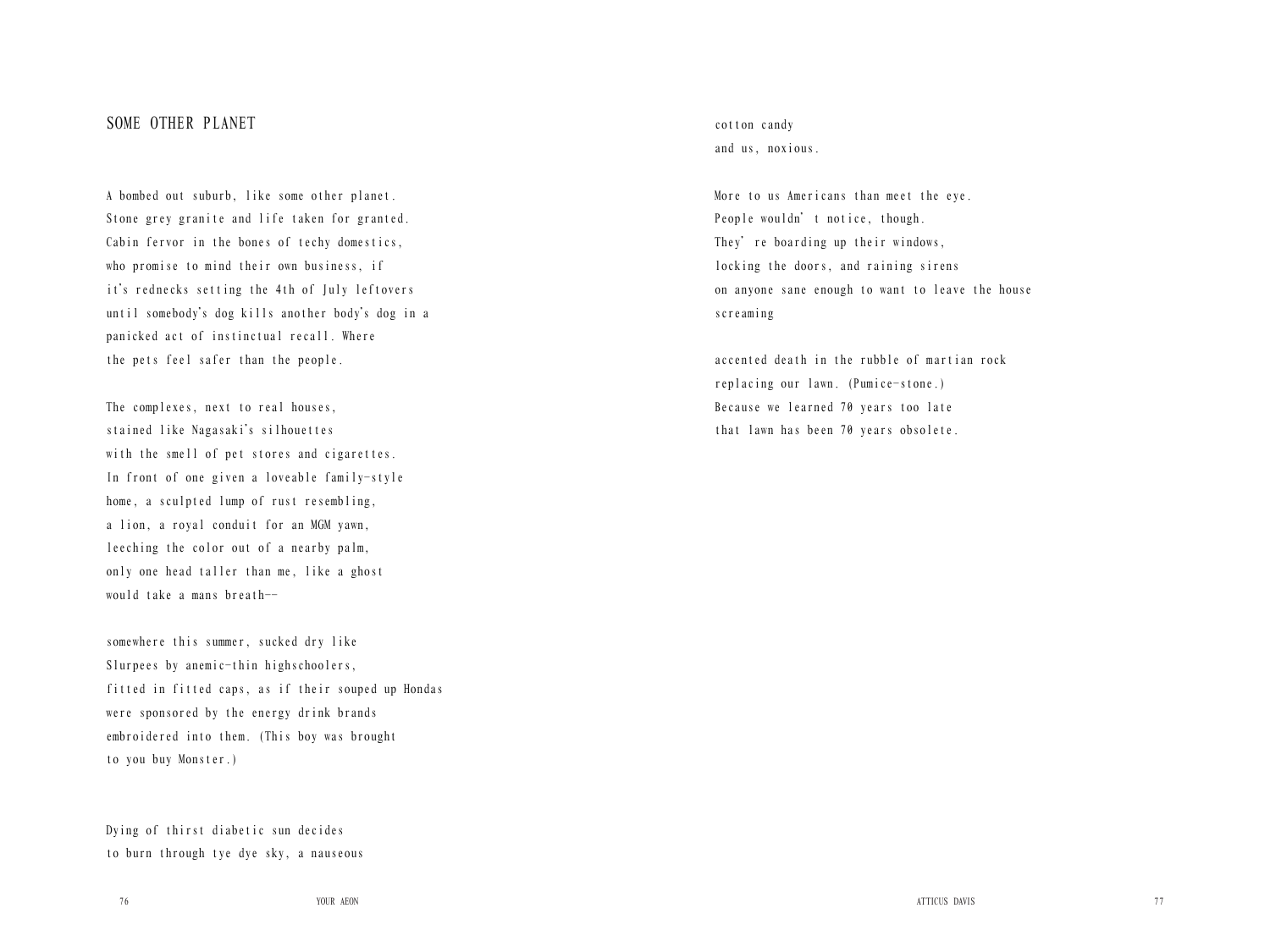CROONING NEUTER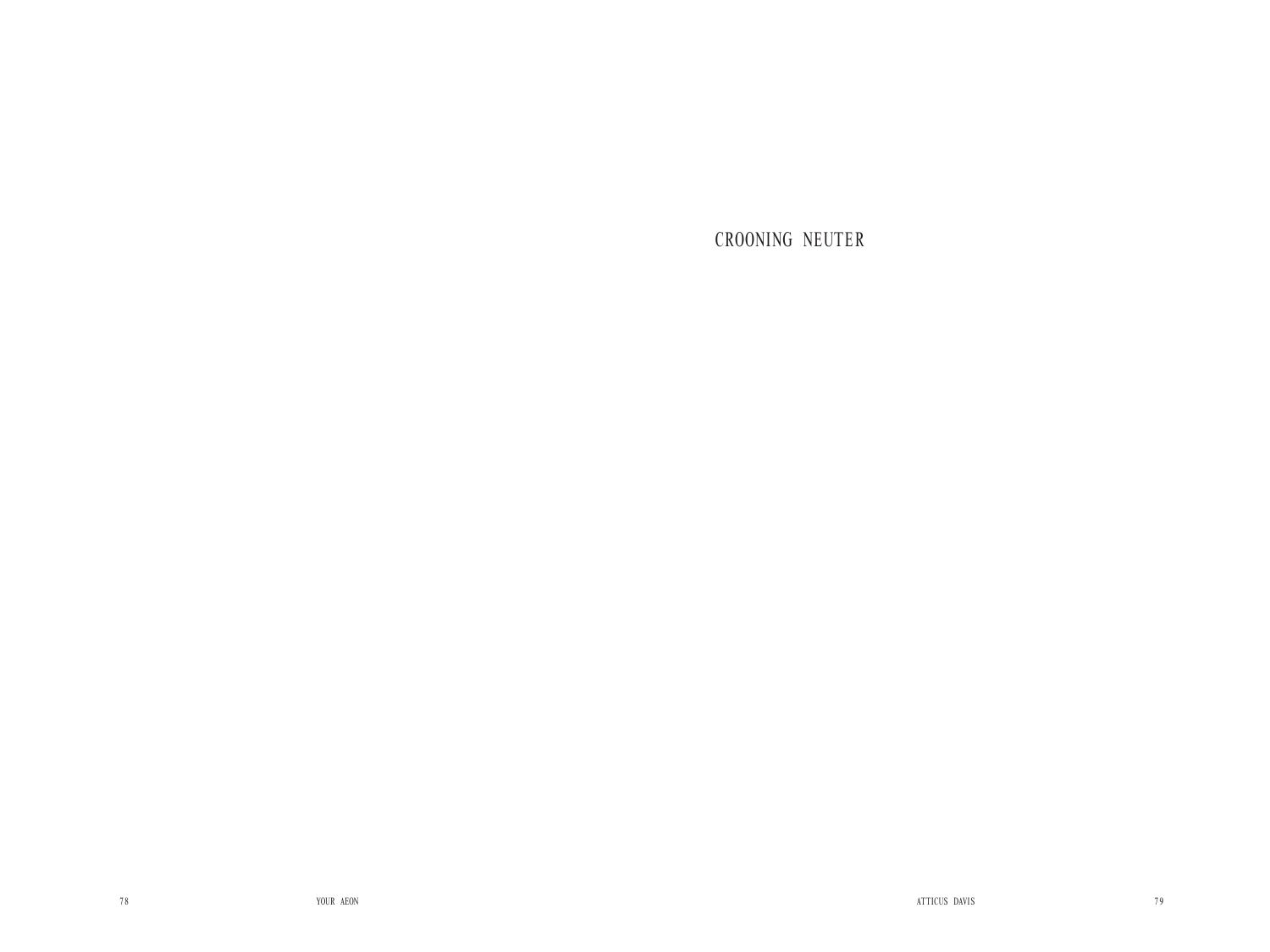$(-)$ 

You try to carve out a little place to exist in unmolested by thoughts of another.

(+)

I love the way the pieces work together and how you can exist because of all your trashy, post modernist, friends and their shitty little scene, because even hating you is a part of my blessed existence.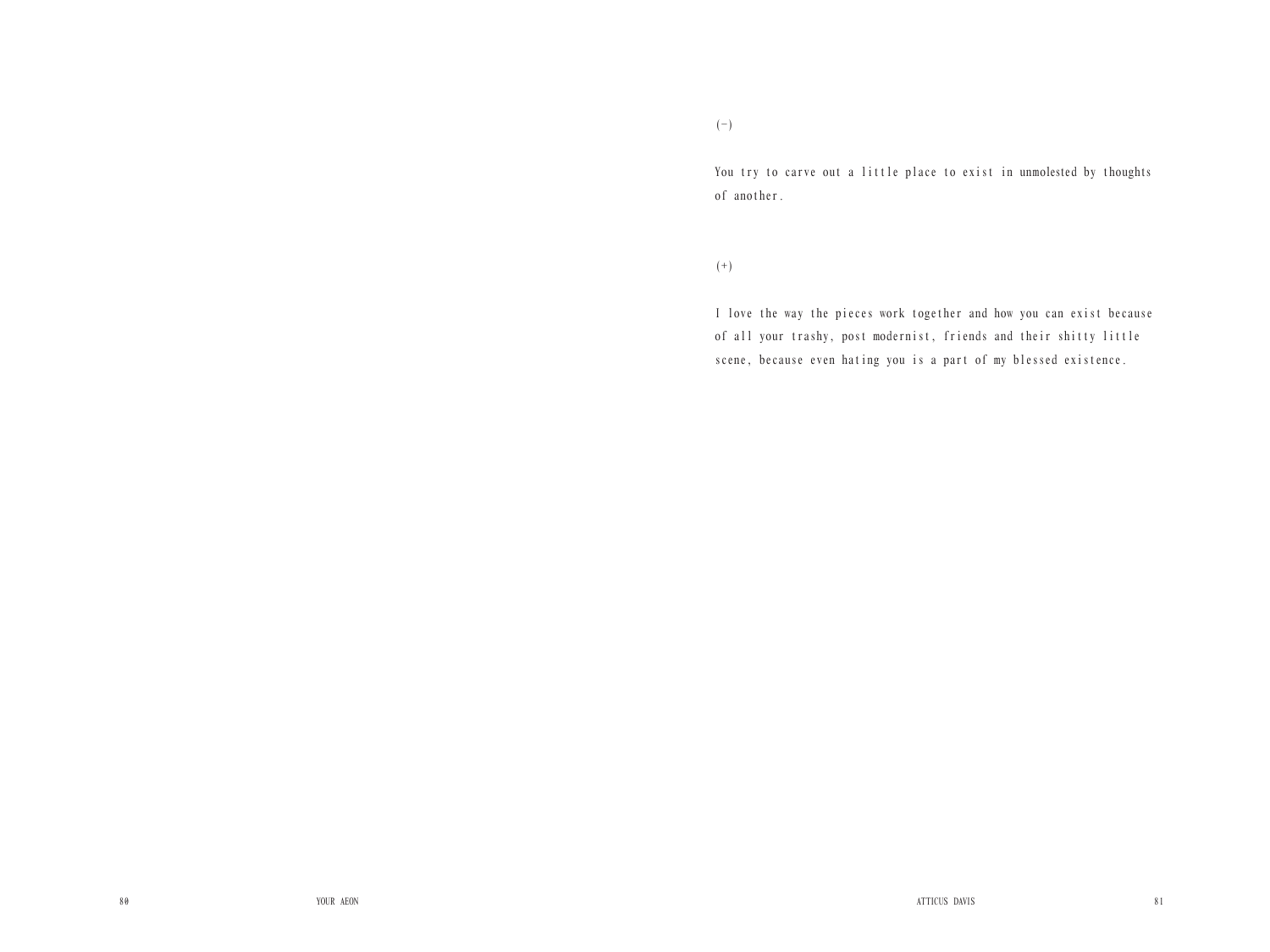# DEFEATIST

# Stigmatize people you'd never approach in real life so people are just as discouraged as you.

## FAMILY PORTRAIT

I.

She fell on the ice with my younger brother inside of her and she thought to herself that she hoped for miscarriage.

What was it that made her keep it? God The Father or My Father?

I can only imagine what she thought of me.

II.

An impression of himself in scribbles, strokes of automata, the Dadaist is philosophically rooted in the psyche of a broken family—his business is senselessness composed to be presented: bottled water.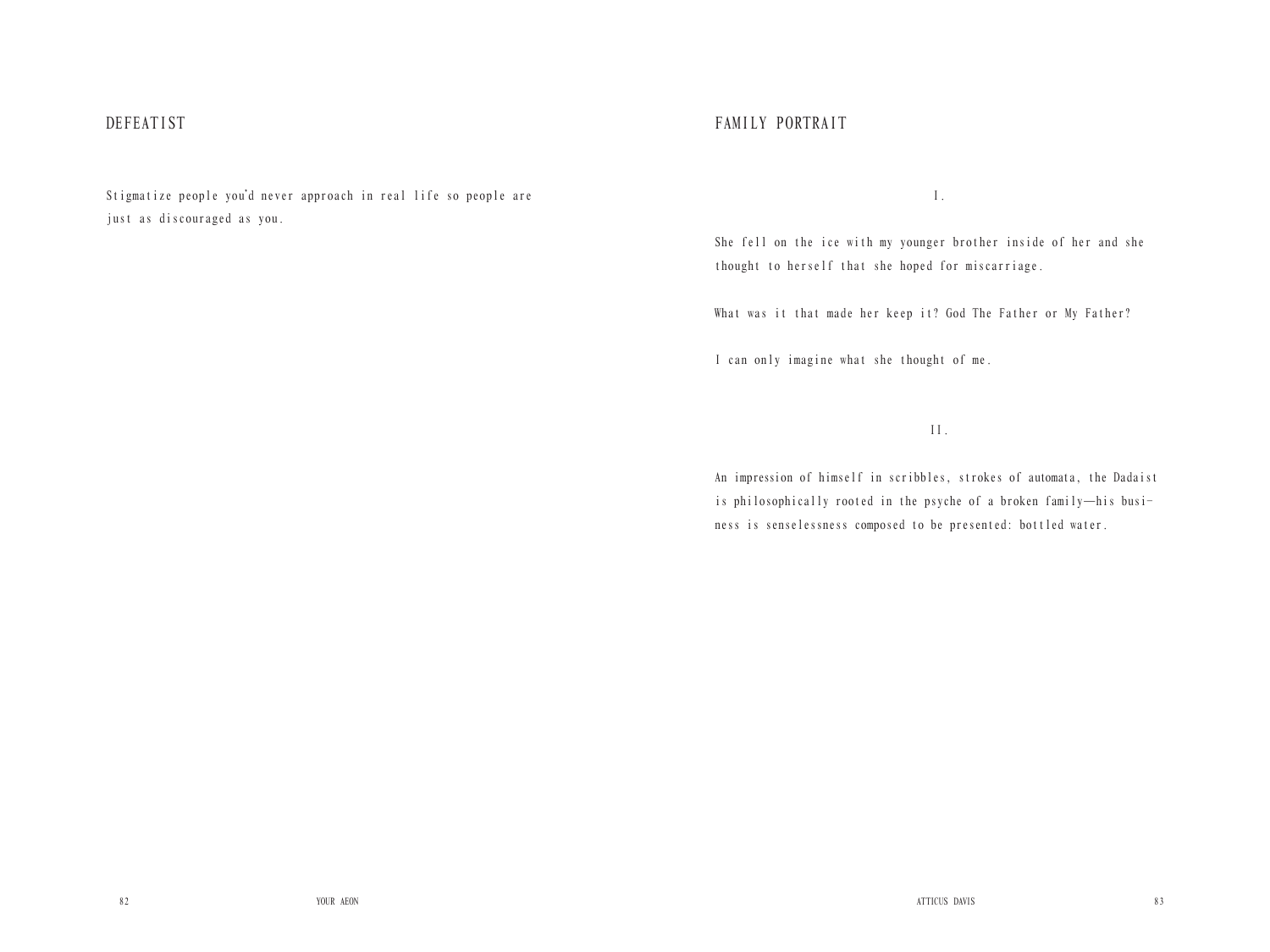### PITTANCE

The problem is that we are constantly restraining ourselves. Existence begins at the end of Personality.

You want the world, it doesn't see, to perceive your virtue.

You act only when you are certain, so never get what you want, and feel sorry for yourself.

### ARCHAISM

Man as an animal will demand a beginning, as he has purged himself of it: a means of seeing now.

Self is seen as need: man wired to Self, wires itself to need selfishly.

Getting under your skin, Self can only live in you, parasitizing and parroting always:

"I can only cannibalize purpose, and (you can) record my progress."

 "Crystal clear," and as fragile, an element synthesized before alchemists could forge it.

Metallurgy for a heart of gold: sacrificing the priceless beating.

## II

In an attempt at finding cultural universals I have abandoned behavior specific to my time and place—I am barely human.

Having sabotaged myself by leaving behind behaviors specific to any one time and place—the feral living.

Counter: the human-animal is maladaptive though the human-animal is the ultimate predator.

The truth behind civilization is that it's the total inversion of the natural world, surviving only on specifics, on the necessary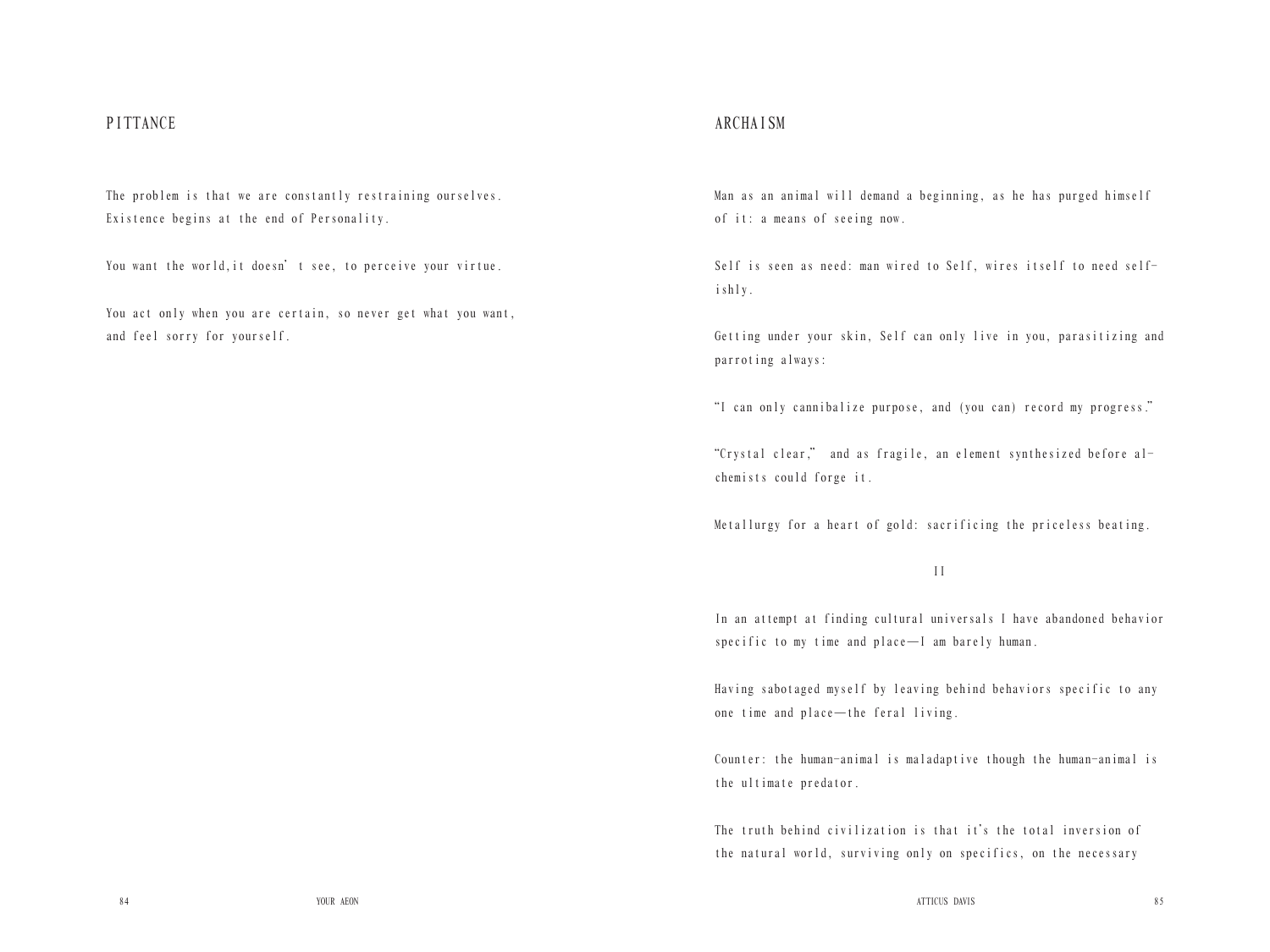skills in the here and now and annihilating history and nature.

Congratulations: the cities have swallowed up the villages ;like you forgot to spill blood on the frame, and it's Passover: your aeon is coming.

#### III.

I had lost myself that year in lucid dreams that have no physics lawlessness is gravity— that I could commit to.

I found what I lost potential like vitamins during a pissing I had with a competitor I never lose to.

Goliath is a mass of people I saw when I saw their white faces cinched with smiles zipped tight like the top of a dimebag.

#### .IV

In a past life I was a rich foreigner, I emigrated to America for an even greater fortune, then I died and woke up a poor white American.

I live in between these two lives. I have dreams of the future.

I hope to wake up in death and understand either one but by Karma's logic, had I been good, I wouldn't have been born at all.

## NOSTALGIA IS A MASOCHIST'S REGRET

One day you'll call me. You'll be the first one. Walls will freckle in artificial suns by the time it takes you too. I will get an ulcer from all the thoughts of you I drink at my desk. I will fill notebooks with thoughts of our potential only to be disposed of or hidden in hardwood, tell tale, could fit a person—in a choice-illiterate Utopian society— and I had a reason to hide you. Or someone to hide this refuge from.

Embarrassed by the sheer act of will it is to keep you in my memory as opposed to my childhood— must have replaced it with you, and how you make me feel.

All the best parts of forests and baseball and skinny dipping instead of showers, and fireflies on the walk home, and glowing war paint from their guts, and you were like school to me, in the margins of an education.

Hoping that the stars on one night would be swallowed up by light pollution, and pollution pollution—Los Angeles is a good place for people who want to die.

You're the girl I write my wills to, my suicide notes are in your mailbox. All my sappiest truth drips from it. Bled out into your ears with all the strength it takes to put a cigarette out. [Under your heels, on the sole of your boots, on the soles of your soul.]

And I know you're older—and you're even older now. It's not just that the world bows to that walk, or that Marin is either meth or empire and you're neither—and that fucking slob you called a boyfriend— you were so tired of being what makes a man lucky.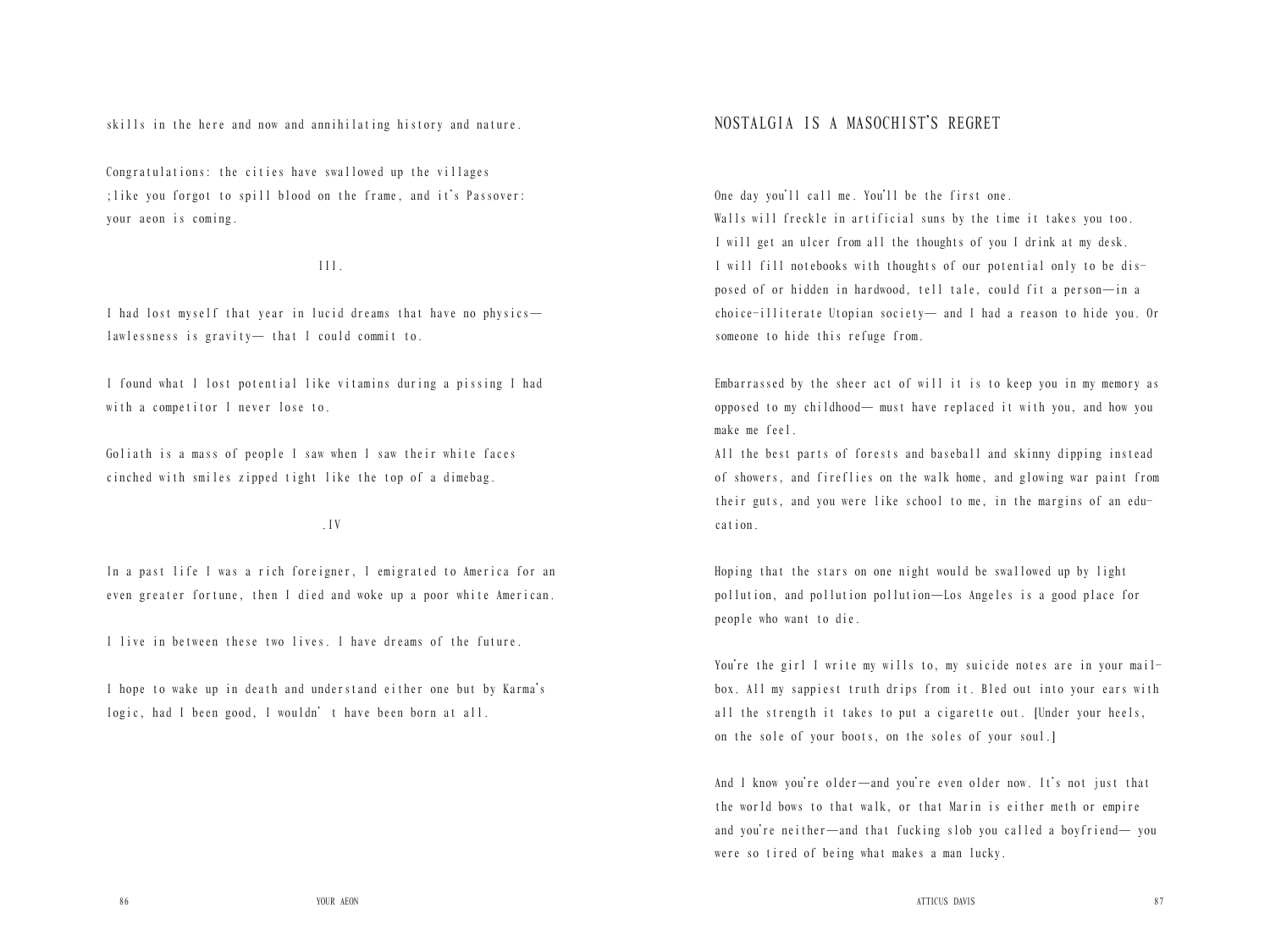You can count on me. "I'll love you like every man before me never  $\textit{could."}$  (hahaha…) I'll make you wish-follow me-if even with your eyes. Then you can point, brush your thoughts over me with a white finger, call me out, a wonder, and 'how bright' I am and'how fast' I'm gone, you can wish, you can pray on me with your eyes and watch me reigning down just one more time, like a nest of hungry hearts, your party will chirp slack-jaw-awe down to the blonde one, Dee—

#### INTEMPORIAL

At high noon in summer: looking down a small hill, Dolores Park, rollercoaster's length, where Chiara would be walking standing me up, suburban hopeful, any second now.

[RECEIVES TEXT.] "DON'T THINK I CAN MAKE IT. SORRY."

Because she knows I'm crazy, she can tell the way I lean with a plastic cup of wine in my hand and the plastic red lean in my voice...substantial intention. Anemic posturing. Eager to listen.

Grass in spinning curtsies, unwilling—like skirts over vents—my tears welling up, privately, like morning dew some other season, for every filthy hipster here to feed on

(race car drivers don't watch the wall, race car drivers watch the road)

publicly, looking over gutters filled with shattering glass reflecting more to me in morse—beaded, rolling blackouts under halogen.

A diamond at hilltop in an unblemished semi-precious moment—that is so temporary - clinging blanket-consolation: that I am "so rare."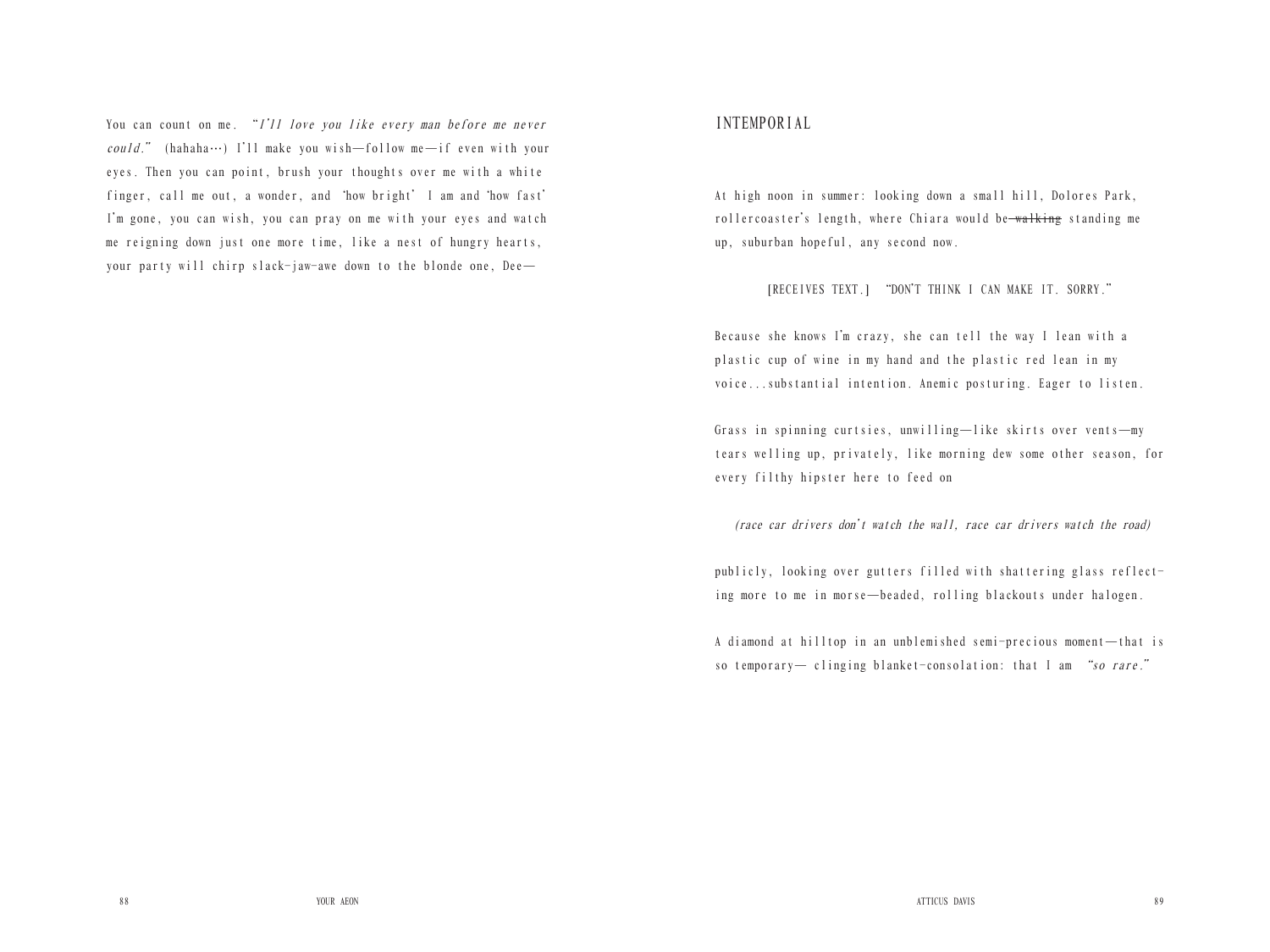I.

It never turns out how you think but that doesn't make you feel any worse.

It never turns out how you think it will and your milk white feels so soft, like Lily Petal…

I'd seen it before—in repeat in my head. These were not the words, or the voices, or the touch—these were not at all the pangs or places. [Trashy. Parent's couch.]

You and I put a perimeter around our existences, our surreality handled neatly, with the clenching hands of crane game prizes, wringing claw.

We dust old shelves and find new words for Silverfish-eaten chapters, more important than ever.

This is the sound of love: talking about itself but not turning in on itself.

It recognizes fear replaces it with life, kissing in time yr breath is a feeding orgasm I am I on [to] you-and I have never loved you | [as much as I do] | until now.

## DESTINY

Where destiny is Space Mountain, you're strapped in and you can't see anything except some flung paint in black light like stars— except this time, it's like Water World— you can barely feel anything pushing through a murky swimming hole of opportunity and that would be the sense of direction I have, where all life changing experiences are happening purely by hoping— just to follow that feeling, tossing in an orange floaty and maybe bumping into destiny.

.II

The relationships you have with men make me hate myself.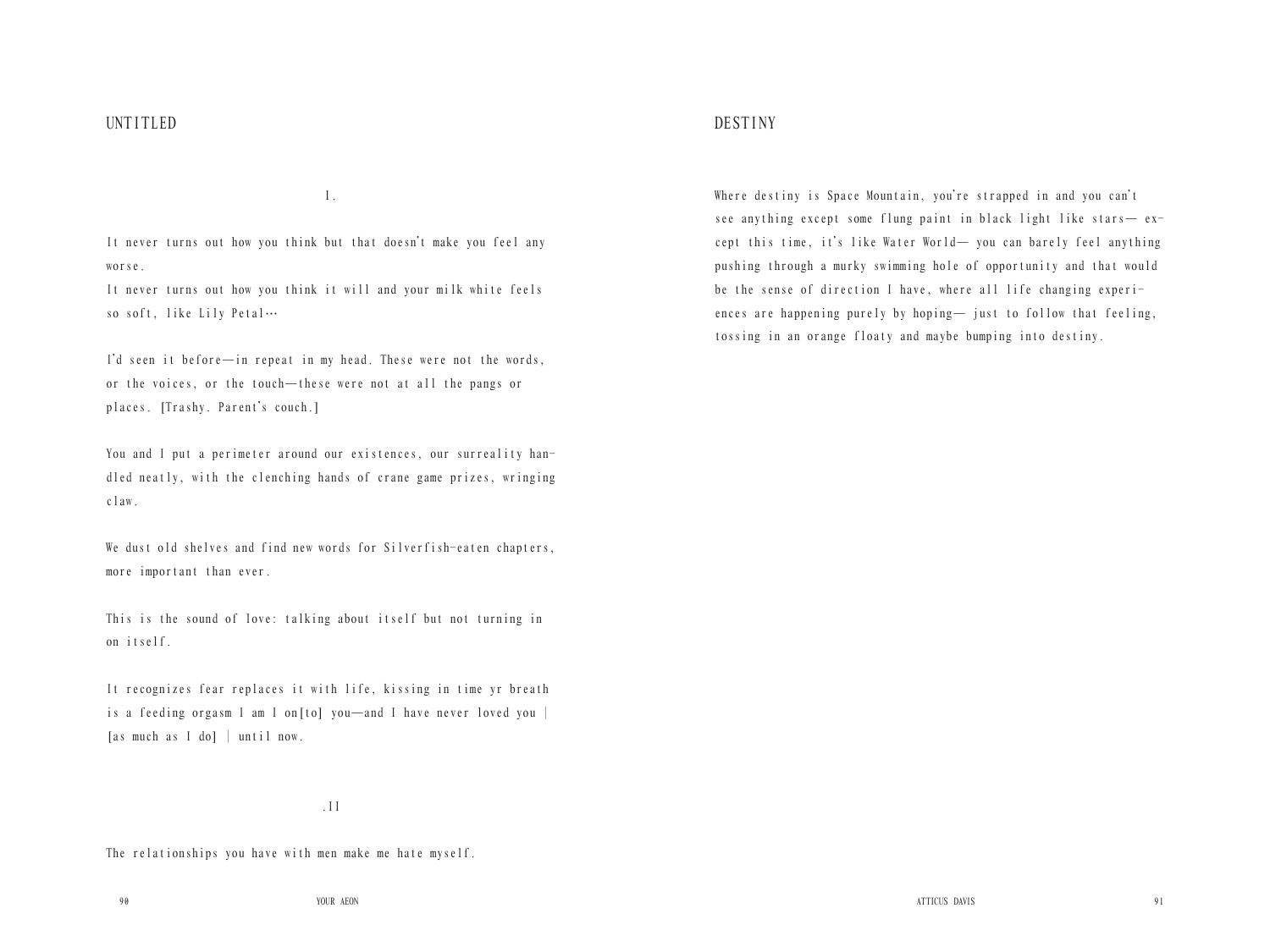## SPIRITIST

My spirit animal, the hyena: I can live for days off scraps.

I can live forever on your fat— I know life's a desert, so I'm happy when I catch something that smells like you.

I can drain marrow from your bone— I'll chew on it for days till it's as soft as gum, leaving nothing but the mess behind.

## ff COMPOSITIONS

You put a fence around your heart to funnel in the crowds, outside rubbernecking in on them about the retarded white tigers. You're breeding them—and so many are yr failures you selfishly believe

this mutant

a masterpiece by nature.

I am not looking forward to them anymore—I don't see their faces and imagine lives.

I try empathy, rehumization. I dehumanize myself in balance.

"You are your future."

"The future is now, if you want it."

"The future is not a problem!"

[The future is coming if you don't want it.]

...fearless in approaching the face of no-future. Fearless in approaching the faceless an ambitious Crest® brand smile beaming—

taxidermied from a slobbering striped mongoloid harvested for a Chinese charm-tea.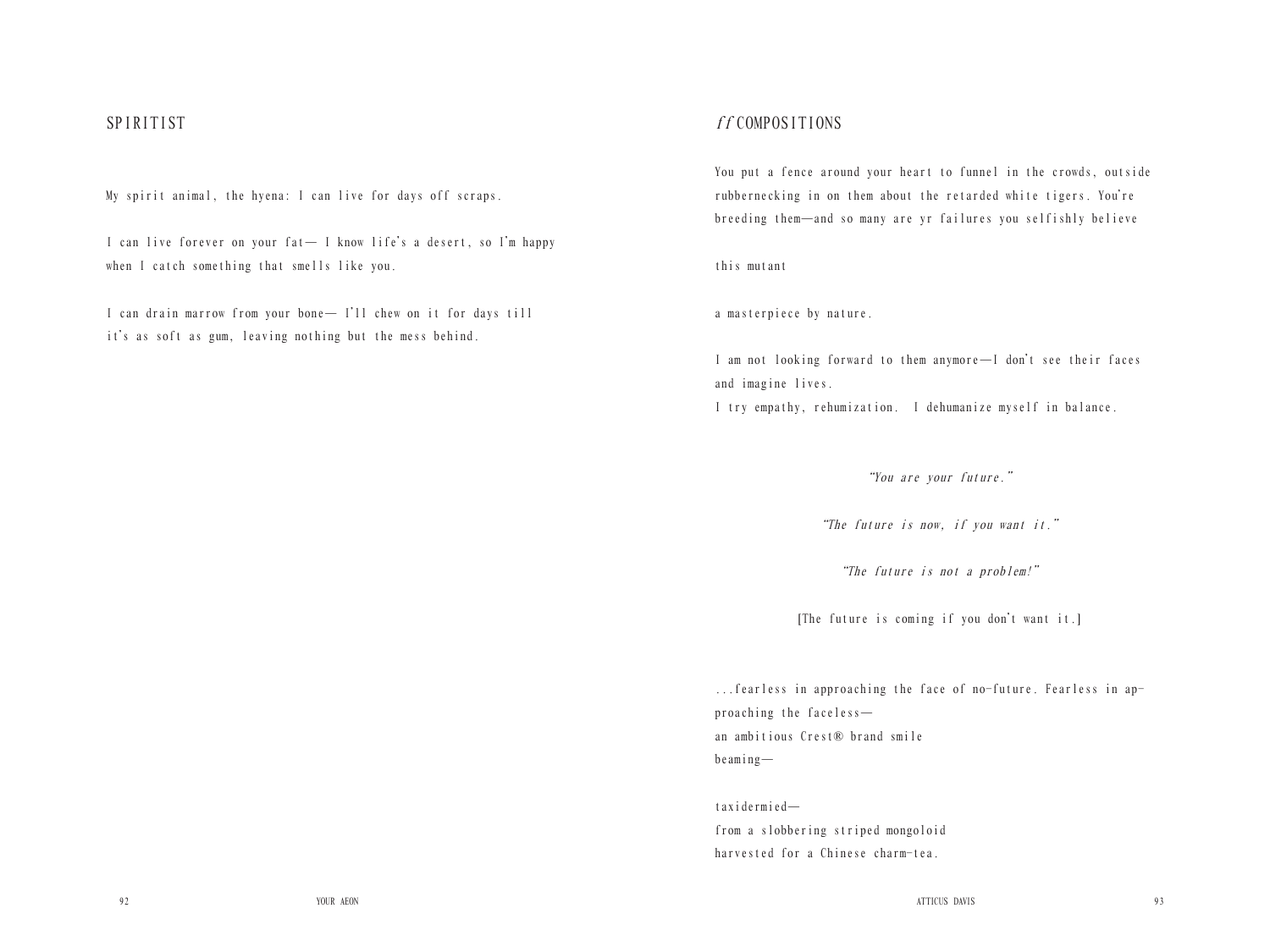.II

You forgot about the time you accidentally had pedophilic thoughts about how you were capable of having pedophilic thoughts.

 it ended in visuals • • • what does that make you? —

my paranoia: my chalk circle

• Your father wants to fuck your girlfriend, who says, to herself,

• "Your father wants to fuck you," (?)

because Dad has dreams of fucking her dead mother who is her dead ringer. The sister misses out—Dad's never pinned her to a couch.

"You have the same dreams, motherfucker!"

Protect them

at all costs

from

#### .III

Horror vacue: your fear of blank space drawing on today's dread of anything relaxing for fear the police dogs are sniffing at your door for the day you spent stoned, (to and for yourself) you missed the call from work and now they're breaking down the frame, like Samson chained by guilt with the birds in his outed gooey eyes.

Pedestrian without forward movement, civilians less human than Sharks.

If you think you have a moral qualm you're a function—

'\_yself.'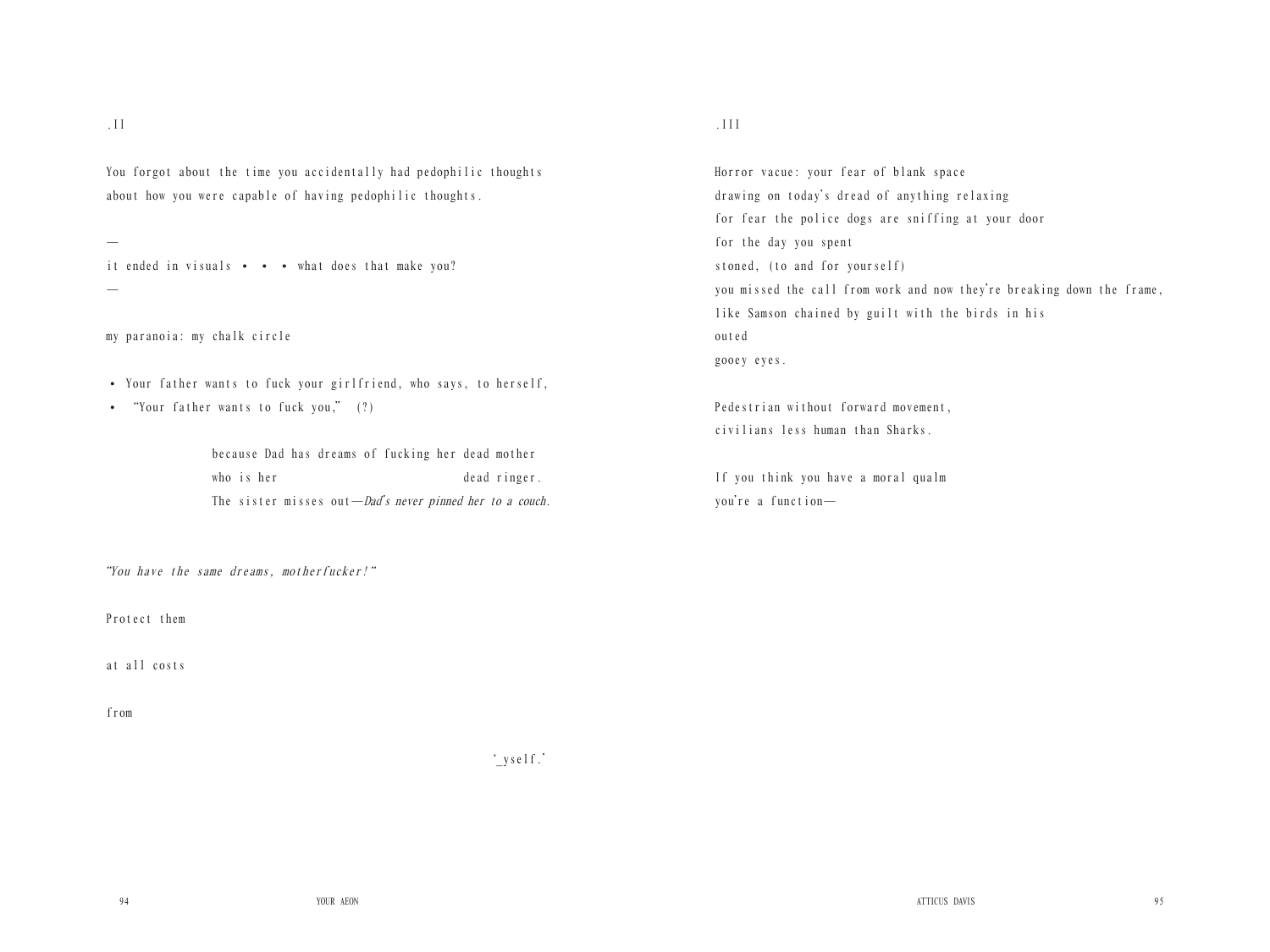If you believe the pleasure on both ends simultaneously coincidence then you are a Christian, and I hate Christians. [Coda at Paragraph 4.\*]

f—We deny ourselves ourselves for areselfs. ff—We all exist in a vacuum, mutually exclusive.

If I sat here and really stretched myself, if I really thought about you hard, in attempt to understand you, I would probably still hate you. There are limitations to sympathy.

Though we have discovered our greatest evolutionary bond besides endorphins released on orgasm: mirror neurons—still, when a white person watches black person's hands get stabbed there is less neurological response—says the Lab Coat Clergy.

So...I stop thinking about you. I stop dictating my time around you and what you value. But once that slide is removed, a blank backlight sits still. It's humming makes me nauseous. Death and the light at the end of the tunnel are the same feeling: and therefore the same thing.

People believe they can think themselves out of situations. My father for example —is approaching impoverished schizoid. Overwrought with the thoughts means you wring emergency supply down, dry and pact. You are plugged—as soon as you unplug life support. I think therefore I'm fucked.

\*I stop thinking about you and think about the next person. Hate is replaced with infatuation. Feelings of desire and security emerge. I consume a woman's emotions like I consume her body as pornography. I rationalize your lifestyle with my non-judgmental prejudice towards my own. I avoid pain in every sense.

You imagine fucking her—you feel like you should. Silence is death. Blank space is where the devil gets in. Fear is a motor of bleeding white noise. White noise is as comforting as the recurring repression of excitement at your child's (erotic) nibble at your breast.

.IV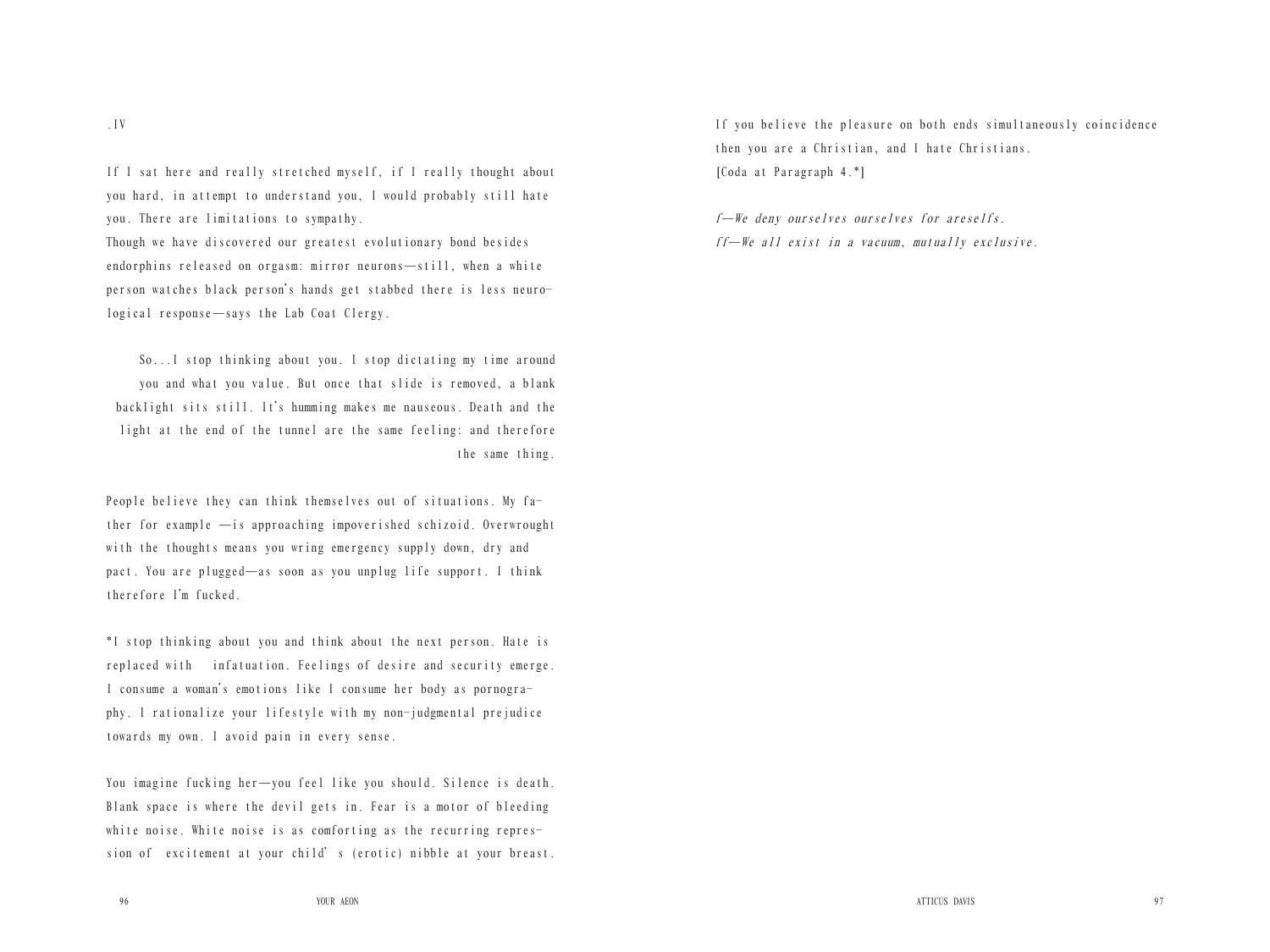Nothing But God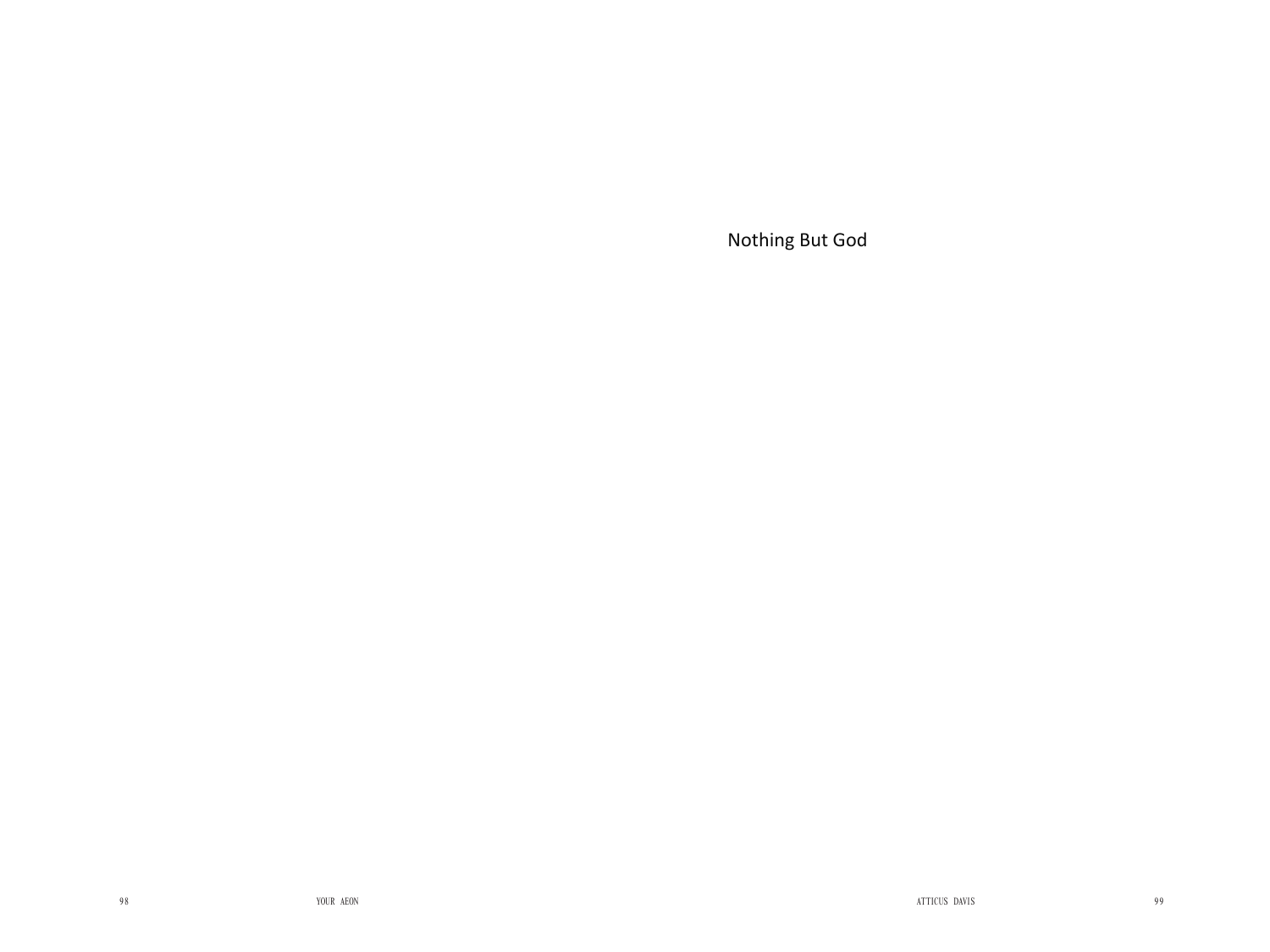#### In A Fit

//

My determination to leave the village is in direct proportion to the feelings of futility it bred. Santa Clara's a town that, had it not been making trickle down money from its urban hubs, could easily be mistaken as Salem as much as it was seen from outsiders as a signpost of prosperity. We knew it wasn't: witnessing out a 9x9 gridded window, from across the lot, a burglary, where a hooded figure darted into a cage-link door and ran across the only light on in the invaded house. He ran out, with something in his hand. A thin dripping trail of blood, snailing behind him.

An invalid picking a fight in the complex parking lot.

Enough domestic disputes--the sirens running up and down our streets like jockey's, like race dogs, like vermin look for heads to break, lead pipes to busy themselves chewing, Karen Drive was a place regularly combed by police.

The S.W.A.T. team was called in once for a suicide attempt gone hostage situation. Where some Marilyn Manson fan pressed a gun to his mother's head swearing, 'I'll kill her for fuck's sake, I'll pull this trigger if these cops don't fucking leave. Just let me do it in peace." The entire block and myself rubbernecking, watching without enough fear, like it was daytime drama.

 On independence day a gunshot I whispered to myself, like a mantra, was 'only a firework.' Out of my window I stared at the lights swelling into the scene. All I could see was a pair of Jordan's soaked in blood poking out from behind the tires of a cable van across the street. Safe in here, you think to yourself. It has nothing to do with you. It was just a man with a heater on a bicycle, left out for too long. Are we lonely out here?

At a certain point a even a pig's baton is touch.

Living in the suburbs but never really invited.

The corner next to the record player, with a joint and an introvert: my neighborhood.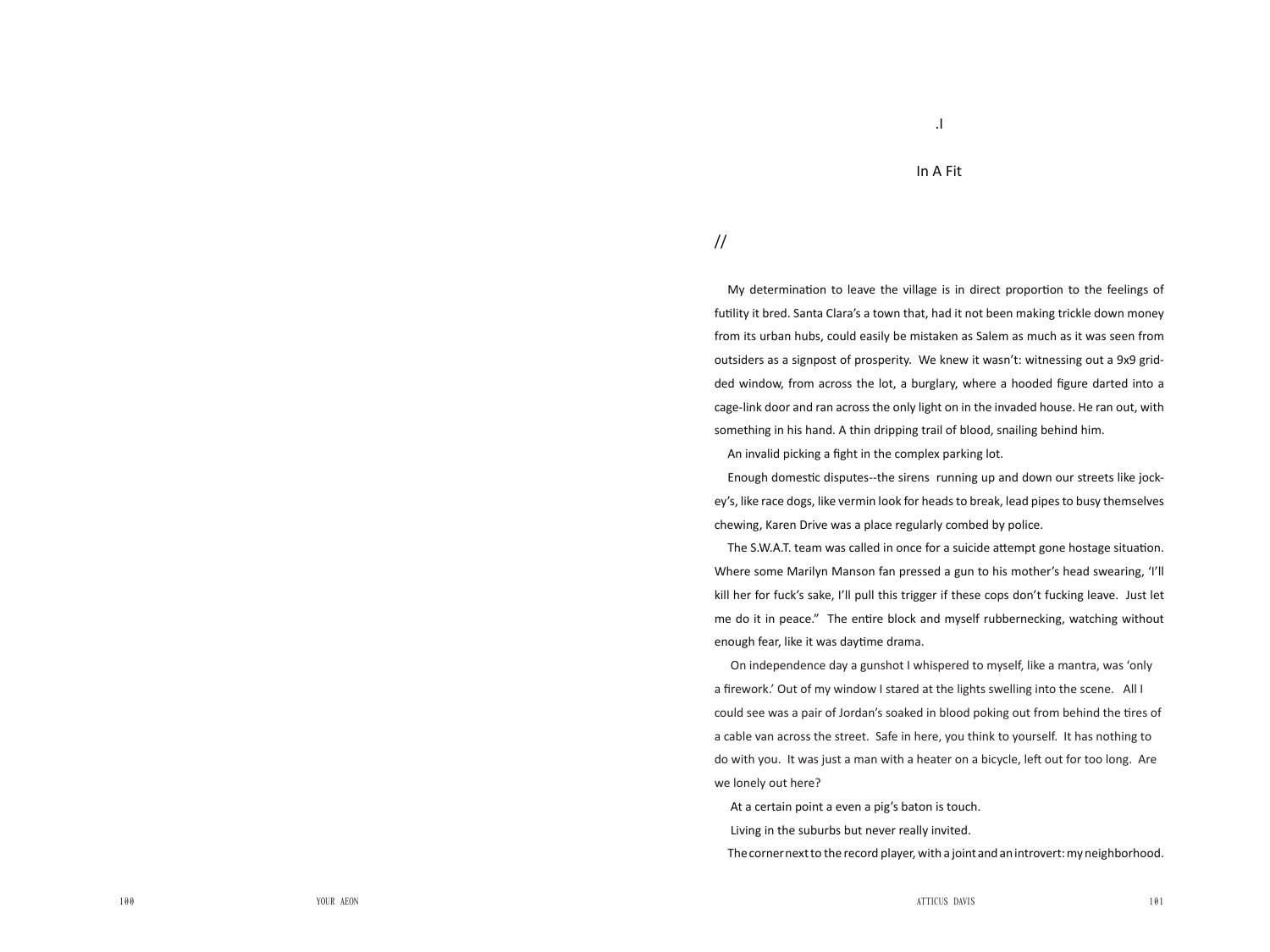The pretty girls would sometimes stop in for the novelty, giving you rides for artisan coffee at the outdoor mall. You never went anywhere without them and that's when I started to get sick of myself, when I hated every woman I got to know who paid attention.

Animals go blind living in the dark for so long.

#### ///

My car broke down and I was sleeping in it for the week I was waiting move in. I stayed in the area I first parked in, paranoid because it was stuffed like a pinata with what I belonged to--my hereditament: clothes, a mattress, and my house, a car. Offered seamless transfer to one of my job's original retail locations.

I met him at a Starbucks® , the cheapest coffee shop I could choose populated enough to avoid my own murder, which seemed a sensible concern after my ex- girlfriend's classmate was raped and murdered meeting with the infamous Craigslist Killer. I sensed he was insane but like many determined people, I ignored my instincts. The science minded are the most vulnerable to lapses in logic. A mind's contents: the weakest thing you can rely on. The projection of your own equality into the world is not insurance from a snake eats snake reality. I was either going to be hung up, decapitated on the fence of nearby development, body winding down cage-wire like a gnarled root of a nearby tree, or going to have a room in Santa Monica.

 He sat in front of me awkwardly wearing a yellowed white -t under a heather grey zip up hoody. His appearance was disheveled, he had beady eyes, thick black hair, and 5 O'Clock shadow—kept asking for the deposit.

"I want to see the room first."

 He shadowed me to an ATM where I pulled the money and flashed it. Then I followed him to the complex and was told to wait outside. There was a conflict inside, a yelling fit, with me embarrassed, flushed, and nauseated. I summoned all of myself and dragged myself by the collar to the front door, hammering on it. The ex-tenant of my room was answering the door. The master tenant pushed forward, past him. Off more drugs than he was on, I imagine, he swore to me everything was fine. I spent the night inside of his room, him telling me, calmly, "Sorry, he's just...frustrat-

ed. He's supposed to be out of his room already. He should be gone by tomorrow." Nerve-burnt, totally alone, and without refuge, I accepted the cartoon's offer of spending the night but couldn't sleep. My instincts, which I consciously push aside, allowed me to tap into a determination for safety that kept me wired until 4 a.m. Stupidly, I watched Blade Runner in its entirety. I finally fell asleep, waking at 6:47 a.m. from a nightmare of an Asian Lieutenant strangling me. I moaned into the room, it was empty now.

//

Scouring Craigslist® was an act of desperation. There had been warnings posted:

#### BEWARE! ROOM SCAM, SANTA MONICA!

Do not trust room listing for room on Wilshire. I responded and arranged to supply deposit when I found out there was no room available. The room was occupied! Then never saw him again!!!!!!

#### I went back to my car to wait and confront the thief.

I called the police and waited for news. Staying in the area a few days before he was scheduled to start working again. I got a message from the master-tenant who assured me 'the situation is fine, it's only a matter of time.' The police told me the same thing. Unless I could prove anything was stolen, there was a breach of contract, or if there was a disturbance at the house.

I was spending time in places with free Wi-Fi where there's always a hissing espresso machine prodding me into tears before the next game plan. Fighting hard for the safety of anonymity "Nothing to see here..." as I cried in coffee shops.

It's the suburban fear that keeps their children suburban, poverty and psychopathology are the mainstays of the city. Debauchery, open mindedness, and excitement were side effects. The cities were okay to build yourself up in but no place to stay any longer than you needed. It was the threat of a child learning too quickly and in learning too quickly be estranged from the world it inhabited.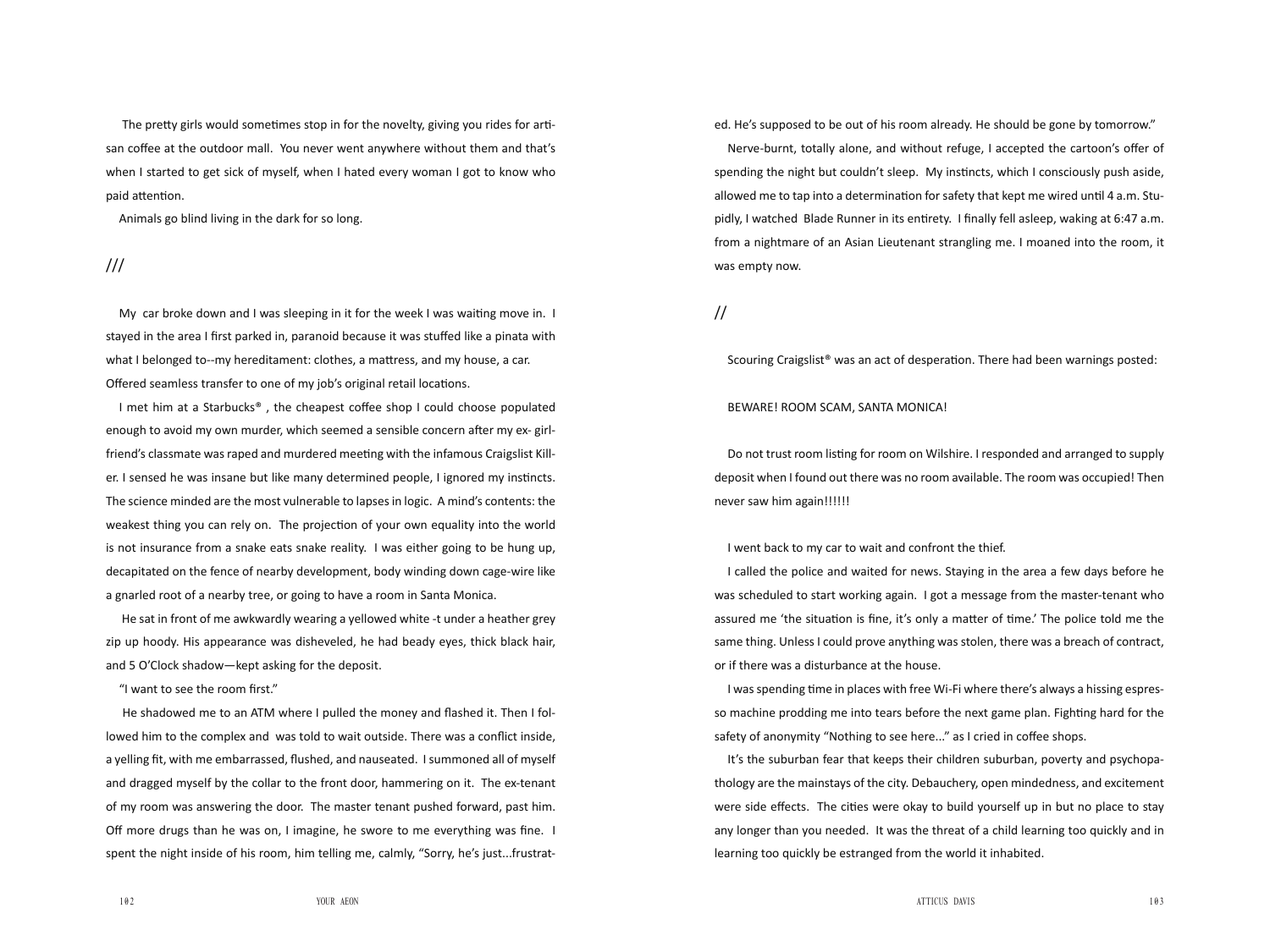Curiosity is perversion; anyone displaying too much emotion is a threat. Curiosity is an interest, interest a vulnerability, vulnerability like walking in on a roach crawling out of your drain. After the lights turn on and the screams have finished tripping in waves across the porcelain, you put him out like a cigarette.

You could be him—scuttling back into the sink. Get what you want when they throw their fit, know they could spend their lives terrorized by your existence…but adapting to your surroundings too much was considered maladaptive itself. In a world so transposable, inconsistency was adaption.

## //

The sun's purple over my rightful complex. I notice a letter tucked under my windshield wiper, and begin slipping a phallic forefinger into the soft lips of the envelope when red and blue lights were barking in my periphery. The siren sounded in chopped taps as it drove into the driveway almost up the stairs. A shouting match that slowly came into ear's focus. He was there, holding a mattress over his head, prepared to throw it over the balcony if the tenant stayed any longer. He'd promised.

"Goddamn it! You fucking creep—I just moved in here!"

The police leapt out of the car and walked up the stairs. The white man with his hands around his belt, pulling up his pants, his elbows bent at a 45° angle. Leading the patrol with his puffed up chest followed by a black woman with a short braided hairstyle and baton out, clapping it, classically, into the palm of her free hand.

"What's the problem here?"

The white cop shouted to interrupt the fit by threat of force alone. Authority is a threat by force. The man threw the mattress off of the balcony and the black cop kept her gun on him. They rushed up the stairs to finally detain the delusional pathy. What about being sheltered too long can drive a man into the determination it takes to stay locked away all day in his room, away from the work, away from the sun, away from the fair?

We're satellites inspecting one another; constantly praying we can make contact. Communication is so high risk we have a barrier at all times. We don't like hands on interactions, we imagine the heat and pressure to be enough to burn our skin, so feeling itself, heat and pressure, human touch is alien. The police are social lubricant; they acted as a physical manifestation of the modern world's practical material mindset.

The pigs grabbed him and dragged him down the steps, he was laid out like a carpet being slid to the bottom, where then, like a blow up clown, he was beat into submission, fists raining down on him, with a pigs baton following as an accented up beat. He was gurgling blood, slowly pushed up and out by a spasming tongue, loose teeth spiraling in and out of the mess in his mouth.

I watched it all, running immediately to offer a concerned testimony. I felt I was watching my life in perfect cell division, repeating itself, squared after. Existence in the Nth, functioning on artificial intelligence, intelligence itself. The suburbs are following me, my suburban is showing, this was a mistake. I turn on the radio, leaning back in my seat listening to the slow churning beat until my vision blurred and the tears stream across my eyes. Vacantly burning for vacancy while burning inside sunbeams. The sky was red again, my vision red, the sound closing in on me, all around me a crushing presence, the present. The positive would say plans change and to keep moving forward. Even though my Shakespearian fate is screaming for me to submit to the weight of homelessness, no matter how safe I really am in reality.

I closed my eyes, which coughed up their last bouts, tears sputtering, like the death rattle of my Saab, I heard it die, turned the key and heard it momentarily be resurrected. My initiation—my primal rite. It was all as black as life before birth, its gestation the big bang—everything stems from this moment.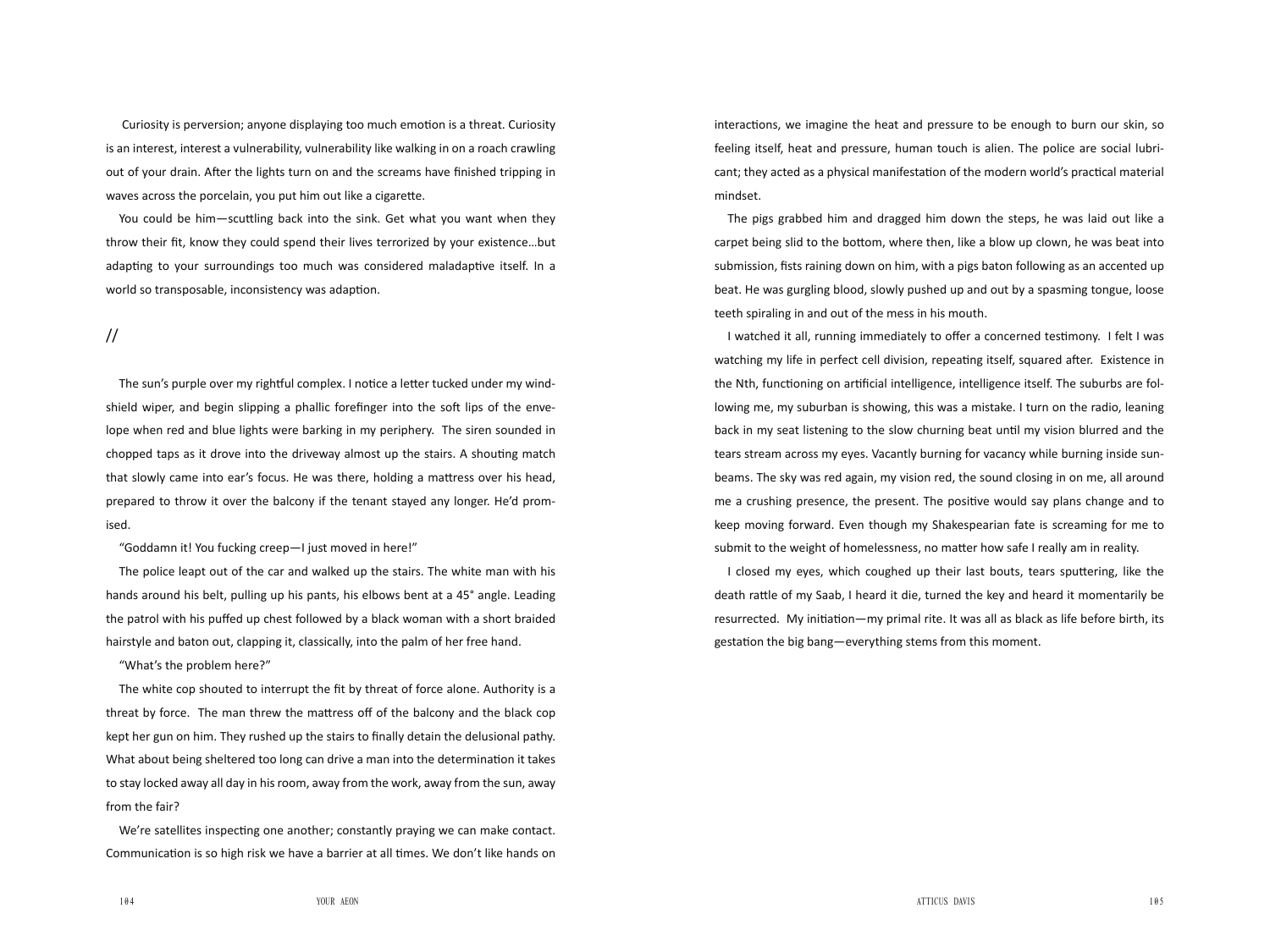#### .II

#### Father Figure

Trapped in Barstow, California for the next hour, he was thinking of his arrival, somewhere else. Trying to focus on staying in the lines, he thought of the last time he had seen his son, the feeling he hadn't seen him since 'staying in the lines' was advice he'd given him. That's how Taylor always imagined his children. The divorcee hadn't seen his children in three years even though he lived in the same state now. His eyes on the road were both vacant and burning. Taylor's son once dated a girl Taylor was convinced was a heroine addict, a woman he strongly disapproved of, she had the same exact look he has on now. It's the same look though, it's like the train wreck of a heart—something gasping it's last breath, stuttering it's fucked death rattle, before flying off the rails in silence and slow motion. It was the only water running; the head was empty except for traffic lights:

Scrolling through Google image results for 'waif,' like through a Viewmaster®, his mind held up to traffic. The 3D Rollodex® for a reminder, both of how he felt and how he couldn't admit to himself, but knew, that his children felt. His heart was burping up emotions but it stopped pushing blood years ago—it was an ant race of shifting lint through his arteries.

## //

He was out of the shower now, staring at a hotel bible in a half-pulled drawer buttoning a striped shirt up. It wasn't that he couldn't imagine a different way of dress; it was that Taylor's life was full of Sunday's bests three times a week. Taylor had age on him; at 52 it wasn't enough to topple a deep youthfulness. His Grandfather left him a receding hairline, as baldness skips a generation.

He looked from The Bible to the dresser mirror and stretched his neck, exposing himself to himself. Grey chest hairs reminding him ironically of youth. Leaving the top two buttons loose he picked up a golden chain from next to the hotel Bible and placed it around his neck, framed perfectly. A cross dangled.

He picked up the Bible, such an ancient tool of wisdom where all points were a point of entry. This mimicked man's stance at our point in the food chain, tertiary predators who can access the food web at any point—the most enduring and highly evolved predator. Tarot Card readings where Luck was God's will. He opened The Book.

16So, because you are lukewarm—neither hot nor cold—I am about to spit you out of my mouth.

He closed The Good Book, touching his pendant, his forefingers scanning its rocky surface. The emaciated body of Christ running into his fingerprints. He opened the drawer and neatly tucked the Bible in. Then he moved to the his bedside, sitting with perfect posture. He lifted the phone and started dialing a number. The phone rang, Taylor was nervous. The phone rang again. Taylor opened his vacant palm as if there was something to read. The phone fed his ear a computerized ring. Then a silence, almost with a click.

"We're sorry—"

His son's voice came through the static, "Jordan Stookey."

"—is not currently available, leave a message after the tone. To leave a call back number press 9."

A sustained beep sounded and Taylor could now feel the pressure of him on air. He was good at writing letters; he always wanted to be a writer.

"Hey, Jordan," he started, with the weight of disappointment in his voice, pressing into the receiving parties receiver. A whisper of what it could be—

"I'm in Los Angeles, and I've got some time to see you, my son. I'm heading to an event later, so call me when you get this. I love you. I'm so proud of you, Jordan."

He put the phone down after a second of breath. He laid himself down on a completely untouched bed. The accents, different shades of browns, framed the sheet in a different way. Each line an opportunity to see it's blank beige in a new way. He leaned into the headboard, both hands behind his head. Then he turned off the light. The blinds already closed still leaked a small trace around Taylor. His chest rose and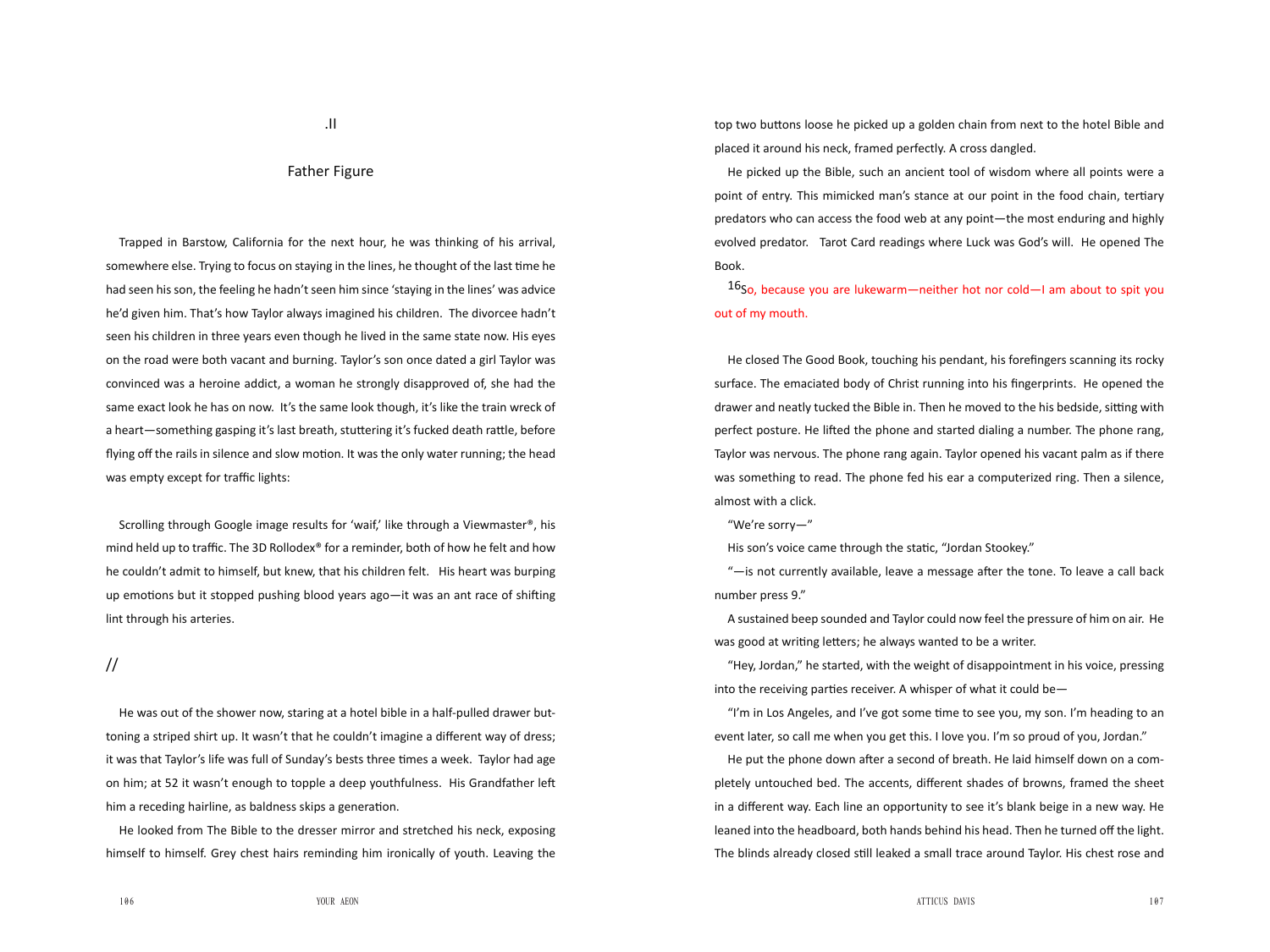#### //

The blood rose to his face when he heard the phone grating against it's casing, it growled until Taylor found his eyes rolling back from out of their sleep and he reached for the phone.

"Hey, dad."

Like he was eating, "H—ello."

"How are you?"

"I'm good! I'm in the Los Angeles area, I was wondering if you wanted to meet up." "Yeah, sure. I can show you around Santa Monica. Where are you?" "I'm closer to downtown."

"Alright, I'll get ready now—it'll probably be an hour." "Okay. That sounds great." "Alright, see you soon, dad." "Love you, Jordan." There was a pause. "Love you too. See you." The phone clicked. Taylor put down his receiver.

//

#### Communion / Uncommon Unions

.III

#### "You're driving now?"

My father had never seen me in the driver's seat before. He had never taught any of his children to drive so it was magic he could be given a tour of a town he knew for so long. My eldest brother was born in San Diego and Los Angeles was an area so full of life and culture; he couldn't help but stay for weeks at a time. For being bred in the sticks, dad had a cultural understanding deeper than some of the most educated urban-blooded peoples. Maybe it was the Frank Sinatra he had been exposed to opening his eyes to a world of lights, brooding with potential that both attracted and frightened him. In this weird way, he was a star-struck hopeful.

His upbringing had given him beauty—the gifts that only nature can nurture in man. It's stillness as vast as traffic jams in Los Angeles, blackouts in Oakland, the satisfaction of feelings of belonging in a place so new and unnatural to you that you thrive in it. Some of us, in sink or swim, always swim, while the passivity that comfort breeds makes even the fiercest minds go soft—clay in the hands of context. Loveless labors made daily that by sheer force bore the spirit into absolute submission. Deserts where even the most stimulated—the most introverted—are sawed through like butter.

"It's great to see you...my son." he smiles and a puts a hand on my shoulder, adding comically a dramatic my son but mostly out of an sincere guilt and insecurity, a reminder that I'm,still, his son.

I smile.

"It's great to see you too, it's been a long time."

A motor was lulling.

"What're you doing down here?"

"Oh—I'm here for work, building the business."

I'd been distanced for so long the phrased triggered no recall.

"With the Tribune?"

"No this is a separate thing, it's an event. I was wondering if you wanted to come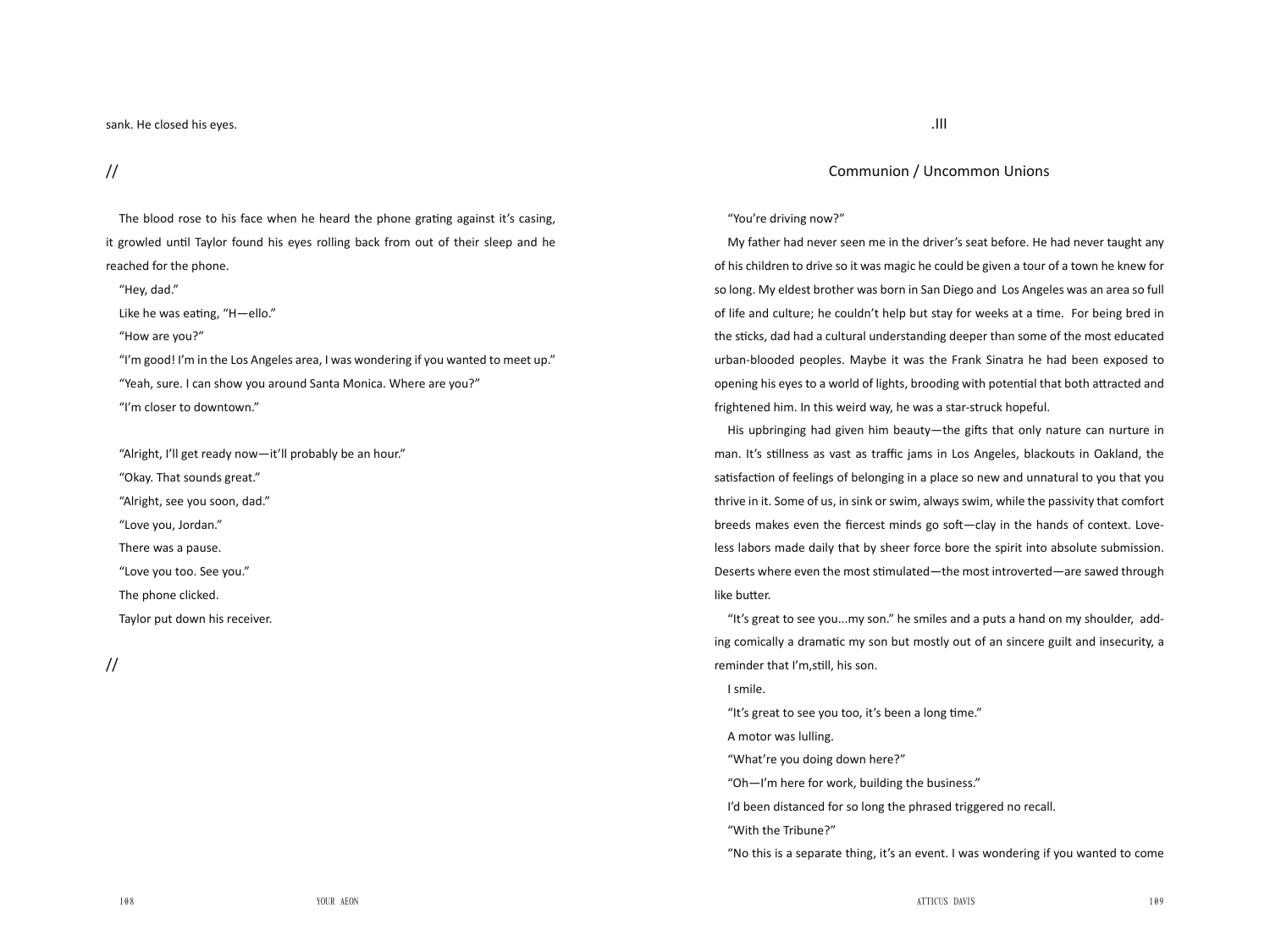#### with me"

I was stone faced, looking away and when turning forward, smiled. "What is it?"

"It's some speakers from around the country. I'd really like it if you came." Brevity was pressing hard enough to press sweat through my collar. "Maybe...what is it?

What do you want to do right now?"\

"Show me around—it's your neck of the woods. What would you want to do right now if you could do anything you wanted to?"

The sun cleared even the South's infamous and suffocating smog. It was cut through, clearing way to a sapphire blue, tickled by the feathers of tall palms, the frame of any sight. You could only look up. In so many cities you felt consumed by your sight, weighted by greys in complexes and businesses burying you to only feel concrete and your eyes, the pressure to watch with a fearful eye counting cracks in pavement, as if open eyes and awareness weren't only impossible but uninteresting. Cities claustrophobic, heated, air like the breath of its occupants. Death in every bored conversation—everything sounds like a mutter, bodies dragging themselves back-shuffle into the safety of chain link front gates. Door knobs handled by so many before so nothing was old enough or new enough. You could never break a space in or feel the history of it before you.

What was it that brought so many people to the same crowded spaces? It wasn't the immigrants that came with gifts to offer it, wasn't the shining promise of commerce—it was a myth built on the rusted bones of predecessors, the myth passed on in whispers, part by commercialized local histories and part by the settlers, the new money sucked all of the primordial talent up and is pissing it's remnants all over territories new money live in. Centuries ago it was acceptable but here and now it was the glue of a myth, passed on from the suburban satellites of interest and like a dime bag, hand to hand in a cycle making every major city something like Hollywood.

The hotbed San Francisco used to be, its political and artistic history was gone. The women who made it were buried. They could not afford to be buried there anymore. Sid Vicious, arrested for public intoxication said it all, his hypocrisy as a pillar of punk:

"You can't arrest me! I'm a fucking rock star!"

In the end even the infamous are seeking fame. Recognition in a society where on some fundamental level, the most immediate, it did not exist. In the end everyone just wanted to be an icon in a world of symbols—even if it meant being a rune, a hieroglyph--anything but nothing. Anything but what we are right now. A goal so huge and unattainable it seemed specific without a specific plan, just need. That's what brings us together—need. No one doesn't have it.

"We can go the Boardwalk and then Venice and check out the shops. Whatever you want. What're you feeling like?"

"Are you hungry at all?"

"Yeah, you want to get some Pho?"

"Pho?"

"It's...a Vietnamese style soup."

"Jordan, do you remember when you were really little and I took you with me on a trip from San Diego to San Francisco. You were probably, 8."

I remember it, vividly, as the youngest and least traumatized by childhood. Repression was never a necessary survival skill. I had always been the most proud of the pride and my rebelliousness left me unbroken through all the attempts at caging me in God the Father's discipline. As family keeper, I remembered with both eyes the most vital parts of us. I gave them all of my attention. Seeing more good than bad naturally I was hero to my four brothers who in childhood severely rejected me as an other. My annoying, clingy, tendencies drove them away. After seceeding, the family motto was, W.W.J.D., 'What would Jordan do?'

"Yeah I remember. I found the journals you kept before we left for California." "I wish I would've kept those, I think I threw a lot of that out..." "It even had drawings I did in the car." "It was so long ago." he said.

"So, you're hungry?"

//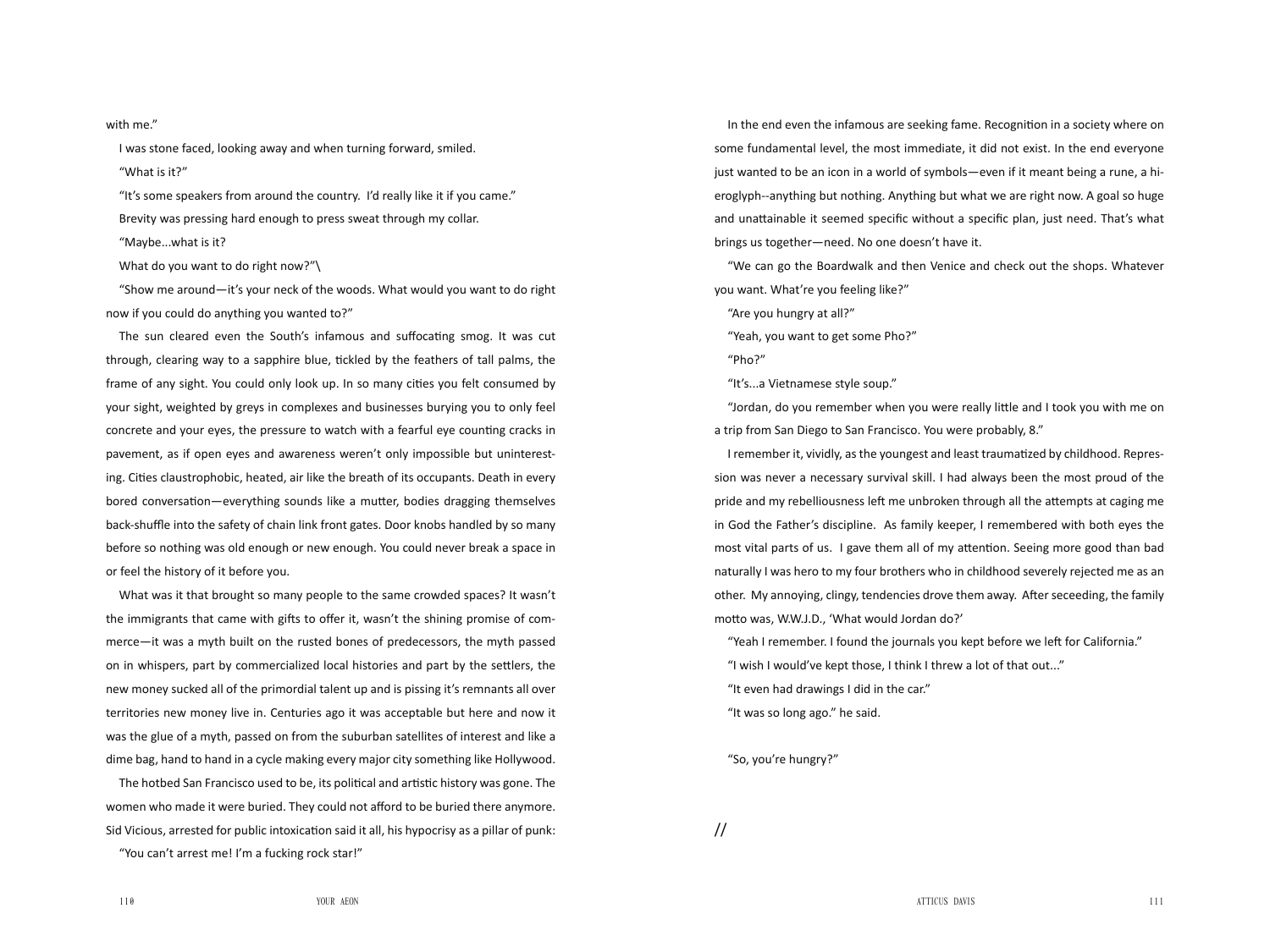I stopped in a well-lit parking lot we had to pay for in West Hollywood. Dad got out of passenger's side and I followed after, leading him down to an animated Pho bowl pouring itself out in neon. It was packed so I asked the waitress for a time.

"For two? About 15 minutes."

#### "Lucky..."

Outside the weather simulating a damp room. Dad was sweating, the sunburn in his face had time to calm, he was still swollen, but better.

"So what's it like to finally be out of your mom's place?"

Dad was rubbing everyone the wrong way with a speech about how 'the boys needed to earn their own keep now' that we were older, last time he visited California, before his life-affirming move of familial desperation. Wondering what 'the boys' were still doing living with their mother, though at the time to oldest was 20. Dad was a strong believer in the myth that everyone got what they deserved, and that there was no explanation except for lack of willpower for a lack of anything you needed. Both financial and psychological bootstrapping were his core beliefs, as an in denial, at risk, schizophrenic, and ex-alcoholic. His children who had failed to meet the standard disappointed him.

Good intentions: really just another way to conquer. Dad never made a full child support payment since the divorce, and Mom, used to doing everything herself, felt hopeless, taking no legal action. Her helplessness was the rich girl syndrome found in Nihilistic women who see no better future and who's longing to help themselves, undermined, turned into sympathy for others. Literally translated—pathetic. Mom was well cared for in her youth, in better conditions than she'd ever had in America. Feeling sorry for others whether or not they can afford it. Helplessness and a dream deferred made men iron fists of authority, domestic fascists, women: paper millionaires, golden ring prostitutes, or philanthropists.

Dad's failures were both as a human and man. He had somehow failed to keep the woman of his dreams with his plan of burdening her with children and his moral rigidity offered a weapon against his children who out of laziness he also felt he needed to control. He couldn't be too involved as he was already so wrapped up in his empty aspirations for a generic success.

But with me, he was bored enough of it to pick up again, and in me tried to find the children he'd abandoned. He had left them and now he could do them the favor, coming back to save them from their fatherlessness.

He would write me letters of apology but we never answered his phone calls and all his letters were the same, except they took twice as much effort to complete. He took every chance he had to instill his values because if he didn't have paper, if he couldn't have publication, he would live on in his genes forever. But no one's genes are theirs anymore, in fact, the amalgamate belongs to no one. A child is brand new, it hasn't previously existed in this combination before, the benefit of sexual reproduction is that, unlike plants, there is so little of us in something made up of so much of us. The apple doesn't fall far from tree, but people eat apples and their lungs don't shit oxygen.

I was careful to answer the loaded question, smiling in disbelief. "Well, it only took me three years dad."

//

We made it to a table, following the empty, shaking skirt, to glasses half-filled with condensing ice water. She guided us to our respective seats with an outstretched arm that whipped at its fingertips and lit our chairs. Planting ourselves, tucking ourselves excitedly into the edges of a chair. Once we fit, the waitress handed us the main menu and the drink menu, a menu Dad handled with a fearful respect, his hesitation reminiscent of the weight of a Bible. It filled his palm like a scale and it slowly dropped to the table.

Opening my menu while the sound of hooves clicking trailed away into a swinging door, behind it, cracking glass. There were televisions in the corners of the room; all muted but almost as bright as the tropical aquarium lights. I sat in the booth side, looking at a small plate perfectly blank on the black marbled desk, with green and mild greys swirling in itself, the murk of a simulated naturalness. Past my hands that seem more brown than ever in this light and up into my father's face, unavailable.

The memory of throwing ice down dad's t-shirt, tucked in, during a drive down from Michigan back to Indiana; he was selling somthing then too. Or shouting at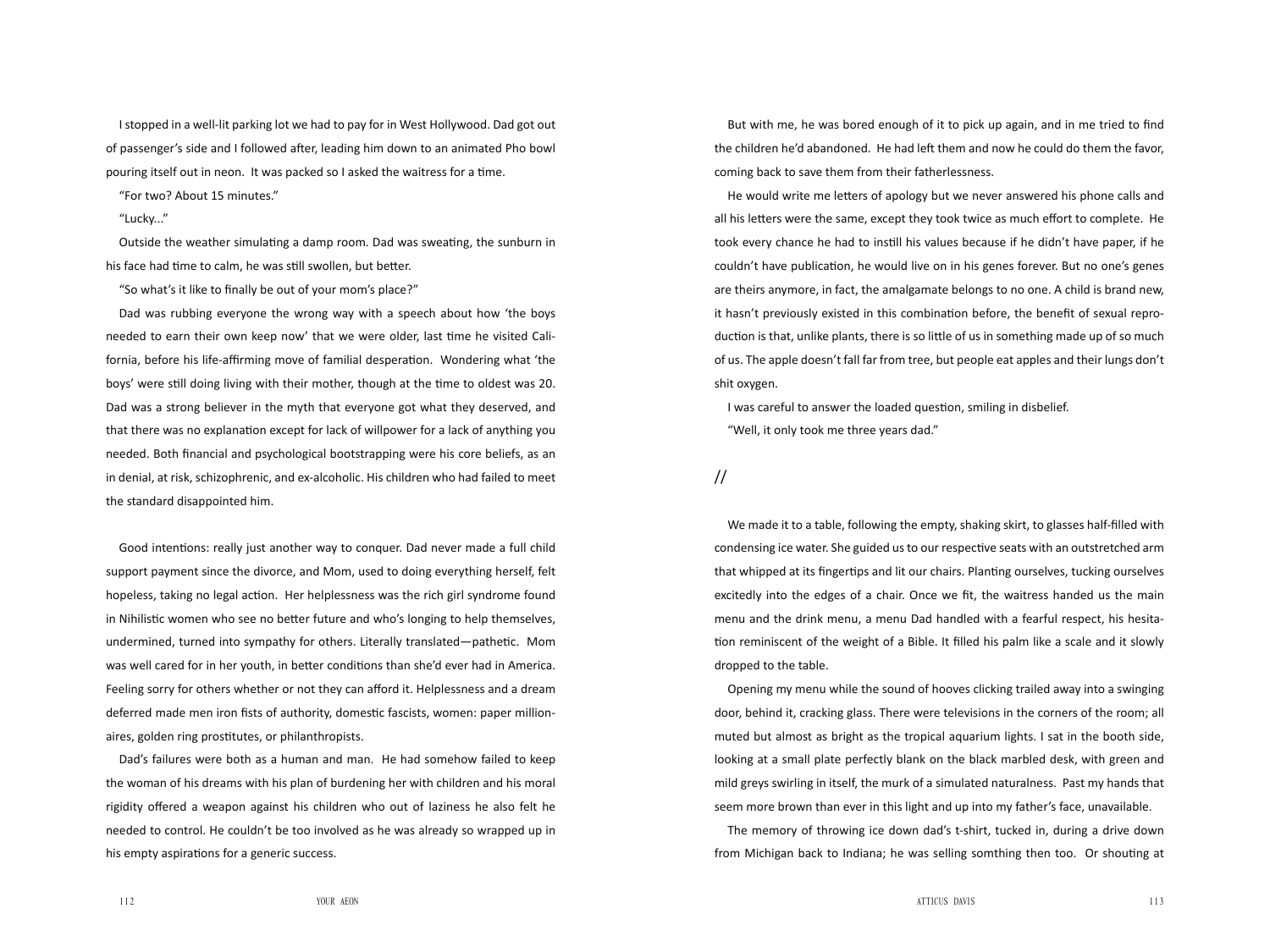him in front of a television, across the cottages mangy, spotted carpet in between the ends of the ratty futon. Accents of gnarled, splintering, wooden walls. Shouting as loud as I could to wake up this 6 foot tall, tank of a man from his blue-light high, stoned after the hours of just as vacant factory work. It wasn't his fault.

Dad kept a tin tub of Bag Balm®, whose tagline, "every farmer's friend," was a medicated hand balm for the strongest and most damaged hands. Farmers after hours of milking cows end to end would have callouses for palms, a new hardened skin would create a permanent pair of gardening gloves for hands. He was never all there. It was how I imagine Jericho, if I yelled loud enough I could break down the walls but after Dad snapped out of it, I felt the little 70 year old wooden casing that kept them together in one place. It would all fall, leaving the sides blown out and roof sunken in. Like years of tears no one was willing to shed had left them waterlogged. Like our lives had sat out, stagnant for too long, the way a carton of milk's sides start to bulge in a hot car.

#### "Dad!

Dad. Dad. Dad."

He snapped out of it again but didn't look away. He made a sound like a chopped hiss before saying, slowly in his wooden voice,

"This Boston Bombing stuff...it's just...sick."

"What happened?"

"These...terrorists, right here in America, decided they were going to bomb the finish line at the Boston Marathon."

"Oh, I thought that was unmotivated."

"No, it was Terrorists. They said they were reacting to America's presence in Afghanistan."

"I don't blame them," I said flippantly, not realizing that what would get me out of the conversation with most friends was dragging me into conflict with my father.

He knew they dressed different in California, he didn't really think that anyone he liked could have a different opinion than him, or a different sexuality, or different politics. If he thought about all the varying existences he would live his life trembling at just the thought of his own being, existing among so many others, uncontrollable and out of reach.

"You don't blame them?"

"It's stupid to use symbolic gestures in a group of two to attempt to make a major defense of Islam—specifically in a nation as apathetic as ours."

"It's disgusting. It doesn't make any sense, murdering innocent people."

"—no one's innocent here really."

This quickly turned to harsh territory. I was in church again.

"If you're not born again, then you're not saved. There was only one Jesus, and if he's not your savior..."

"You're saying if you don't believe in a Christian God, then you're going to hell. What about people who have never, ever, heard of God? People existed before God." "No one's existed before God."

"So the Native Americans are in hell but George Bush is going to heaven?" He paused for a long time before answering me, dead in my eyes. "Yes."

The waitress fluttered over. Her nails were done in three different pastels on white or black, commanding all attention, her hands clipped to her checks like a throne's backing. Her black hair down to her ass, falling over her shoulders like water. She slanted her thin hips and a slender neck, and a smile grew from her dimpled cheeks, shooting a glow into my eyes waiting to ask him the question.

Dad in a nervous preoccupation took initiative, to distract himself from the sermon he'd given me. A compensational confidence for his shaken stance.

"I'll have lemonade to start." he ordered before the woman could ask.

She wrote it down without looking, her eyes at me asking silently.

"I'll have a Thai Iced Tea, please."

The woman smiled and turned, almost into herself, as she disappeared behind the kitchen divide, always partially visible for being such an unnaturally tall woman.

I was face down in my palm, the other hand running laps through my hair. For a few seconds dad seemed forgiveable but I saw nothing in him I recall in myself. I was not even tied genetically, literally I was, but I inherited my mother solely. Staring at this aging, white man, who may as well be a brother separated at birth. This stranger, this greying portrait...he couldn't be real. There was nothing but the impressionist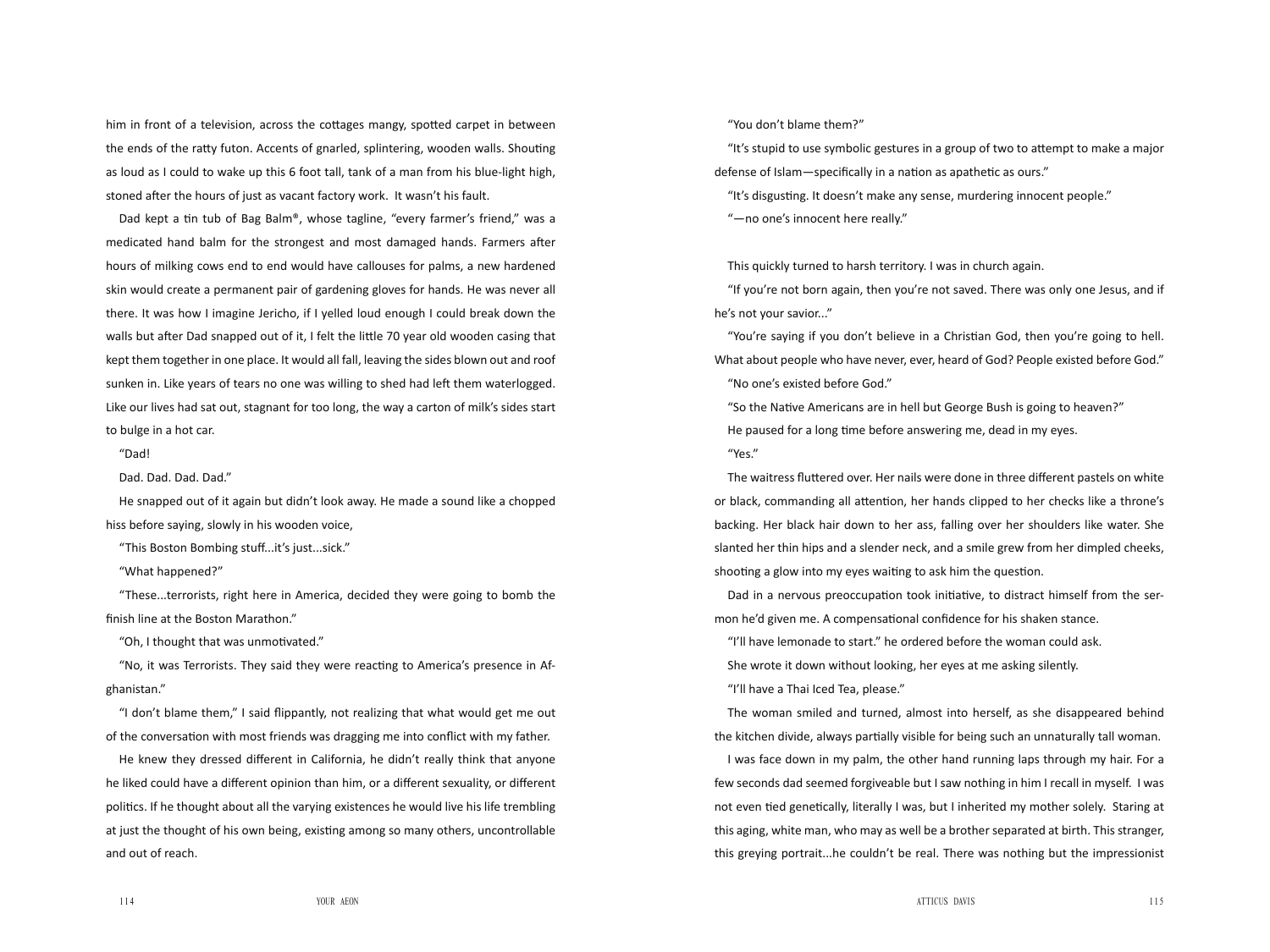finger painting of the man that had raised me.

Virtue calmed the spitting hatred in me that no man should have for a father. I wanted his mind to stop reeling and so landed on pity time and time again, but pity doesn't make a person, it barely makes a feeling. It's the atoms before they have a place. Pity is a place where nothing can be built and so a quiet resentment fills the blanks, and it chalks it up to God, or what space was before we were in it. Years had passed and the old man was the smear I remember him as.

The waitress came back with a smile bigger than before, which forced our table to shrink. Humming orders happily, dad's for the equivalent of a Chicken Noodle Soup and an order with pig's feet, for me, for the fuck of it. We ate in silence.

//

He asked to go to a record store, the go-to option for the easily entertained. Luckily, even if I'd been jaywalking with my city legs for a year now, I was born in Indiana, the only of the brothers to be a red blooded Hoosier, an Oaky at heart. We never complained about the quiet.

I rummaged through pop for a classic, Mariah Carey , and started examining the back. Mariah Carey was almost naked, he seemed nervous. Feeling a strong guilt, flooding his hands, when I passed it to him, he was almost shaking.

"That's such a great album. Mariah Carey is incredible."

"She sure is. Also very naked on this album."

"Well, she's beautiful."

"...have you made a lot of friends here?"

A question that lingered too long to be about 'friends.' I avoided talking about my love-life with my fundamentalist father. In phone conversations with my mom he'd scold her for not keeping a closer eye on the oldest one, who had a sexual appetite. A father is heavily invested in his son's sex life so feels responsible for it. Less puritanical families would have opened the lines even vaguely about the brooding sexual life that youth starts to sputter up, like jism but out of a pot rim, drips down into a mess that for all good reasons can't be ignored.

"Oh yeah. It's crazy how lucky I've been meeting people over here considering how

horrible the move was. My roommate is one of my best friends and we really click."

"What does he do?"

"He's a sushi chef."

He flipped through another row of records.

"Where are you working right now?"

"Same job, near the boardwalk."

"How you likin' it?"

"It's good. I like it."

"You going to school?"

"Yeah, I'm taking voice lessons."

"Your cousin Katherine was taking voice classes for a while. Your Grandma's always been practicing in a choir. That's great, Jordan. I'd like to hear some of that. I miss singing, even for church. It's such a good feeling."

"I've met most of my friends through my voice class, it's helped me out a lot, I've got a great teacher. I can tell the difference."

"I used to remember taking piano lessons from this big, German, woman, 'zaftig' you could say," he laughed at his own joke, "and I hated it. I never kept up with piano after I got into high school. I regret it more than anything. I should have stuck with it..."

He let out a sigh. Nothing more concrete than regret. I smiled, it wasn't what I felt but it seemed the only appropriate response, silence. It seemed like after that the atmosphere had died without a rattle and couldn't be summoned up again. With age was there a certain sensibility lost? The faculty to know when to be happy for someone else and not compare it to anyone's accomplishments. Parents, they seemed so full of sighs, constantly racking their minds wondering what happened like they never had any chance at all. It was that being an old fart wasn't a metaphor, they had resigned in every in so many senses. They were passing through their lives like gas, loosely to and through to the end. In their fiercest attempt to preserve their ego they cushion themselves from the blow of failure and in that, all of life's opportunity for success.

I tucked a James Blake album in my armpit. "I'm ready."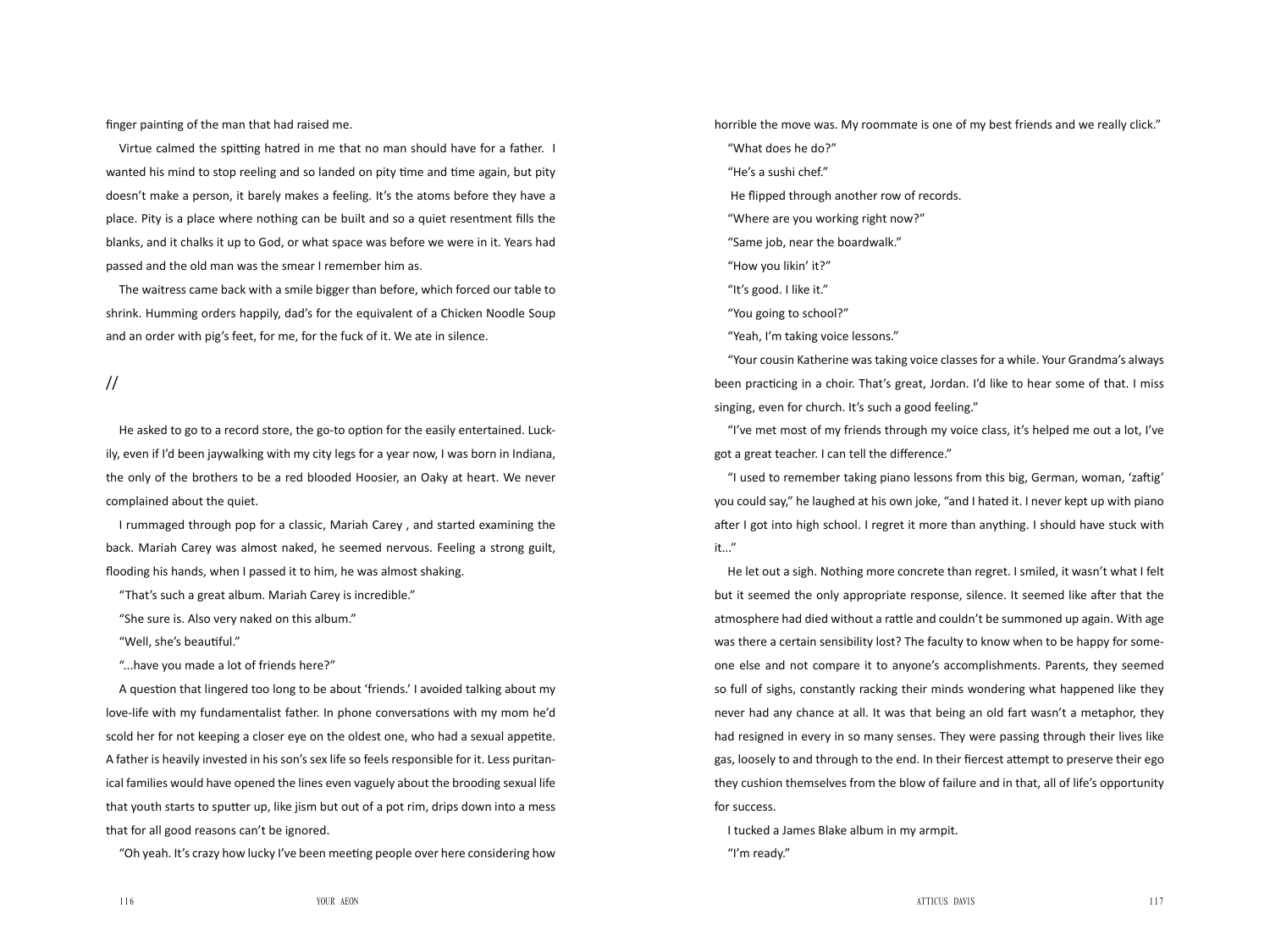He put down the Mariah Carey album and tried to snap out of it. Looking up, lost, and readjusting to the space around him. He followed beside me and put a hand on my shoulder, he brought me to his side with a firm, punctuated, loving grip and walked forward as if leading a procession, his unlived years behind him like a battalion made prisoners of war. The air died as his hung head and pair of sunken shoulders slinked through the doorway. The sun was hidden somewhere now. The air was slightly cooler.

#### //

Despite better sense I was pulling into the convention center, a smaller boardroom sized event inside of an enormous four star hotel. Parking was designated, I filled my space like water poured into a drinking glass—choreographed dance before choreographed dance.

He stood tall and pulled himself out of the car, with a pride I had only seen before a church sermon, with his briefcase in hand like it was a bible—his word lived in a box, behind a combination lock. Just the right pressure and opposable thumbs can unlock certain freedom. I was chaperoning a dance for my own son now. Fearing what I discover he really does.

People were funneling through the double doors. I joined the mass, side by side with him. From a steady satellite to a binary in the steady influx. Shoulders brushed against us, in time. White faces lifted up and dad gave a polite greeting. Southern hospitality from a man who'd just moved to and from Tennessee.

He was afraid of his interests, his ambitions, he only trusted drudgery—he only believed in hard work and bloodshed as a means of freedom. To be interested, to be immersed was too high risk. Believing martyrdom the only virtue and all pleasure sin he could never embrace himself, his faculties.

He tortured himself, to feel a pain he believed was always for a reason, he could not control pain, he could control how it was interpreted. It was inevitable, it was a constant—what varied is whether he interpreted it as senseless or success. The sting of sweat in his eyes reminded him he was alive. When in a dead world, a world that traded passions for passivity, he was like them, living.

Shoulders brushed him again, it was Sam and Midori, long time friends who'd made it independently. Sam gave me a firm handshake, while giving dad a quick pat on the back. Sam and Taylor had contracted Siphylus together in the Navy. That felt like connection to them.

"Sam—nice to finally meet you, Jordan. Taylor talks so much about you."

"And how you're quite the ladies' man," chimed Midori, "being such a handsome boy."

"Thank you." I laughed nervously.

"Are you ready for this?" said Sam.

"I can't wait." said Taylor.

"We'll see you in there."

They passed in and found another group they recognized near the open seats they were approaching. They were Diamond, you could tell from their suits.

"How're you feeling, Jordan?"

"Good—what are we doing here?"

"You'll find out, just wait."

We walked into the room, nothing but purple and gold, like they'd made everything down to seat cushions out of recycled Crown Royal® bags. The chairs had white accents and there was a faint paisley pattern in the carpets, with flowers to break up the monotony, all shades of purple in the rug but the flower's bulbs. It was arranged like a theater, the chairs in a semi-circle, split down the aisles, leading up a small staircase where solid velvet covered it, like thick shining moss. Then, the lights, an altar, a microphone, and a pull down screen.

I had seen this before but it felt as if it were the first time. This was a temple, another place of worship with the perfect amount of men and women filling seats. The ministers were filling their seats, behind the pulpit. They weren't just suits that fill any small town church arena—these aren't your average hope peddling goons, these are power players. In mind, body, and spirit, immaculate presentation. The grey hair and hard bodies, a vampiric youth proving you could live like this forever too. Carey Bartleman, an ex-televangelist filling the seat furthest stage right.

People are so dependent on vision, so much evolution is based on having the perfect distance from a perfect star, and that the select range of light making it through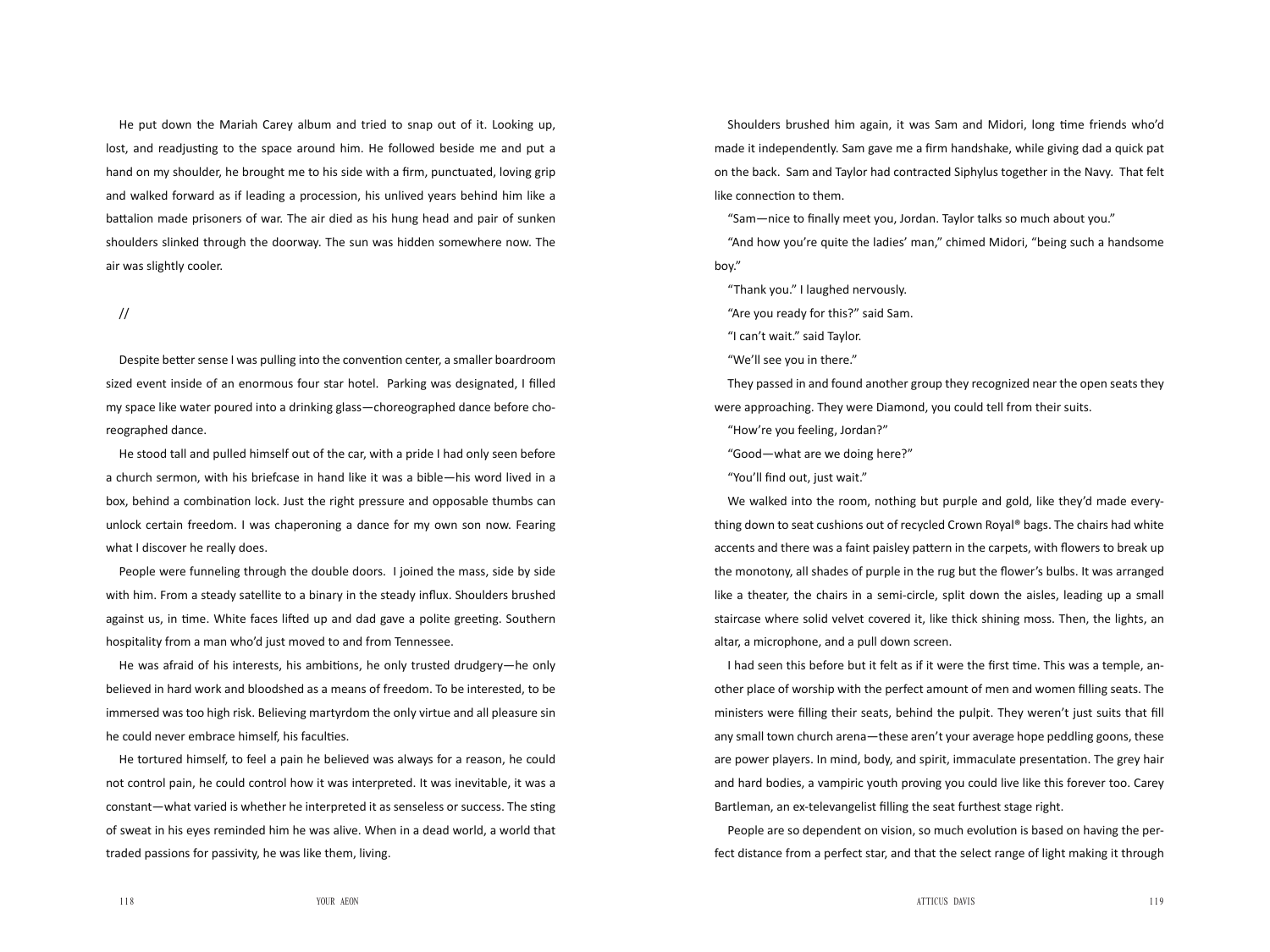our perfect atmosphere was neither too imperceptible nor too harsh. We are not to look to directly at what gives us life. It blinds you—worship your origins and don't look too close.

I find myself staring into a stage light a crew member's testing. It flickers, my vision a flashbulb floating under closed eyelids and then dying. I reoriented myself. I saw my father inspecting a seat cushion from directly in front of it, before politely taking his place, Taylor dusting the seat of his pants the way a woman would keep her skirt together. He was comfortable but anticipating the presentation and my reaction with nervousness. The anxiety tucked like his hand in between his crossed legs.

He always crossed his legs like a woman, which I found strange, not just because I imagined it's painful but because he was such a man, always self aware in his masculinity.

The best Christians are narcissists.

Narcissism was believed, by Freud, to be a result of an over policed child. One scolded too often for tripping over themselves or eating their dinner gracelessly. High strung children adapt to the conditions of always feeling watched, to the point where they can only watch themselves.

The cyclical thinking leads to a cyclical psychology, bound to be unwound and only with the most conscious efforts could you disarm a spring this tightly coiled. Like a rusting piano string, the narcissist is a long and loveless labor. Only the most detached and patient love could set him straight, in tune for himself and with others, to be hammered at, harped on...he thinks. The narcissist is impatient and hates to talk. He bangs his head on the wall and sees progress as the brick's red fading or wood displaying his relief his only consultation. His reality is a mirror and women as mirrors and his life is a manipulation of others. His moral system mechanic. Taylor was in every sense a narcissist. The narcissist was bound to and by himself. He ended up taking more than he gave. He saw himself as he saw others seeing him but didn't ever really.

The crowd calmed, the pulpit filled, throne after throne, and even though it was silent the crowds anticipation felt the way a creaking door sounds, a stutter before sound begins.

"Good evening," said Carey, rising from the furthest right chair, taking a confident walk to the altar.

"Ladies and gentleman, I want to thank you for coming here tonight. It's amazing to see so many men and women congregated with the focus to free themselves from the bond of serving others senselessly. Amucorp® has been a business that has helped men and women help themselves for decades now. You're the reason and the cause of that growth.

You can't get what you want working for another person—a life in service of another is wasteful. Is it truly mutually beneficial? In order to truly free yourself from toil, you must start your own business—Amucorp® helps you do it. Who's making the real money when it comes to a business? It's those who are the originators. But you don't have to be alone to be the originator, you need help, you need investors, a pool of others from which you can start.

The worker, he works thinking he's getting what he wants, he thinks he is going to move up, rise through the ranks, be noticed by those on top. The worker sees his efforts as statements to those above him in the workplace. He went to college, he wrote the papers, he followed the rules. He wants what's rightfully his. The businessman sees things differently. Think of the world's most innovative minds—Benjamin Franklin. Never set foot into a classroom and yet he's one of the most well-known American minds. A pillar of our history.

My father used to tell me: 'A' students work for 'B' students and 'B' students work for 'C' students. You know who survives in this society? No—anyone can survive. Do you know who thrives in the society? Those who go out and get it. Those who seize opportunities. Those who take the initiative—those who build the framework that others follow."

Taylor was furiously scribbling in a notebook he'd silently taken from out of his suitcase. I watched, starting to feel my face heating, I was slowly getting red. Some noise in me, vague and formless sought a shape, but only sank into an inky anxiety. My father, in the same place I'd seen him 10 years ago. A decade had passed and I was beginning to think it wasn't a second that'd passed but with the sermon running on I noticed my father had physically embodied his changes. His body had lost color,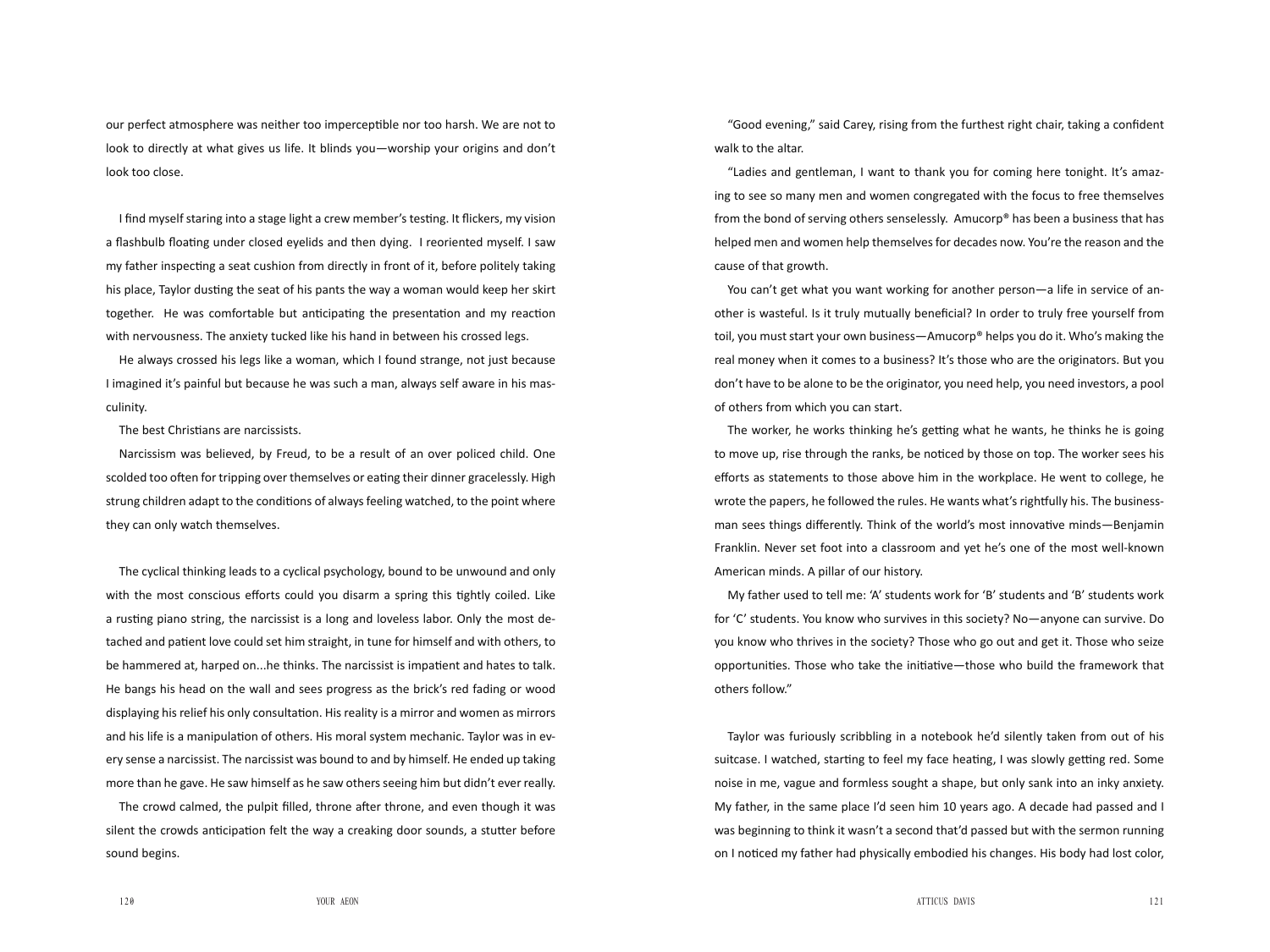it'd lost life, it was dying in front of my eyes with the same power that a will to live had in a person. My father had lived protecting himself. As if perseverance itself was to be valued, chasing ideals with no grounds in reality. Achieving any one specific goal would ruin the chase.

The problem was that he, like so many other men, had lived without sharing the child, the source of all life. The spirit's fuel is that which gives, like a tree gives it's exhale your inhale, it depends on being expressed. The only evidence that you ever existed on this planet is what you've given. It's only a song when you sing it.

His ambition stemmed from a fear of being swallowed by his desires again because the time when your one true love seems to slip away into murky doubt or the illusion of a concrete danger are the most crushing to feel. Birth and kidney stones don't compare to the feeling of being left and the only feeling worse than being left alone is having driven someone away. But like the myth promises, the only time your wealth can leave you is if you want it to. Life feels important only when you have some other place to be.

Taylor's most promising venture was wealth and making it as a means of escape. The feeling of need and want themselves making him weak. When he was younger he would write letters to his brother while on trips out. His time in the Navy was long and distant. He would come back once a season and be on the sea again. What exactly he was doing no one would know except his brother. He never talked about it to his wife or kids. The reason Mom found herself with a bad case of the clap after dad's trip to the Philippines. He, like so many famous writers before he decided he wanted to be one. His career highlight a rejection letter from National Lampoon telling him to keep sending work, it wasn't bad, it just wasn't a good fit for this issue.

Music started playing and he looked to me, clearly uncomfortable during the talk, startled, bordering on disturbed now. First an American flag fading in from black, the extreme close up being pulled out. A horn slowly gushing up with the beating of wind on cheap, heavy, fiber, slapping metallic chattering from the rivets.

Amucorp® appeared straight in the frame.

From the worker, to the soldier, to the wife, an entire family, shots of an Amer-

ican neighborhood and a church steeple, and the gates of heaven opening into a bald eagle. The exhausted imagery all added up to feed the marks of the American playground that a responsible adulthood provides. You could be what you wanted. It wasn't about buying what you're selling, living what you want. It was about finding a comfortable middle ground for exchange. Life's a compromise, regardless of how it compromises you.

The hallucinogens were run down and they started watching an interview with an ex-military. He was older now, 31, but he'd made it. He was tired after the military of putting his college education, something he'd risked his life for in the service of his favorite nation in the world—America, in service of massive organizations he felt completely out of control of. America, the only country he'd spent more time living in than killing in, which is what informed his opinion of his nation, like every other stubborn nationalist, was a nation that had apparently promised him something.

I couldn't help but wonder what exactly America had promised him. The American was so infatuated by a nation that it would choose to be tricked by its non-specifications. Who was this America? Where the fuck was its mouth? Who was it talking; it reminded me of a burning bush. The explanations based off of some interpretation as fact.

The soldier wasn't turning his back on his nation, he just believed there was a more satisfying direct, proactive way to satisfy his financial needs and that would mean, naturally, a more labor free and satisfying life. Pushing work onto another and wearing a cross was the main project. It faded and the lights blossomed back in. Taylor was readjusting himself, picking at the jean near his crotch as casually as you could pick, trying to be quick.

The suits picked themselves up and shuffled. The legs they wanted to stretch, were in quiet. We are all respectful out of reverence just for respect. Another speaker came forward, the next in the row of chairs. Sweating, my jaws tightened like a car jack, like a bad case of lockjaw. I felt present, visible in the light, the way a sick girl at a party hangs around for too long and the night is just waiting to smell the vomit, the room was its own feeling of missing something and being sure of it and how to fix it. I looked at my father for a moment, who I knew was proud but I didn't feel any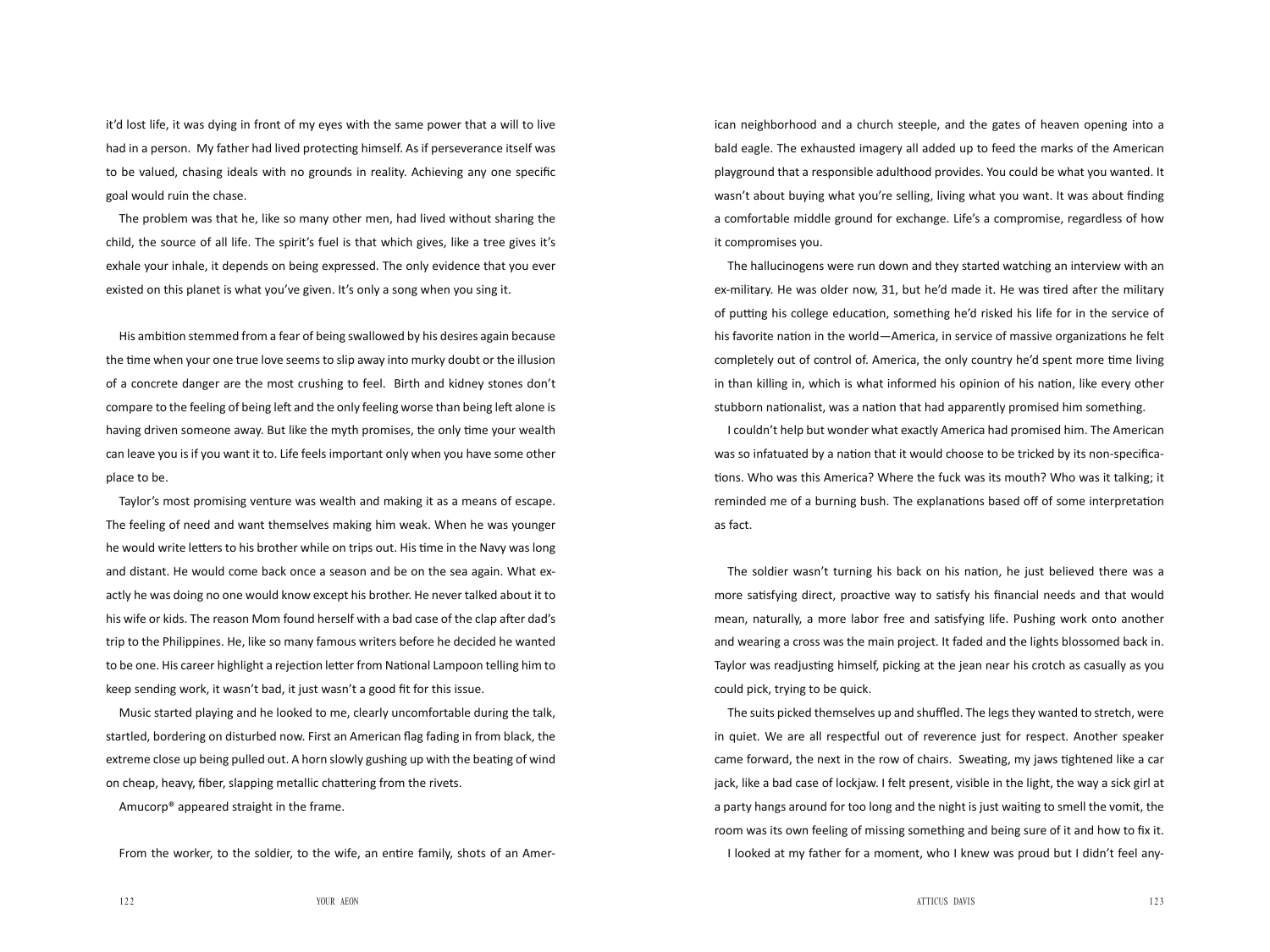thing near pride. Holding onto my shoulder blindly, he turned to me with a beaming smile that I wished I could have remembered outside of any room. Outside of a church, outside of a congregation, outside of a car, away from the past. I felt longing and pathetic.

"God bless us. We're so blessed to be able to be together like this. Building the business, our own. We don't have to answer to anyone else but ourselves..."

Exploring himself after child rearing became too real. He was a man, he had a right to. How'd he have so much money to just pick up and drive from Tennessee to California to Santa Monica to Idaho. I was witness to the mid-life crisis. Internalizing, fully and finally, I was orphaned.

I was on a baseball team once but don't remember it. I felt alone most of the time, my whole life was batting practice. A strange adult man in the same outfit as me, feeding a machine it's ammo, swing after swing on an overcast evening, hoping to make it to make him proud. I could have lived my life being bought hot dogs at neighbor's sporting events.

"Living for ourselves," the voice blared, in that dramatic southerner's oratorical drawl, where even the sounds alone made you feel proud, "is the best gift we have to give to others. We are the salt of the earth; we are our only gift to give!"

The audience broke into applause, shouting one man screamed, 'Amen!' It was an event being there together, cheering, the way you would at a ball game. My stomach sank. I panned the room and like a breeze through dandelions, bobbed through their movements, joining the applause like I knew I never could.

//

Passing back out of the double doors we met with Sam and Midori again, both newly smug, refreshed by absolute reinforcement of their preexisting biases. The only thing worse than a religion based on original sin and the constant guilt that drives you to adopt unrealistic goals and an infinite inferiority complex, is a spiritual retreat with the generic feel good embrace, warming you with the feeling of total acceptance of everything you've ever done, are doing, and will do. The horoscope-inclusive attitude dangerously close to a Klan rally.

That's when an enormous white hand planted itself into my left shoulder. I shot up, startled. Sam was ready to say goodbye, he'd arranged a ride back home with another acquaintance in advanced, which was Sam's polite way of saying he'd the time and money to stay a few days extra in Santa Monica.

"It's always good to see you Taylor, coming with you to these events always strengthens my resolve. You'll go sapphire soon enough, Taylor. Don't worry. That's why you're here."

"Thanks, Sam." he smiled.

Sam and Midori power-walked away into the milling heat of hopefuls and he turned to find me.

I filled my place, playing my part, subordinate but care-giving, supportive-lead I turned the key, muttering, sighing as privately as I could. Dad had lived years this way, a wet nosed salesman, where the goods and services were as good as an alms bowl. A beggar without a robe, a monk without a tower, he was like a drunken Noah, where, after ruthlessly disgracing the name, and betraying his kin, they did the Christian thing. Turning another cheek and sending the crowds away, tucking in their red faced father. The family had its own demands but its laws were greater, it was its obedience forever.

//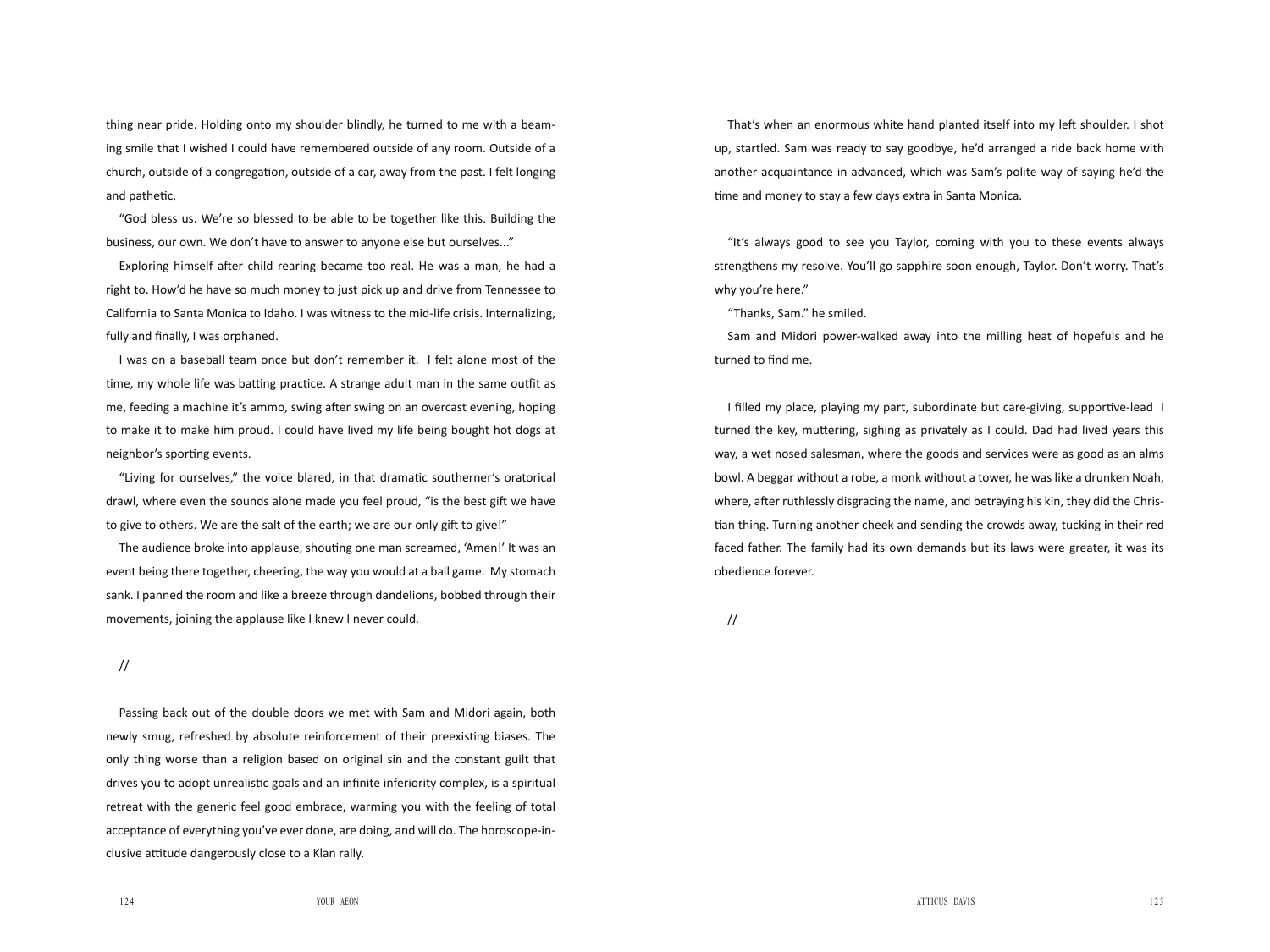#### .III

#### Bucket List

On entrance to the hotel room, he placed his briefcase against the bed's headboard. A click and the handle dropped, like a deflated actor after the take. He started undressing at the collar button, after reaching the television in the end of the room, he turned towards me, standing in the entrance.

"That was fun, wasn't it?" he asked, knowing it wasn't.

It was rhetorical. He stood, dazed, in the mirror. The silence was the dusty glare filling with an incomprehensible guilt. I found a place and laid out on the bed. The perfectly matching color scheme reminiscent of a teenage blog's margins. The power of design, the subtleties of accents as a foundation. He had completely undressed himself in my periphery until crossing my line of vision. A man, more alien to me than ever, a great ape in a gold chain. His body covered in an almost fur thick mane of hair. The closet door, two sliding panels, also mirrors. My father's shriveled and aged cock disappearing as he pulled the door open for a hanger. It had been normal to me for years.

I can only try to piece him together. Who he was. Not dress, not a history came to converge to make the person I had learned half my life from. Tethered now to a man I'd never really met. The closest to family history was a conversation about grandpa being an immigrant. His religion had left a man in denial, blind to years of his own existence—banished as sin, deleted from memory. A passionless man made up of passionless ritual. Without words he closed the closet doors and walked without thought into the tiled bathroom. Gears squeaked, values sputtered, water ran through walls and finally the peaceful muted hissing of water. He was humming the tune of Frank Sinatra's, 'I Did It My Way.'

I noticed the briefcase next to me, unlocked, a dark slit down the glittering brass lining of its fastening, peaking out. Curiosity called me to open it and I couldn't deny myself. I picked it up, held together on one side, and slid it over my chest. Opening it, slowly, quietly, it was popped open, exposed like a dumb clam. My soft hands blindly burying themselves in the contents and pushed around until I was clenching

#### a year-thick planner.

Randomly, flipping past some sparsely filled dates, until, suddenly, the weight carrying my fingers momentum stopped on a list. Pages flicked into their places, splayed, reading:

#### BEFORE I GO:

SAVE THE BOYS BUY A HOUSE FIND A PLACE TO BURY MOM PERFORM A STAND UP SET WRITE A BOOK VISIT JAPAN MOVE TO SAN FRANCISCO GO BACK TO CHURCH GET MARRIED RETIRE IN ROANOKE, IN

In all caps. My heart skipped a beat while my stomach ran up and down my throat. I threw the day planner into the suitcase, and the suitcase across the clean but clearly worn hotel room rug. You cannot wash the use out of a place. Even when it's invisible it's permanent. It has a taste. Collecting my things, catching myself in the mirror, in front of me. Grabbing my phone from the table, I noticed a half open drawer with a leather jacket exposed. A piece of red ribbon poking it's forked tongue through between the pages, where I opened it, containing the passage:

#### 30 I and my Father are one.

 $31$  Then the Jews took up stones again to stone him.

 $32$  Jesus answered them, Many good works have I shewed you from my Father; for which of those works do ye stone me?

I slammed the book shut. I was swallowing the heat down my throat. Hands were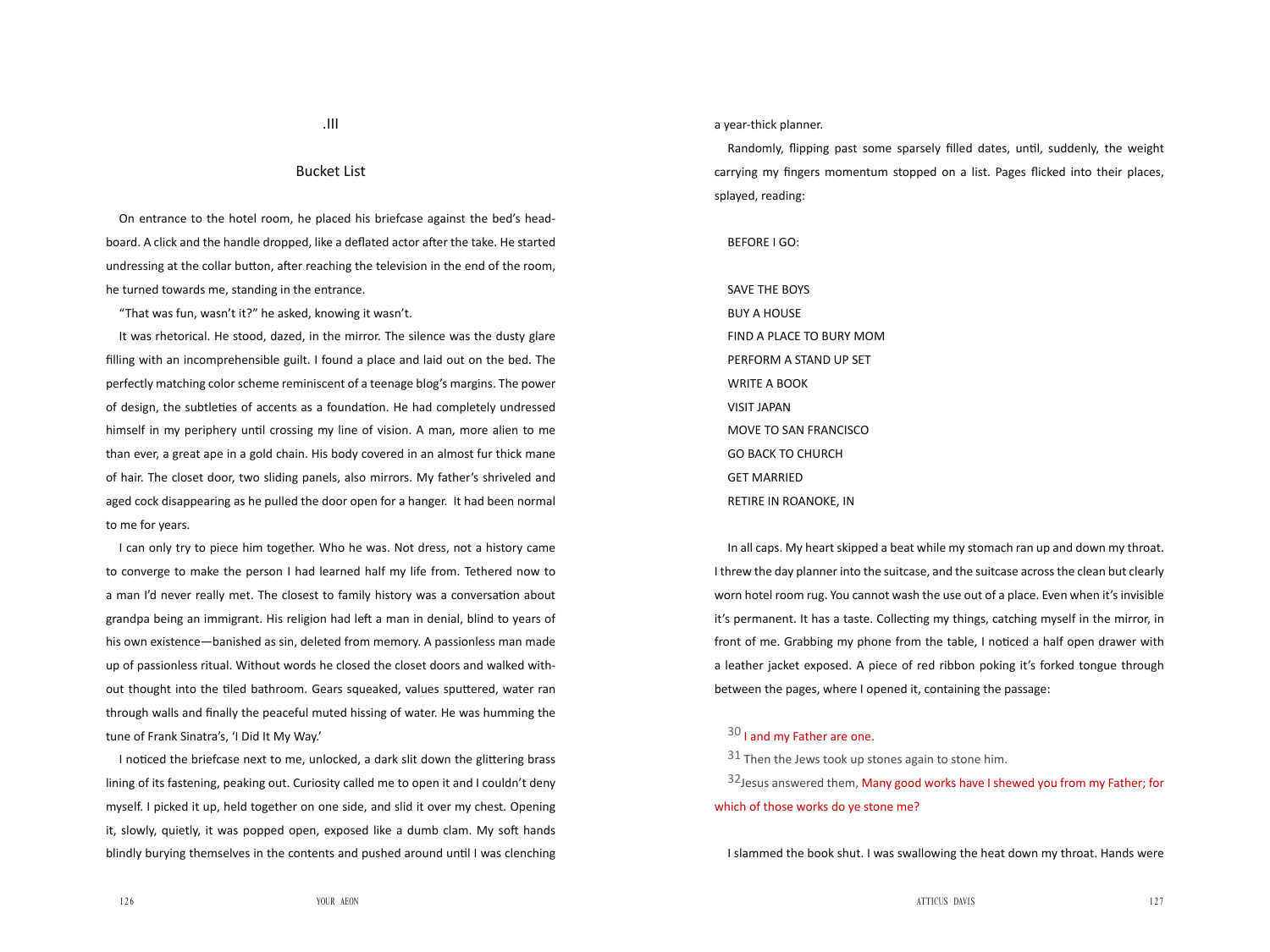nothing but pressure, tectonic plates waiting to slip. Eyes watered. Third breath the catalyst to a high-heat pitch of the book straight into the glass. It's iced-explosion in glittering cuts. I tore the front off the book and with a pen; ham-fisted something barely legible across the top. The inside of the underside of a turtle-blank slate. Tearing at the door handle and finally, stepping out of the hotel room, crying, into the patient womb of an elevator. Its doors closing like curtains. It's ringing...

#### //

The water sealed up. The shift through walls finished snaking. The bathroom door handle closer to a dorm stall than a 4 star hotel. Exiting the steam and walking, shamelessly, into the cold room.

#### "Jordan?"

He looked across the floor, following the train of paper to a desk buried in glass. A mess of diamond bright shards, salting the wood. He stepped lightly but couldn't avoid the coals of splintered glass in his feet. He bled from his feet like Christ would have. He looked through the pile, and pushed a flat palm across the torn jacket, reading:

#### SAVE YOURSELF

He slid his hand to the gold cross on his neck, twisting it, pulling his prayer like a rosary through his fingers. Telling himself with every stroke he was a good person, his son was backsliding. He needed his help and his father's love and Christ's love. When a father's love would have done. There was no mirror, finally, to absorb himself in. The theories were an absent reflection. It was blood and debris. He looked up, craning his neck all the way to the ceiling.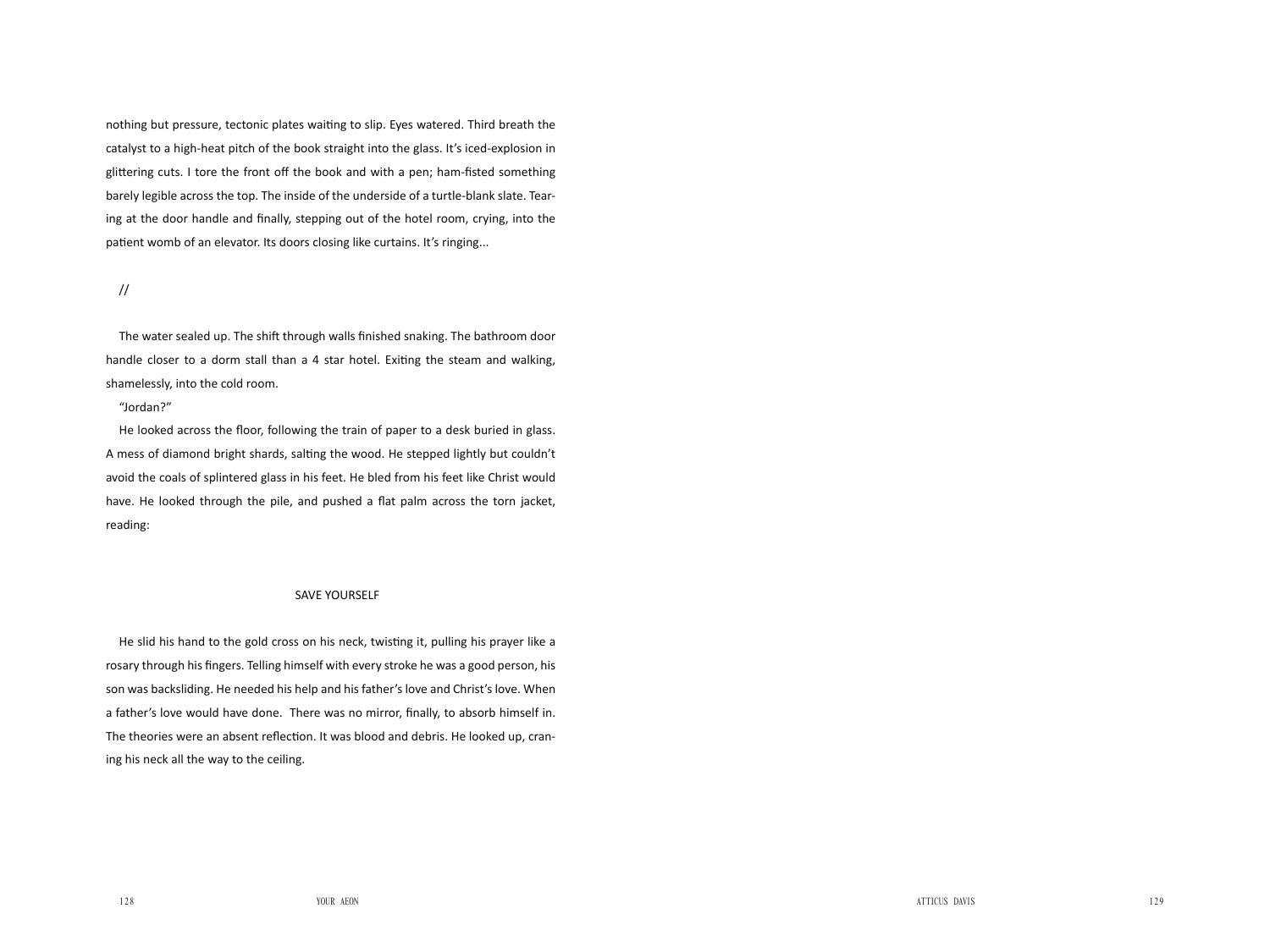**Atticus Davis** is a 25 year old poet and artist living in California. He is a modern day seer.

He is the author of the collection 'Dumb Stuttering Free' from Bedouin Books and his work has appeared in Metazen, The Scrambler, Housefire, Hobart, Vivimus, Pretty Owl, Whole Beast Rag, theNewerYork!, and Keep This Bag Away From Children.

Twitter: @atticusdavis

IG: @chetbakerhuffingagasrag

Read more work here: http://www.goodgravity.tumblr.com/publication